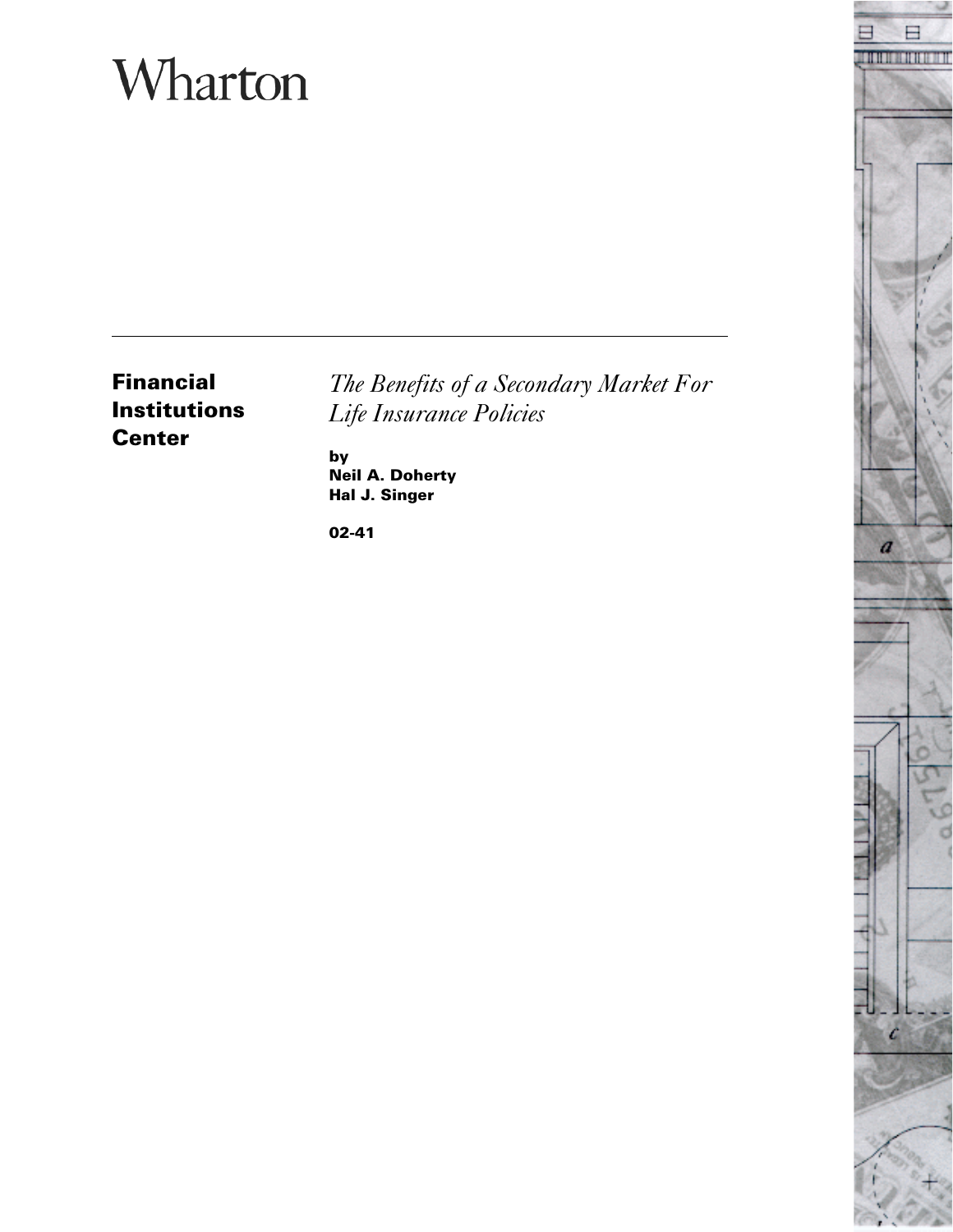### **The Wharton Financial Institutions Center**

The Wharton Financial Institutions Center provides a multi-disciplinary research approach to the problems and opportunities facing the financial services industry in its search for competitive excellence. The Center's research focuses on the issues related to managing risk at the firm level as well as ways to improve productivity and performance.

The Center fosters the development of a community of faculty, visiting scholars and Ph.D. candidates whose research interests complement and support the mission of the Center. The Center works closely with industry executives and practitioners to ensure that its research is informed by the operating realities and competitive demands facing industry participants as they pursue competitive excellence.

Copies of the working papers summarized here are available from the Center. If you would like to learn more about the Center or become a member of our research community, please let us know of your interest.

Frankl Alle

Co-Director Co-Director

Franklin Allen Richard J. Herring

*The Working Paper Series is made possible by a generous grant from the Alfred P. Sloan Foundation*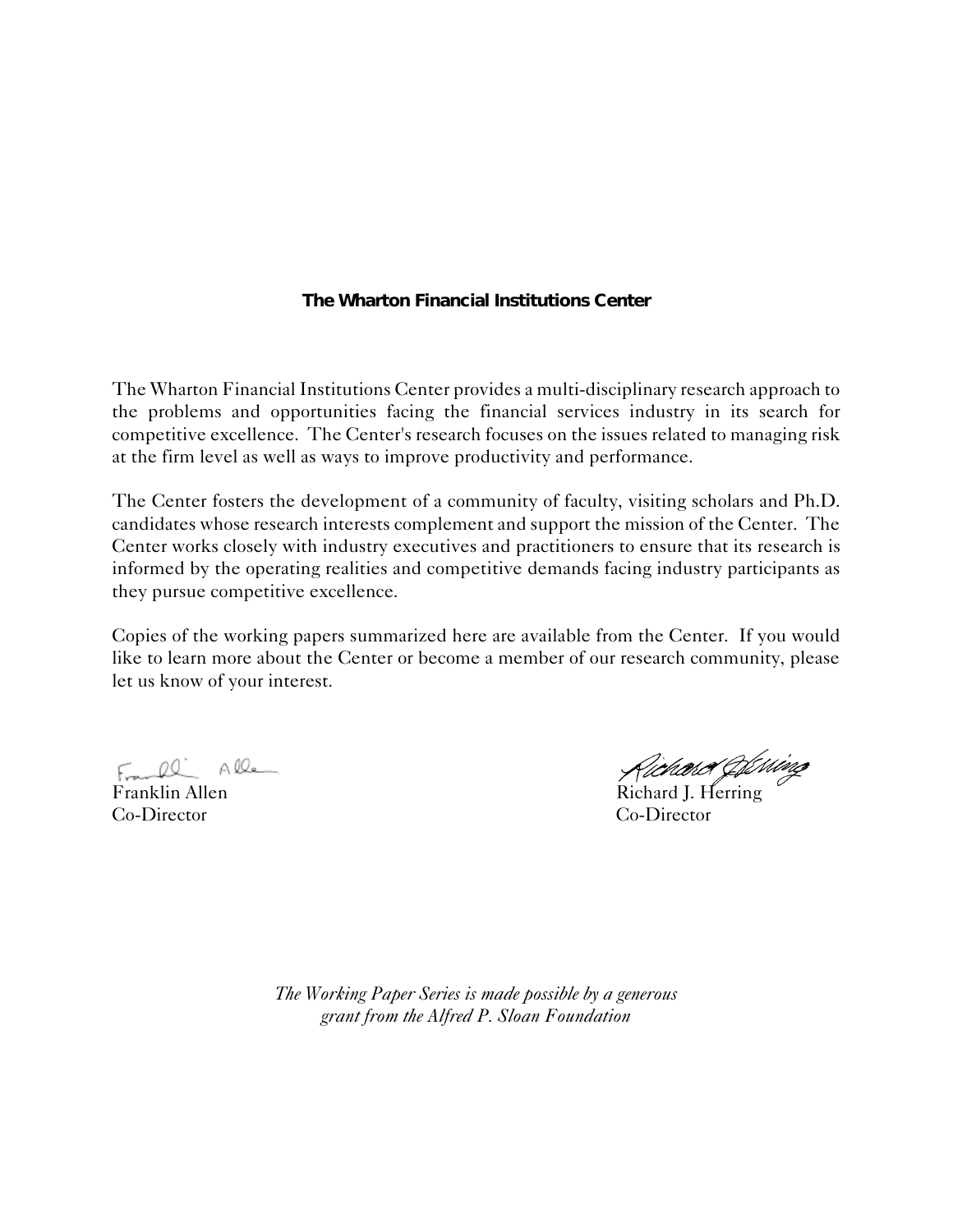# **THE BENEFITS OF A SECONDARY MARKET FOR LIFE INSURANCE POLICIES**

# **NEIL A. DOHERTY† HAL J. SINGER††**

 $\overline{\phantom{a}}$ 

In this article, we examine the benefits that accrue to policyholders and incumbent insurers from an active secondary market for life insurance policies. We begin by *examining the benefits of secondary markets in other financial service industries, including home mortgages, catastrophic risk insurance, and Nasdaq-listed securities. Next, we outline the economic theory of a life insurance market both before and after the introduction of a secondary market. Without an active secondary market, the equilibrium quantity of impaired policies that is surrendered is inefficiently low. Although competition among insurance companies in the primary market leads to reasonably competitive surrender values given normal health, surrender values based on normal health do not appropriately compensate individuals with impaired life expectancies for the resulting appreciation of their policies. If there is no external market for reselling policies, insurers have no incentive to adjust their surrender values for impaired policies to competitive levels because they wield monopsony power over the repurchase of "impaired" policies. Viatical and life settlement firms erode this monopsony power. Finally, we examine the benefits of an active secondary market for life insurance policies to policyholders and incumbent insurers in the primary market. The magnitude of the benefits is positively correlated to the quantity of coverage sold to life settlement firms and to the improvement in the terms of accelerated death benefits offered by incumbent carriers. We conclude that the incumbent life insurance carriers' efforts to deter entry by life settlement firms are motivated by the anticompetitive desire to maintain monopsony power over policyholders.*

| H. | THE BENEFITS OF SECONDARY MARKETS IN FINANCIAL SERVICE          |  |
|----|-----------------------------------------------------------------|--|
|    |                                                                 |  |
|    |                                                                 |  |
|    |                                                                 |  |
|    |                                                                 |  |
|    |                                                                 |  |
|    | III. THE BENEFITS OF THE SECONDARY MARKET FOR LIFE INSURANCE    |  |
|    |                                                                 |  |
|    | A. Surrender Values Are Set in the Primary Market under Normal  |  |
|    |                                                                 |  |
|    | B. The Monopsony Power of Incumbents over Policyholders Who     |  |
|    |                                                                 |  |
|    |                                                                 |  |
|    | D. Benefits to Policyholders from an Active Secondary Market 24 |  |
|    |                                                                 |  |
|    |                                                                 |  |
|    |                                                                 |  |

<sup>†</sup> Ronald A. Rosenfeld Professor of Insurance and Risk Management, The Wharton School, University of Pennsylvania.

<sup>††</sup> Senior Vice President, Criterion Economics LLC. Financial support for this report was provided by the Coventry Center for Financial Professionals.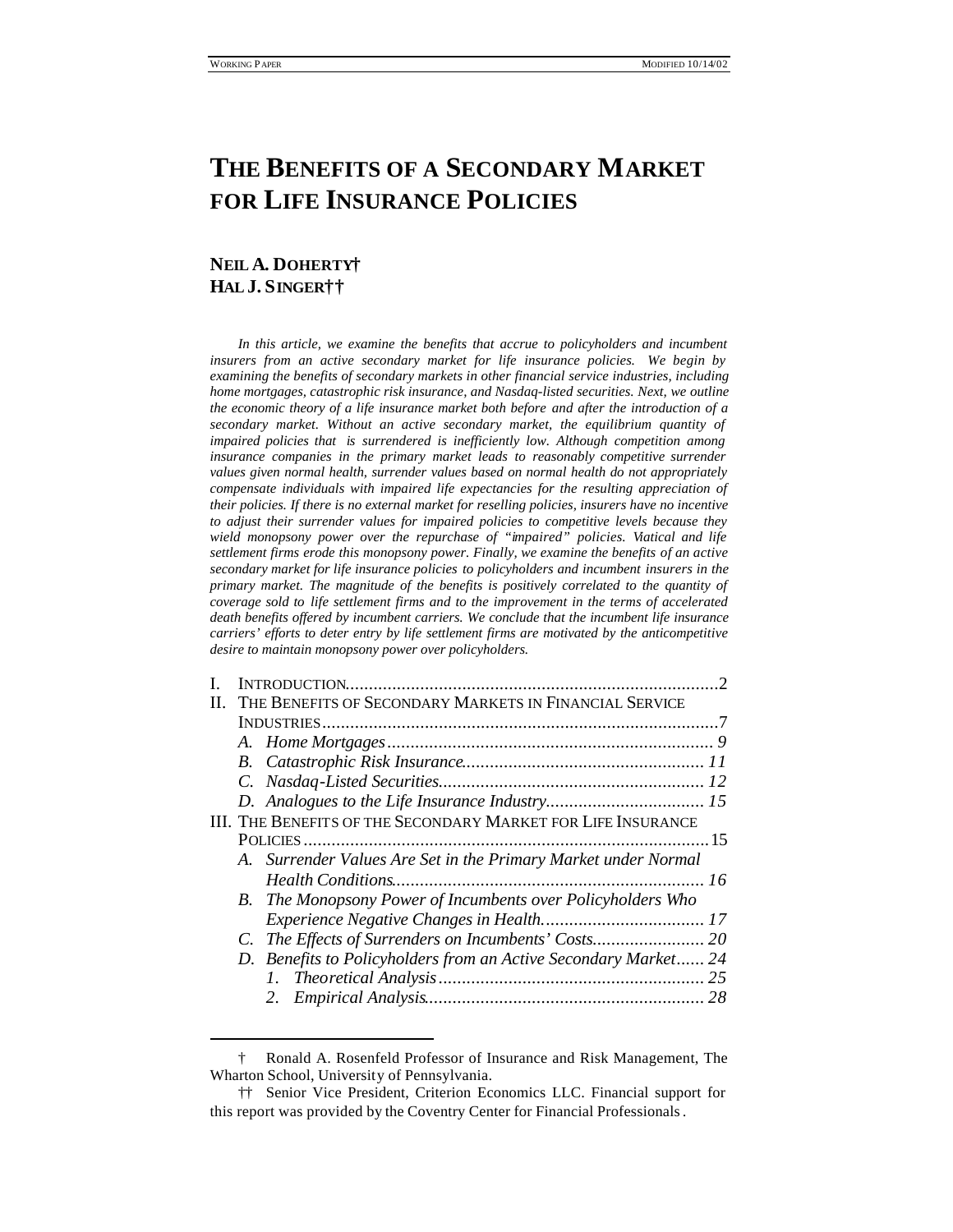2 Neil A. Doherty & Hal J. Singer [Draft]

|  | E. Other Beneficiaries from an Active Secondary Market 29         |    |
|--|-------------------------------------------------------------------|----|
|  |                                                                   |    |
|  |                                                                   |    |
|  | IV. THE RENT-SEEKING BEHAVIOR OF INCUMBENT LIFE INSURANCE         |    |
|  |                                                                   | 30 |
|  | A. Life Insurance Companies Compete with Life Settlement Firms in |    |
|  | the Secondary Market for Impaired Life Insurance Policies 31      |    |
|  | B. The Regulatory Environment Confronting Viatical and Life       |    |
|  |                                                                   |    |
|  | C. Strategies of Incumbent Life Insurance Carriers to Maintain    |    |
|  |                                                                   | 36 |
|  |                                                                   |    |

#### I. INTRODUCTION

The emergence of a robust secondary market for life insurance is a relatively recent phenomenon.<sup>1</sup> The modern market arose in the late 1980s in response to the AIDS epidemic, as many young people were faced with the sudden need for money to pay for medical treatment and maintain their standard of living. These individuals sought liquidity from any long-term assets that they owned, including life insurance policie s. The shortened life horizons of those living with AIDS meant that the actuarial values of their policies—that is the risk-adjusted value of the death benefit, taking into account future costs—had come to significantly exceed the policies' surrender values.<sup>2</sup>

 Unfortunately for these individuals, incumbent life insurance companies wielded monopsony power<sup>3</sup> over the repurchase of their own

<sup>1.</sup> A few policyholders did sell their policies to individual speculators prior to the advent of viatical and life settlement firms. This early market, however, was largely underground, and was not a viable option for most policyholders because such a sale of a policy gave no safeguards against the financial interest in the policyholder's early death that the transaction provided the individual purchasing the policy. These elements of the early market may, in fact, have contributed to the negative regulatory aura that still lingers to some extent around the modern market. Although some viatical firms continue to match individual investors with individual policies, many of the top firms in the market now aggregate policies into diversified pools, which prevents investors from knowing the individual identities of the individuals whose policies they now hold. *See* Stephen Rae, *AIDS: Still Waiting*, N.Y. TIMES at 6 (July 19, 1998).

<sup>2.</sup> When a policy becomes impaired, the present value of the death benefit increases because it will occur sooner than originally projected. At the same time, the present value of premium payments decreases, because they will not continue for as long as originally projected. Both effects cause an increase in the actuarial value of a policy for an individual with a shortened lifespan.

<sup>3.</sup> The term 'monopsony' refers to a firm that is the only purchaser of goods or services in a given market. *See* DENNIS W. CARLTON & JEFFREY M.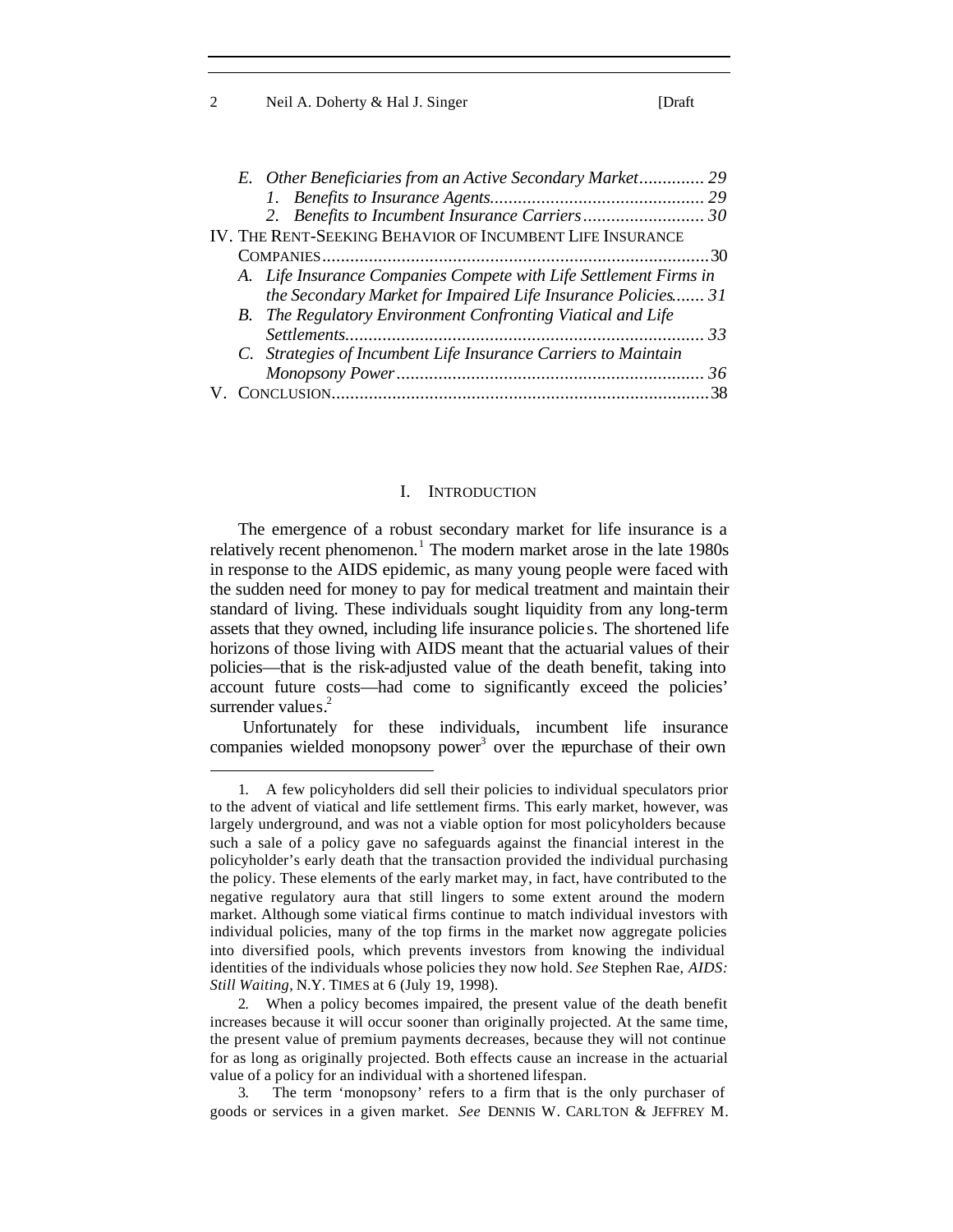policies. As a result of this imbalance of bargaining power, $4$  the insurance companies have historically earned economic rents on the repurchase of impaired policies<sup>5</sup> In the case of the lapse of a term-life policy, a policyholder who could no longer afford premium payments simply lost his insurance coverage and received nothing. In the case of the surrender of a universal- or whole -life policy, the pre-determined schedule of surrender values offered by the insurance company (representing at most the reserve set aside to fund future insurance costs at standard rates) did not compensate a policyholder for the full actuarial value of the impaired policy. Investors who did not share the same liquidity constraints as the policyholders were willing to purchase those policies for substantially more than the pre-arranged termination terms offered by the insurance companies. Viatical firms emerged to facilitate these sales, and the secondary market for life insurance was born.

Viatical firms facilitate the liquidity goals of individuals living with terminal illnesses by making lump-sum payments to them and matching their life insurance policies with investors. Policyholders benefit from improvements in the quality of their final days, and investors benefit by acquiring investment to a previously inaccessible asset class. The viatical industry has grown rapidly since the early 1990s. According to the Viatical Association of America, between \$1.8 billion and \$4.0 billion of policies were viaticated in 2001,<sup>6</sup> up from \$50 million in 1990 and \$1.0 billion as recently as 1999.<sup>7</sup> Perhaps the only shortcoming of the secondary market for insurance policies (other than company-specific irregularities in sales and investment practices) has been that the investment criteria of viatical firms have typically provided access to the secondary market only to policyholders with life expectancies of less than two years.<sup>8</sup>

 $\overline{\phantom{a}}$ 

5. The terms "normal" and "impaired" are used throughout this paper to refer to an individual's state of health (and the corres ponding state of that individual's life insurance policy). "Normal" health refers to the state of an individual's health relative to that individual's health at issuance. Similarly, the term "impaired" health refers to a state of health that is impaired relative to the state of health at issuance.

6. Erich W. Sippel and Alan H. Buerger, *A Free Market for Life Insurance*, CONTINGENCIES at 18 (Mar. 2002) (citing studies by Erich Sippel & Company and the Viatical Association of America).

7. Carrie Coolidge, *Death Wish Investors in Insurance Policies for the Terminally Ill are Watching Their Capital Get Annihilated*, FORBES at 206 (Mar 19, 2001).

8. The annual rate of return on a life insurance policy purchased by a viatical firm is the excess of the policy's face value over the price offered to the policyholder, divided by future lifespan of the individual insured by the policy. The risk associated with the purchase of policies is the probability of unexpected

PERLOFF, MODERN INDUSTRIAL ORGANIZATION 105-07 (Addison-Wesley, 3d ed. 2000).

<sup>4.</sup> The surrender of a policy is a purchase because the obligation of the life insurance carrier to pay the policyholder a certain face value at the maturity of the contract constitutes a property right of the policyholder, and thus, an asset. The extinguishment of this obligation by the insurance carrier results from its acquisition of the policyholder's asset, and is thus a purchase. For this reason, even a lapse represents a purchase (for zero price).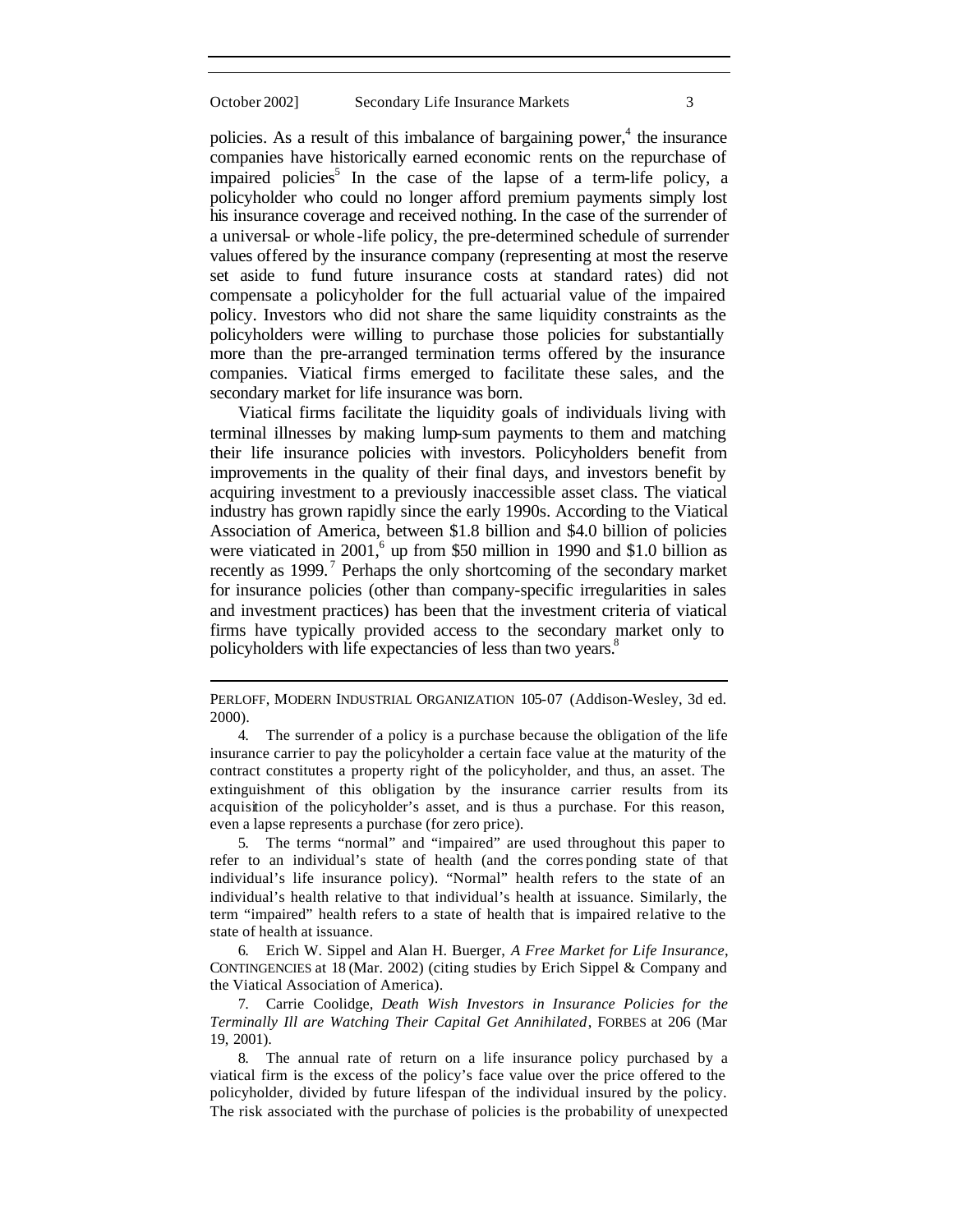4 Neil A. Doherty & Hal J. Singer [Draft

 $\overline{\phantom{a}}$ 

The market responded to this shortcoming when, around the millennium, "life settlement" firms emerged to create access to the market for substantially more policyholders. The rise of life settlements in an industry that had previously focused primarily on the policies of AIDS patients can be traced to the fact that better AIDS drugs in the mid 1990s increased the lives of afflicted individuals and made the purchase of these policies less profitable. This change in the financial calculus of viatical settlements led to a search for new areas of growth.<sup>9</sup> Life settlement firms have developed more sophisticated underwriting models that allow them to purchase policies from individuals who are not terminally ill. In fact, life settlement firms do not purchase policies from individuals who are terminally ill.<sup>10</sup> Rather, life settlement firms purchase policies from individuals who are over the age of 65, have experienced a decline in health, and have remaining life expectancies of between six and twelve years (although in some cases life expectancies outside this range are considered).<sup>11</sup> Given the relative infancy of the life settlement industry, it is plausible that as the industry matures life settlements will become available to even more policyholders.

More than 20 percent of policyholders over the age of 65 are estimated to hold policies whose economic values exceed their cash surrender values.<sup>12</sup> Conning and Co., an insurance industry researcher, concluded that the total value of life insurance policies held by senior citizens is \$492

longevity on the part of the insured, which spreads the "gain" from the policy's purchase over a larger number of years, thus reducing the rate of return. Breakthroughs in AIDS treatments in the mid nineties significantly increased the life expectancies of individuals living with AIDS, and created a greater variance in the risk associated with what had previously been a fairly predictable disease.

<sup>9.</sup> David W Dunlap, *AIDS Drugs Alter an Industry's Math,* N.Y. TIMES at D-1 (July 30, 1996).

<sup>10.</sup> *Retirement Protection: Fighting Fraud in the Sale of Death: Hearing Before the House Subcomm. on Oversight and Investigations*, 107th Cong. 66 (2002) (written statement of David M. Lewis, representing the Life Settlement Institute).

<sup>11.</sup> *See Id*.; Lynn Asinof, *Your Pocketbook: Selling Off Life Insurance: Good Policy? – It Can Be for Seniors Who No Longer Need It, But Some Financial Advisors Are Skeptical*, WALL. ST. J. at D2 (May 15, 2002); *Seniors Should Exercise Caution When Considering Life Settlements*, ASSOC. PRESS (Feb. 8, 2001) (citing Michael Snowdon, academic associate at the College of Financial Planning); *see also* Juan Hovey, *Special to the Times*, L. A. TIMES at C3 (Apr. 30, 2001) (citing Michael Cavalier Sr., president and CEO of Cavalier Associates Insurance Services) (explaining that life settlement firms prefer policies with face values of \$500,000 or greater, and policies for which the cash value is no more than 40 percent of the death benefit).

<sup>12.</sup> Press Release, Coventry First, Coventry First Applauds New Pennsylvania Viatical Settlements Law: Pennsylvania Senior to Benefit (Sept. 10, 2002).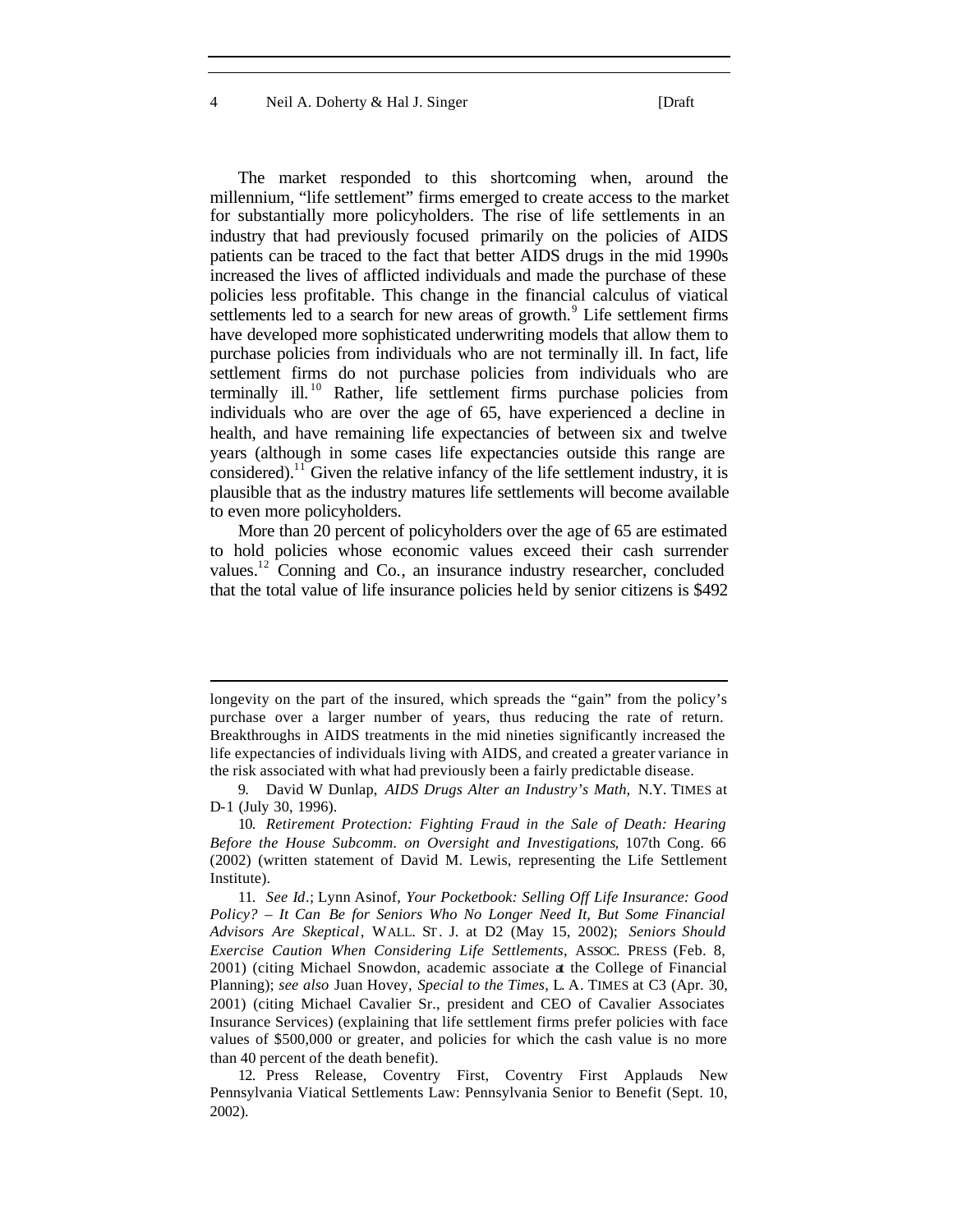billion, which means that the potential market for life settlements is close to  $$100$  billion.<sup>13</sup>

Life settlements are one of several life insurance innovations through which companies that develop innovative actuarial analyses have been able to glean profits through their superior ability to assess mortality and other risks. In this sense, life settlements are essentially similar to innovations introduced in prior generations, such as the differentiation between smokers and non-smokers that began in the 1980s. However, unlike most prior innovations in the insurance industry, which sought to "skim" the healthiest (that is, the least risky) patients from the pool, life settlements actually benefit those who have become greater-than-average risks.<sup>14</sup> Moreover, because the existence of a secondary market for life insurance has improved the liquidity of all life insurance policies that might potentially qualify for settlement, the secondary market makes policies in the primary market more valuable for all consumers, regardless of their current state of health.

As more policyholders become aware of the opportunities presented by viatical and life settlements, and as it becomes possible for more policyholders to obtain the fair market value of their policies, consumers will perceive an increase in the *quality* of life insurance, which will have a positive effect on the demand for life insurance.<sup>15</sup> This observation is fairly intuitive—consider how the demand for housing would decrease if purchasers could sell their house back to only the original seller. The secondary market for life insurance effectively removes such a restriction on resale. Thus, the benefits of the secondary market are not limited to consumers in the secondary market, but also include consumers, insurance agents, and life insurance companies in the primary market for life insurance. In this paper, we refer to this effect as the "pro-competitive" hypothesis.

The incumbent life insurance companies offer an alternative, anticompetitive hypothesis. The incumbent insurance carriers claim that the secondary market, by denying them the returns—that is, economic rent on

<sup>13.</sup> Teresa Dixon Murray, *Viaticals Carry Risk of Fraud, State Warns Betting On Death Unwise, Experts Say*, PLAIN DEAL REPORTER, at G1 (Mar. 31, 2002).

<sup>14.</sup> Some accounts of the viatical and life settlement industry claim that it is possible for healthy people to viaticate their policies. However, an individual's health must almost always be impaired in order to sell a policy for more than its cash surrender value. As Doug Head of the Viatical and Life Settlement Association of America explains, by "healthy," the industry actually means "a little sick," or "won't live to full life expectancy." Jane Bryant Quinn, *Staying Ahead: "Life Settlements" Not Easy Money for Seller or Buyer*, S. FLA. SUN-SENTINEL at D3 (May 15, 2001). Substandard life annuities, which have enjoyed significant growth since their inception, are another innovation in the insurance industry aimed at serving the needs of individuals with impaired health.

<sup>15.</sup> Indeed, much of the potential secondary market for life insurance policies, which JE McGowan Consulting estimates at greater than \$18 billion annually, remains untapped. Neil Alexander, *New Value in Old Policies*, J. ACCOUNTANCY ONLINE (Oct. 2001), downloaded on Sept. 19, 2002 at <http://www.cpa2biz.com/ResourceCenters/Personal+Financial+Planning/Insuran ce+Planning/New+Value+in+Old+Policies.htm>.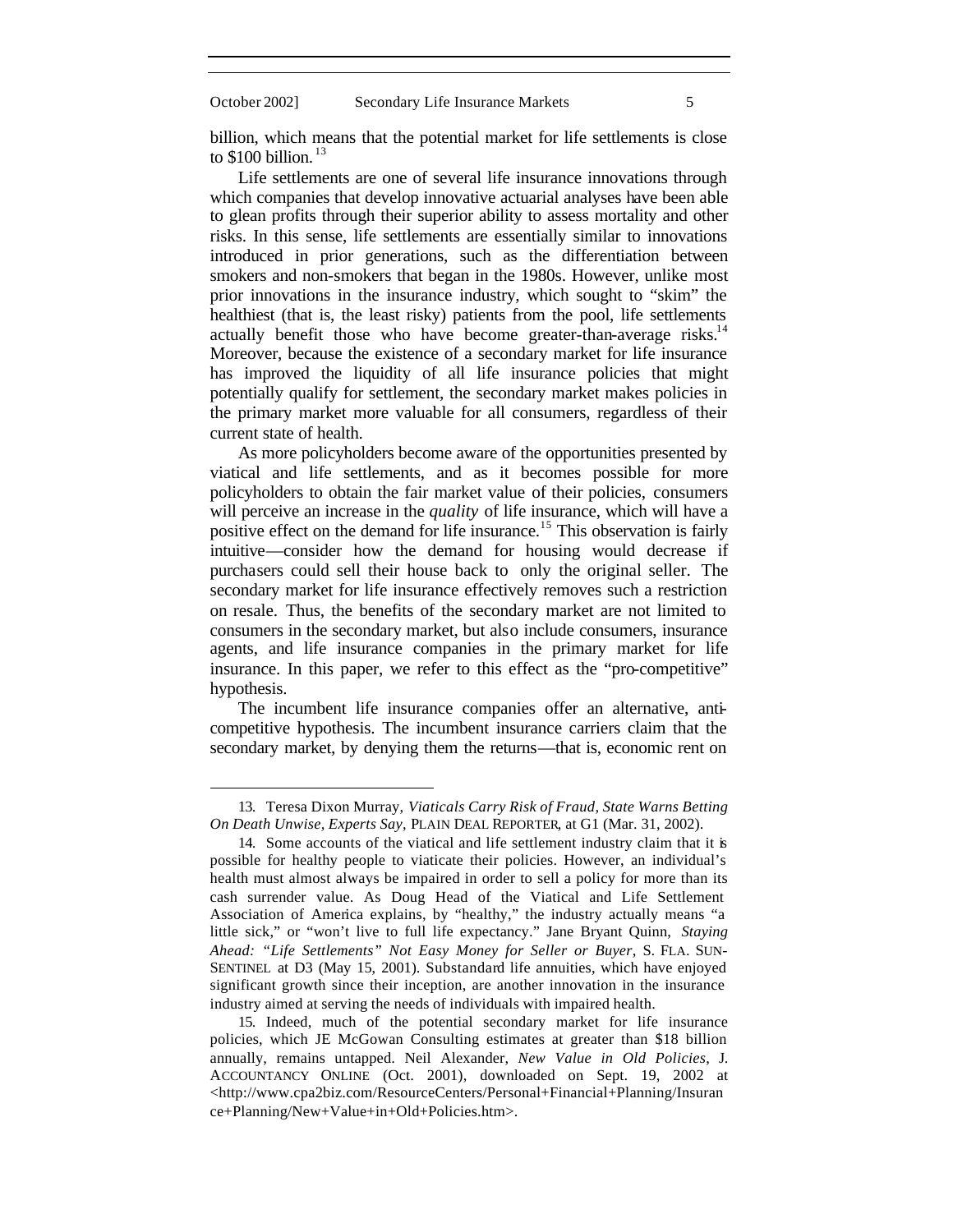lapsing or surrendered policies of no-longer standard insureds—they formerly received, increases the costs of providing policies in the primary market. The incumbent carriers allege that these costs will either be passed on to consumers in the form of higher premiums, or absorbed by the incumbents as a result of an "unhealthy" level of competition fostered by the robust secondary market for life insurance policies. Such "unhealthy" competition, the carriers assert, could lead to insolvency in the life insurance industry. Either way, the incumbent carriers claim that consumers will be made worse off, on net.

This anticompetitive argument rests on the notion that the introduction of a secondary market will increase the cost of providing coverage for a given premium and surrender value.<sup>16</sup> Although some increase in cost can be expected, the issue of cost is tangential to the issue of consumer welfare, and an increase in cost does not imply any negative effect on consumer welfare. The incumbent carriers' argument ignores (1) the demand effects of an active secondary market for life insurance policies, and (2) the distribution of a portion of the previous deadweight loss to policyholders.

In Part II, we first analyze the impact of the emergence of a secondary market on consumers and producers in the primary market in the related industries of home mortgages, catastrophic risk insurance, and Nasdaqlisted securities. We draw parallels between these markets and the secondary market for life insurance, and explain why consumers in the primary market for life insurance should benefit accordingly.

In Part III, we examine the benefits of secondary markets in the life insurance industry. We begin by explaining that, before the advent of a secondary market, incumbent insurance companies wielded monopsony power over policyholders for the purchase of impaired policies. Next, we examine the effects of entry by viatical and life settlement firms on consumers. We perform a theoretical examination of the economic effects of secondary market entry in the life insurance industry, which leads us to conclude that the pro-competitive hypothesis is the valid explanation of such entry. We estimate that life settlements, alone, generate surplus benefits in excess of \$240 million annually for life insurance policyholders who have exercised their option to sell their policies at a competitive rate. This estimate is little more than the proverbial tip of the iceberg, for it not only fails to account for the corresponding benefits from viatical sales and accelerated death benefits  $(ADBs)$ ,  $^{17}$  but also does not include the benefits

<sup>16.</sup> However, if these economic rents obtained by insurance companies are perceived as windfall gains—that is, if insurance companies do not account for profitable lapses when setting premiums—then the introduction of a secondary market for impaired life insurance policies will merely return the profits of insurance carriers to their expected levels, and will not result in higher premiums.

<sup>17.</sup> Incumbent carriers have reacted to secondary market entry with accelerated death benefit contracts, which give policyholders the option to receive a portion of their death benefits when their life expectancies fall below a threshold level. Because these benefits would not have been available to policyholders in the absence of a secondary market for life insurance policies, they should properly be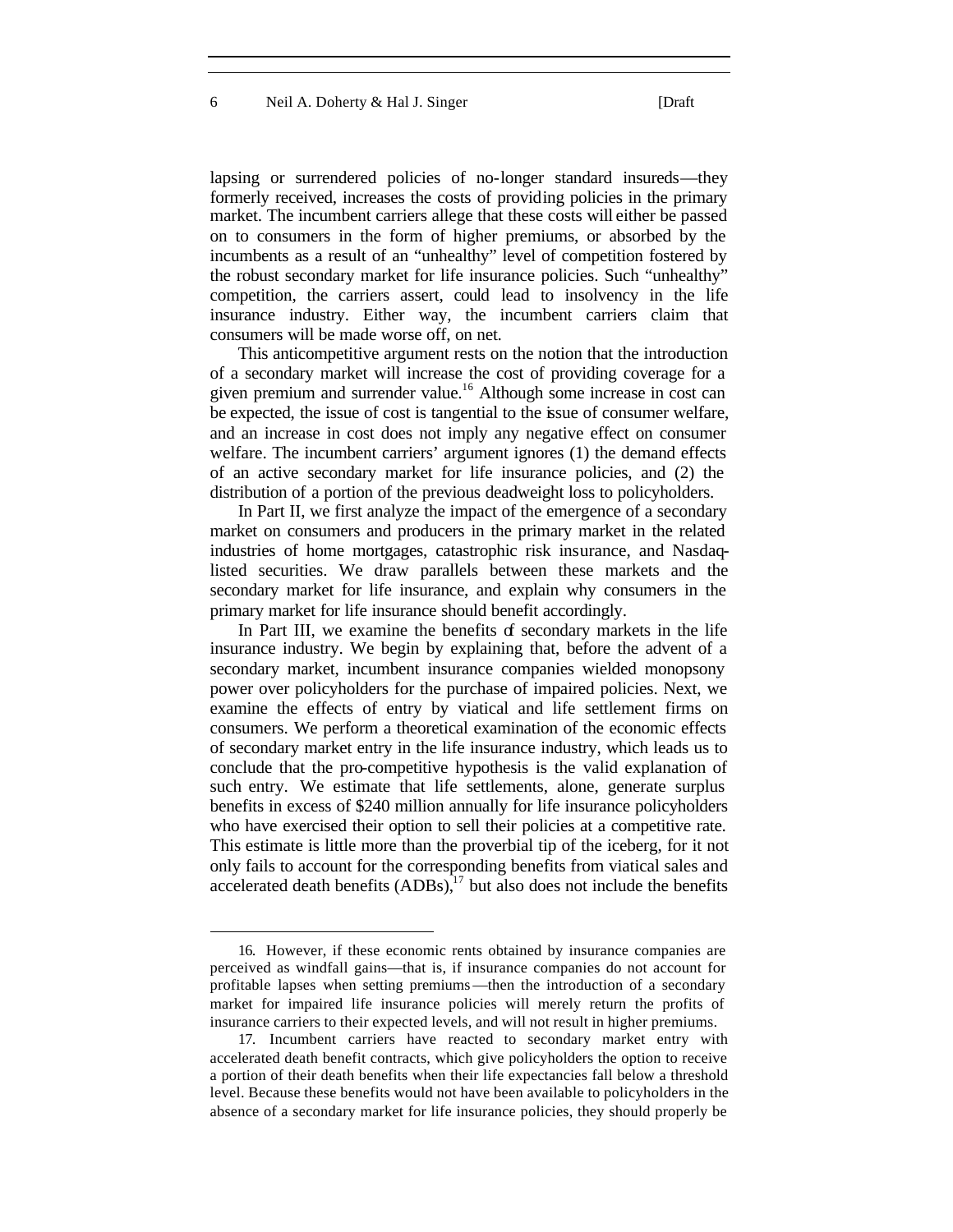the secondary market for life insurance policies generates for customers in the primary market.

In Part IV, we examine the rent-seeking behavior of incumbent life insurance companies. We explain how life settlement firms compete with life insurance companies in the secondary market for life insurance policies. Next, we review the efforts of incumbent life insurance companies to stymie entry into the secondary market. We conclude that the actions of incumbent life insurance companies amount to an attempted boycott of life settlement firms, and represent an effort to maintain monopsony power over their customers in the purchase of impaired policies.

#### II. THE BENEFITS OF SECONDARY MARKETS IN FINANCIAL SERVICE INDUSTRIES

Microeconomic theory reveals that an efficient secondary market for a particular good or asset will improve the value of that good or asset in the primary market. Professors Dennis N. Carlton of the University of Chicago and Jeffrey M. Perloff of the University of California at Berkeley explain the economic rationale as follows:

When resales are possible, the price that consumers are willing to pay for a durable good depends on both the value of the services of the durable good during the period that consumer owns it and the resale value at the end of that period. That is, consumers' expectations about the future resale price affect the initial price.<sup>18</sup>

The creation of a secondary market or the enhancement of an existing secondary market improves the value of the underlying good to consumers by making it a more liquid asset.

In this section, we examine the effects of the emergence of a robust secondary market in three financial industries: home mortgages, catastrophic risk insurance and Nasdaq-listed securities. These industries share similar features with the life insurance industry, and thus provide useful insights into the benefits of the creation of a secondary market for life insurance.

Table 1 outlines the effects of enhancements in the secondary market for home mortgage payments, catastrophic risk, and Nasdaq-listed securities. For each industry, the table identifies the consumers and producers in the primary and secondary market, and describes the benefit owing to the enhancements in the secondary market.

considered in an evaluation of the positive economic effect of secondary market entry.

<sup>18.</sup> CARLTON & PERLOFF, *supra* note 3, at 485.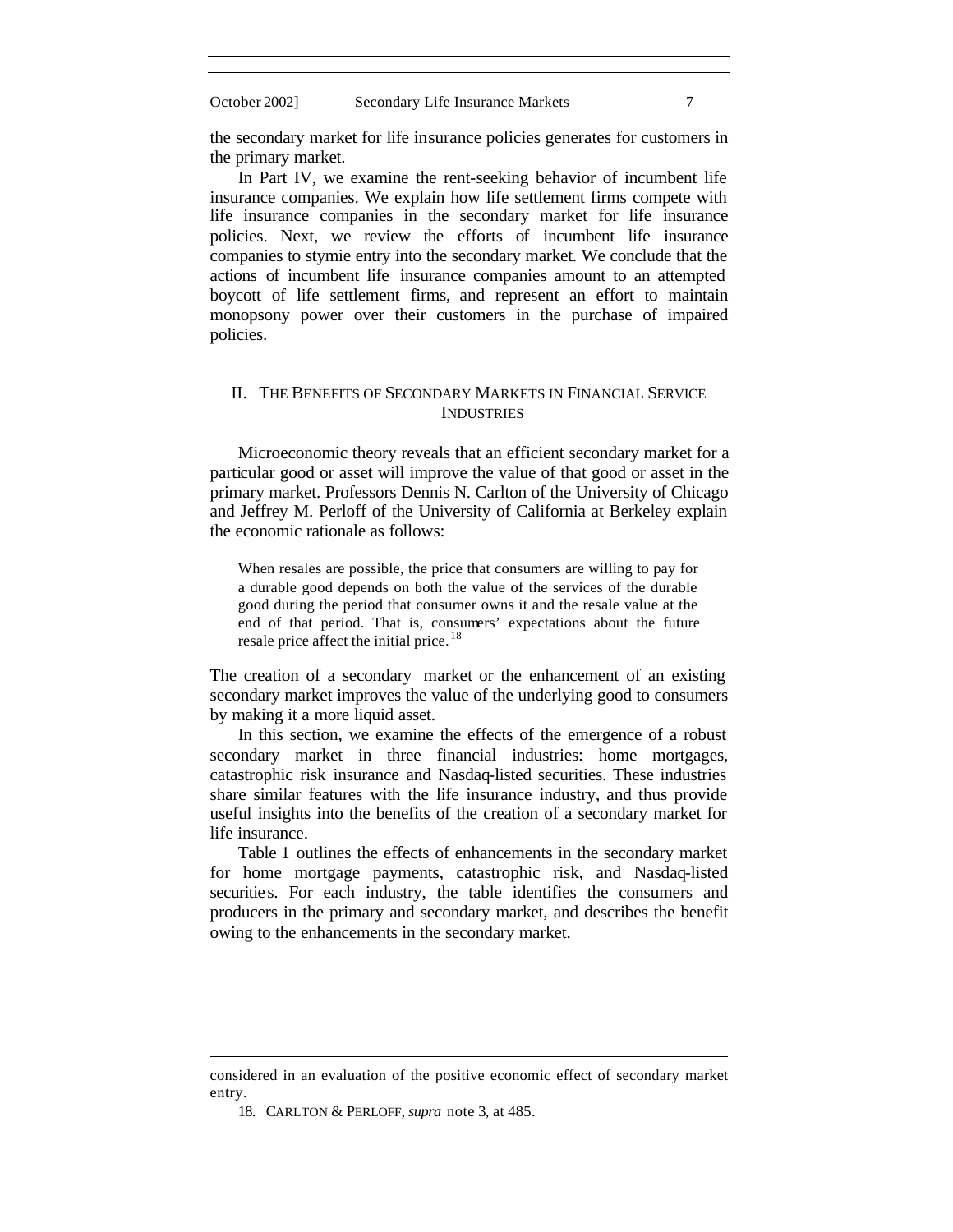|                                    | Home<br><b>Mortgages</b>                   | Catastrophe<br><b>Risk</b><br><b>Insurance</b>                        | Nasdaq-listed<br><b>Securities</b>                                         | <b>Life Insurance</b>                                                                                             |
|------------------------------------|--------------------------------------------|-----------------------------------------------------------------------|----------------------------------------------------------------------------|-------------------------------------------------------------------------------------------------------------------|
| Primary<br><b>Market</b>           | Home<br>Mortgages                          | Catastrophe<br>Insurance<br>Policies                                  | <b>Initial Public</b><br>Offering of<br>Nasdaq-listed<br><b>Securities</b> | Life Insurance<br>Policies                                                                                        |
| Consumers                          | Mortgage<br>Lenders                        | Insurance<br>Companies                                                | Institutional<br><b>Investors</b>                                          | Policyholders                                                                                                     |
| <b>Suppliers</b>                   | Homebuyers*                                | Policyholders*                                                        | Companies<br><b>Issuing Shares</b>                                         | Life Insurance<br>Companies                                                                                       |
| Secondary<br>Market                | Resale of Home<br>Mortgages                | Resale of<br>Catastrophe<br><b>Insurance Risk</b>                     | Nasdaq Over-the-<br><b>Counter Market</b>                                  | Resale of Life<br>Insurance<br>Policies                                                                           |
| <b>Consumers</b>                   | <b>Investors</b>                           | Insurance<br>Companies,<br><b>Investors</b>                           | <b>Investors</b>                                                           | Life Insurance<br>Companies,<br><b>Investors</b>                                                                  |
| <b>Suppliers</b>                   | Mortgage<br>Lenders                        | Insurance<br>Companies                                                | Institutional<br><b>Investors</b>                                          | Policyholders                                                                                                     |
| Entrants in<br>Secondary<br>Market | Fannie Mae,<br>Freddie Mac.<br>Ginnie Mae  | Chicago Board of<br>Trade, Other<br>Financial<br>Institutions         | Electronic<br>Communications<br>Networks (ECNs)                            | Viatical and Life<br><b>Settlement Firms</b>                                                                      |
| Role in the<br>Secondary<br>Market | Created the<br>Secondary<br>Market         | Enhanced the<br>Secondary<br>Market by<br>Providing<br>Securitization | Enhanced the<br>Secondary<br>Market by<br>Providing Order-<br>Matching     | Enhanced the<br>Secondary<br>Market by<br>Increasing<br>Options                                                   |
| Effects of<br>Entry                | Procompetitive                             | Procompetitive                                                        | Procompetitive                                                             | Procompetitive                                                                                                    |
| Demand<br>Effect                   | Demand for<br>Mortgages Has<br>Increased   | Demand for<br>Catastrophe Risk<br>Has Increased                       | Demand for IPOs<br>Has Increased                                           | Demand for Life<br><b>Insurance Has</b><br><b>Been Positively</b><br>Affected, and<br>May Ultimately<br>Increase. |
| Price<br>Effect                    | Value of Home<br>Mortgage Has<br>Increased | Value of<br>Catastrophe<br>Policy Has<br>Increased                    | Value of Issuing<br>Company's<br><b>Shares Has</b><br>Increased            | Value of Life<br><b>Insurance Policy</b><br>Has Increased                                                         |

#### TABLE 1:THE EFFECTS OF A ROBUST SECONDARY MARKET IN FINANCIAL SERVICES INDUSTRIES AND IN THE LIFE INSURANCE INDUSTRY

*Note*: \* Although a homebuyer purchases a mortgage, he also supplies an associated stream of payments, which represent the asset for sale in the secondary market. Because this asset is the focus of our analysis, the homebuyer is the supplier in the primary market. For similar reasons, the policyholder is the supplier in the primary market for catastrophe risk.

As Table 1 shows, life settlement and viatical firms in the life insurance industry play a similar role to entrants in other financial services industries. Note that, for each industry, the consumer in the primary market becomes the supplier of the asset in the secondary market. For example, in the case of Nasdaq-listed securities, the institutional investor serves as consumer of initial public offerings (IPOs) in the primary market, but serves as supplier of shares in the Nasdaq over the counter (secondary) market. In all four cases, entry in the secondary market increases demand in the primary market and, as a result, increases the price of the asset in the primary market. Moreover, the enhancement of the secondary market adds liquidity, and thereby lowers transactions costs between buyers and sellers.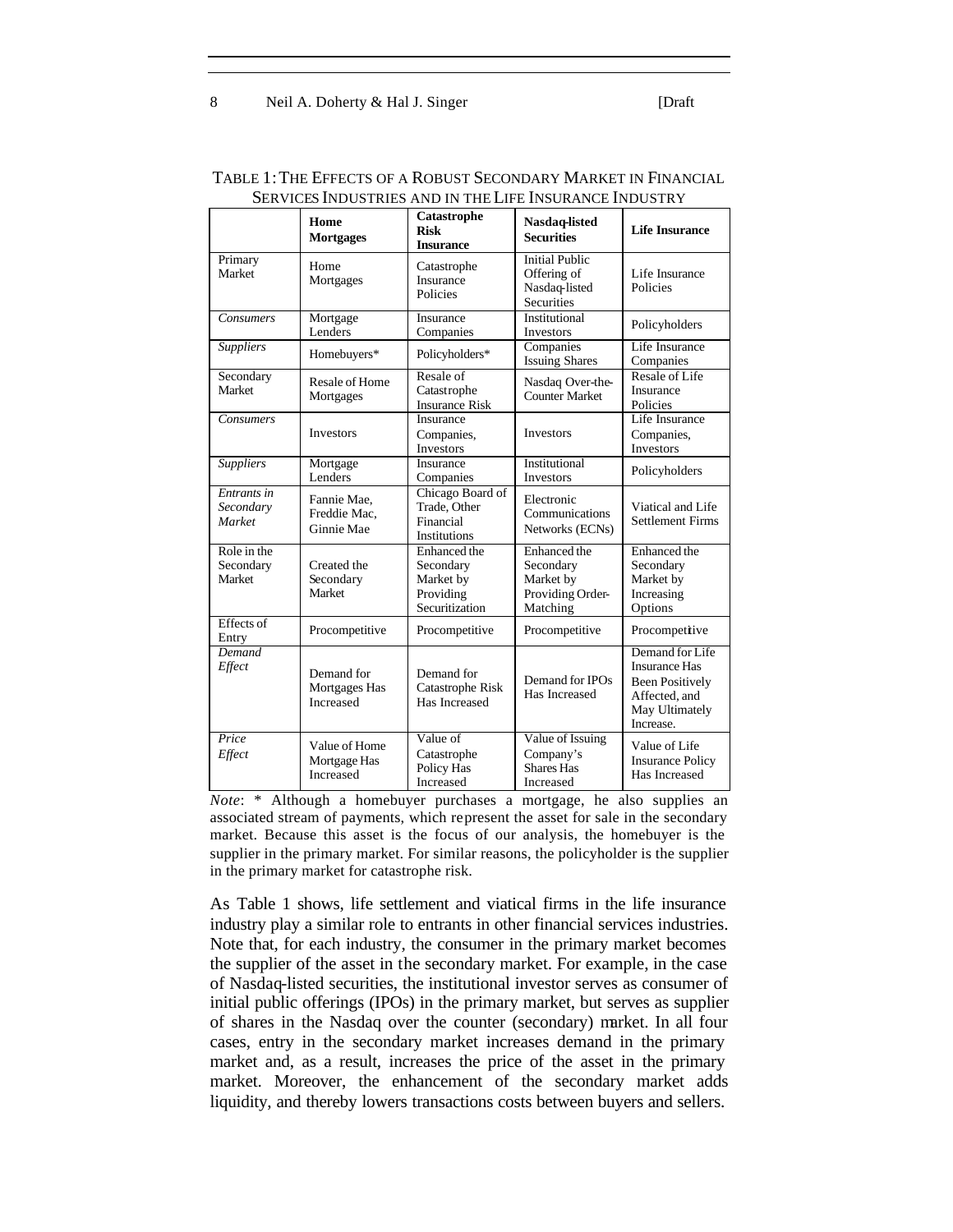$\overline{\phantom{a}}$ 

#### *A. Home Mortgages*

The secondary home mortgage market is credited with allowing millions of Americans to enjoy the benefits of home ownership. Before the Great Depression, home buyers were typically obligated to make a down payment of 40 percent of the value of the home and to pay off a mortgage in three to five years.<sup>19</sup> In 1934, Congress established the Federal Housing Authority (FHA) to issue insurance on long-term, fixed rate mortgages. Due to the unpopularity of these types of mortgages with both lenders and investors, Congress established Fannie Mae in 1938 to refinance FHA insured mortgages. Fannie Mae became a private corporation in 1968, but part of the organization was carved out to become Ginnie Mae, which remained a government entity and began offering mortgage-backed securities.<sup>20</sup>

The underlying asset with which the secondary market for home loans is concerned is not the loan itself, but rather the associated stream of payments made by the homeowner over the life of the mortgage. Thus, for our purposes, the consumers in this market are the mortgage lenders and the suppliers are the homebuyers. The asset in this market is risky because if the homeowner defaults on the mortgage (or prepays the outstanding amount), the lending institution stands to lose a considerable amount on the transaction.

Most home loans involve a substantial amount of money and have a long duration. Consider the case of a lending institution that issues home mortgages. If investors were to withdraw savings funds from that institution, the lender could not withdraw from its loan positions in response, absent a secondary market for home mortgages. Thus, before the advent of the secondary market for home mortgages, a mortgage lender faced a high risk of insolvency as a result of its exposure to default by homebuyers, an occurrence referred to as credit risk. A lending institution that faces significant credit risk is not willing to extend the amount of credit of which it was capable because if its lending capacity should decline in the future, it would not be able to withdraw from its current loans.

The government created a secondary market for home mortgages under the theory that, although home purchases are local in nature, such a market would allow regions with a low savings rates to access funds from regions with excess savings. The government hoped that an active secondary market for home mortgages would increase liquidity and cause an outward shift in demand for home mortgage payments by financial institutions. This increased demand was expected to bring more competitors to the market and increase the price paid by financial institutions (which can be stated alternately as lower costs of mortgages for homebuyers).

<sup>19.</sup> A rudimentary secondary mortgage market developed in the 1920s, but when the Great Depression began, home owners defaulted on their mortgages and the market collapsed.

<sup>20.</sup> Ginnie Mae, *About Ginnie Mae—History of the Secondary Mortgage Market* (visited Aug. 30, 2002) <http://www.ginniemae.gov/about/History.asp?Section=About>.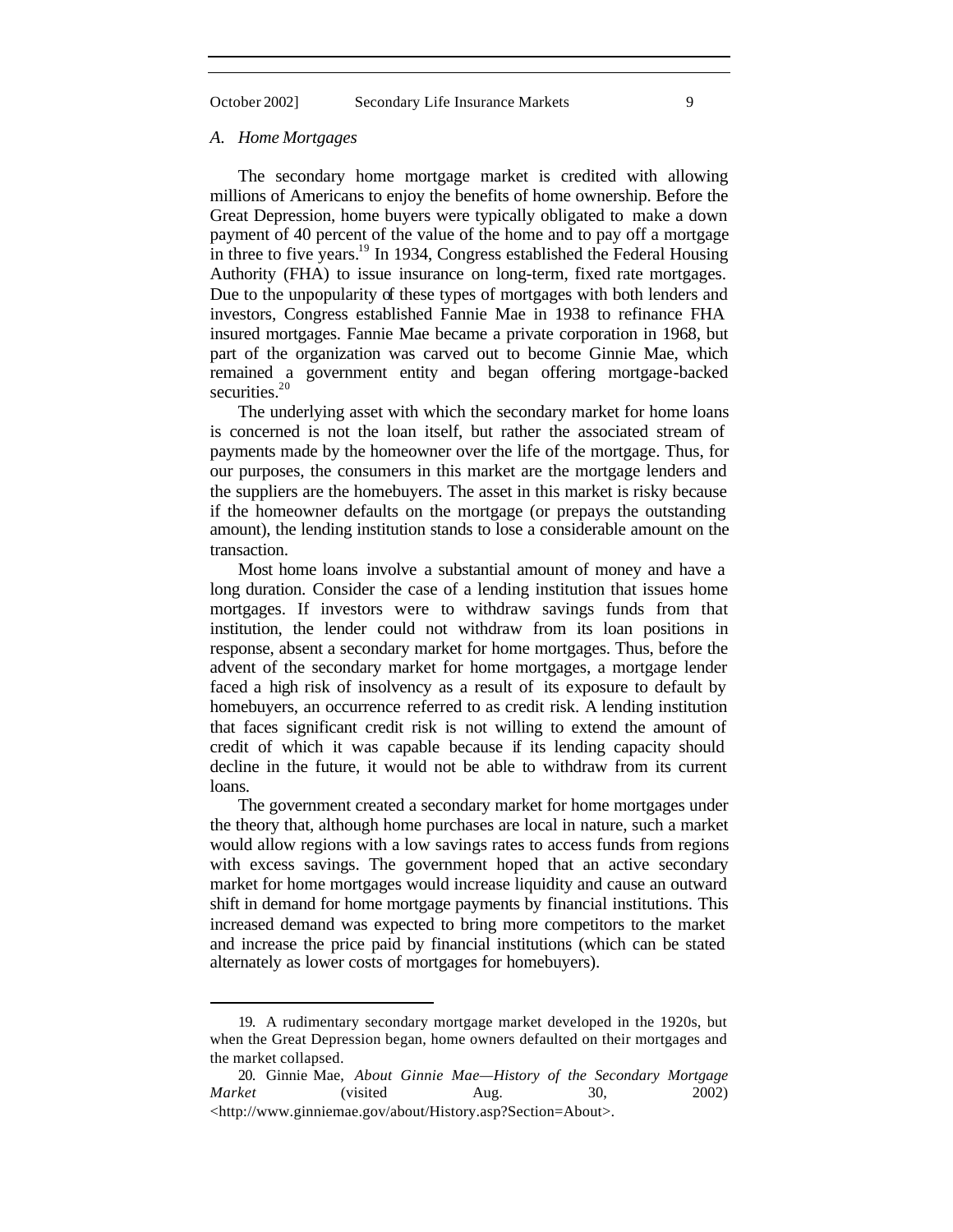10 Neil A. Doherty & Hal J. Singer [Draft]

These hopes were realized many times over. Numerous economic studies have shown that the secondary market for home mortgages has greatly benefited homebuyers. For example, a 2002 Lexecon study found that mortgage rates were lower in markets served by Fannie Mae and Freddie Mac, and that the demand for mortgages in these markets was higher than in markets where the agencies were not eligible to participate.<sup>21</sup> The authors also observed a discrete decline in the number of mortgages whenever the size of the mortgage exceeded the purchasing limits of Fannie Mae and Freddie Mac.<sup>22</sup> In addition, the study found that homebuyers adjusted their financing strategies to take advantage of the lower rates available in Fannie Mae and Freddie Mac markets.<sup>23</sup>

The creation of a secondary market for home mortgages provided mortgage lenders with access to other financial institutions who also demanded home mortgage contracts from homeowners. The willingness of these institutions to purchase home mortgages from their original issuers mitigated credit risk to mortgage lenders. Furthermore, the securitization of lenders' positions in home mortgages involved their packaging into less risky assets because the pooling of policies minimized the impact of a single default on the value of the asset. Because mortgage lenders could escape from loans by reselling them for their market value on the secondary market, these lenders were willing to extend greater credit—that is, their demand for home mortgage contracts increased. It was this demand effect that led to the reduction in home mortgage interest rates, but it is perhaps more accurate to think of this reduction in interest rates as an *increase* in the price that mortgage lenders (the consumers) were willing to pay for the stream of mortgage payments by homeowners (the suppliers).  $24$ 

Several studies have examined the effects of securitization on the various cost aspects of mortgages, such as interest rates, origination fees, and home insurance (which are various aspects of the *prices* paid by financial institutions to acquire streams of mortgage payments from customers). Professor Steven Todd of Loyola University of Chicago examined the effects of mortgage securitization on transaction costs and found that securitization lowers loan origination fees, which results in substantial savings for homebuyers.<sup>25</sup> Three professors at Texas A&M University found that securitization reduces the interest rates of home loans: "a 10 percent increase in the level of mortgage securitization as a

<sup>21.</sup> Dennis W. Carlton, David B. Gross, and Robert S. Stillman, *The Competitive Effects of Fannie Mae*, 1 FANNIE MAE PAPERS 1 (Jan. 2002).

<sup>22.</sup> *Id*.

<sup>23.</sup> *Id*.

<sup>24.</sup> The highest price which a lender would rationally be willing to pay for a stream of payments is the expected future risk-free interest rate. The more risky a particular steam of payments is, the less the lender will be willing to pay for them, and hence, the higher an interest rate the lender will insist upon for the loan.

<sup>25.</sup> Steven Todd, *The Effects of Securitization on Consumer Mortgage Costs*, 29 REAL ESTATE ECON. 29 (Spring 2001).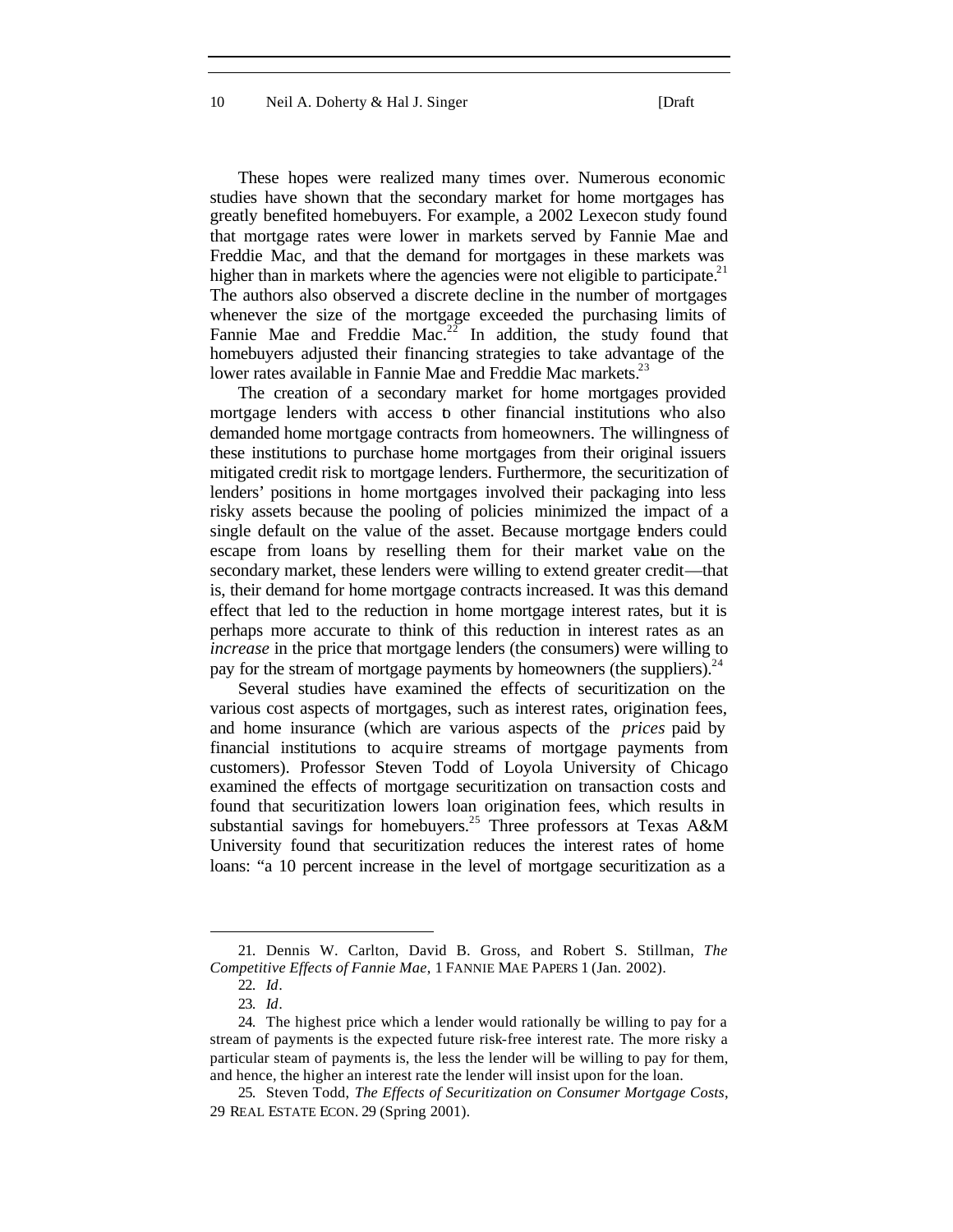proportion of total mortgage originations decreases yield spreads on home loans by as much as 20 basis points. $^{26}$ 

#### *B. Catastrophic Risk Insurance*

It is also possible to draw parallels from the secondary market for catastrophic risk insurance to the secondary market for life insurance. The asset sold on the secondary market for catastrophic risk insurance is the insurance company's position in a policy—in essence, the excess of the present discounted value of payments by a policyholder over the present discounted value of the potential liability. Insurance companies sell portions of their positions in catastrophic risk insurance on the secondary market primarily for hedging purposes. The securitization of catastrophic risk insurance has improved the liquidity of an insurance company's position in a catastrophic risk policy, and has thus provided a new financial vehicle to insurance firms to hedge against downside risk. In many ways, this new vehicle, which involves the sale and purchase of catastrophic risk futures, is superior to the previous method of obtaining reinsurance.

The additional hedging made possible by securitization has reduced insurance companies' exposure to catastrophe risk and allowed issuing firms to extend more insurance than they could previously. Sara Borden and Asani Sarkar of New York's Federal Reserve Bank explain the benefits simply: "by establishing a direct link between the insurance industry and the capital market, catastrophe risk instruments introduce the strategic advantages of the financial markets to the insurance industry. $"^{27}$ 

Catastrophe risk insurance first became securitized in 1992, and in 1993 the Chicago Board of Trade began trading a contract for this risk. Before securitization, the only methods for an insurance company to transfer catastrophe risk were to spread the risk (by allocating it across a large number of policyholders) or to purchase reinsurance.<sup>28</sup> In practice however, neither of these options proved particularly effective in managing catastrophe risk. Most insurance companies were geographically diversified already, and attempts to reduce catastrophe risk by increasing premiums or reducing coverage in catastrophe-prone states are constrained by legislation.  $29$ 

Insurers receive a price on the futures index equal to the present discounted value of their position minus a risk premium, as they are essentially purchasing protection from the risk inherent in their business. Investors, in turn, bear the risk, and are compensated by the risk premium discounted by insurers.<sup>30</sup> Individuals and institutions seeking asset

<sup>26.</sup> James W. Kolari, Donald R. Fraser and Ali Anari, *The Effects of Securitization on Mortgage Market Yields: A Cointegration Analysis*, 26 REAL ESTATE ECON. 677 (Winter 1998).

<sup>27.</sup> Sara Borden and Asani Sarkar, *Securitizing Property Catastrophe Risk* , CURRENT ISSUES IN ECON. & FIN. at 5 (Aug. 1996).

<sup>28.</sup> *Id*. at 1.

<sup>29.</sup> *Id*. at 2.

<sup>30.</sup> Knut K. Aase and Bert Arne Odegaard, *Empirical Tests of Models of Catastrophe Insurance Futures*, Wharton Financial Institutions Working Paper Series No. 96-18, 2-3 (1996).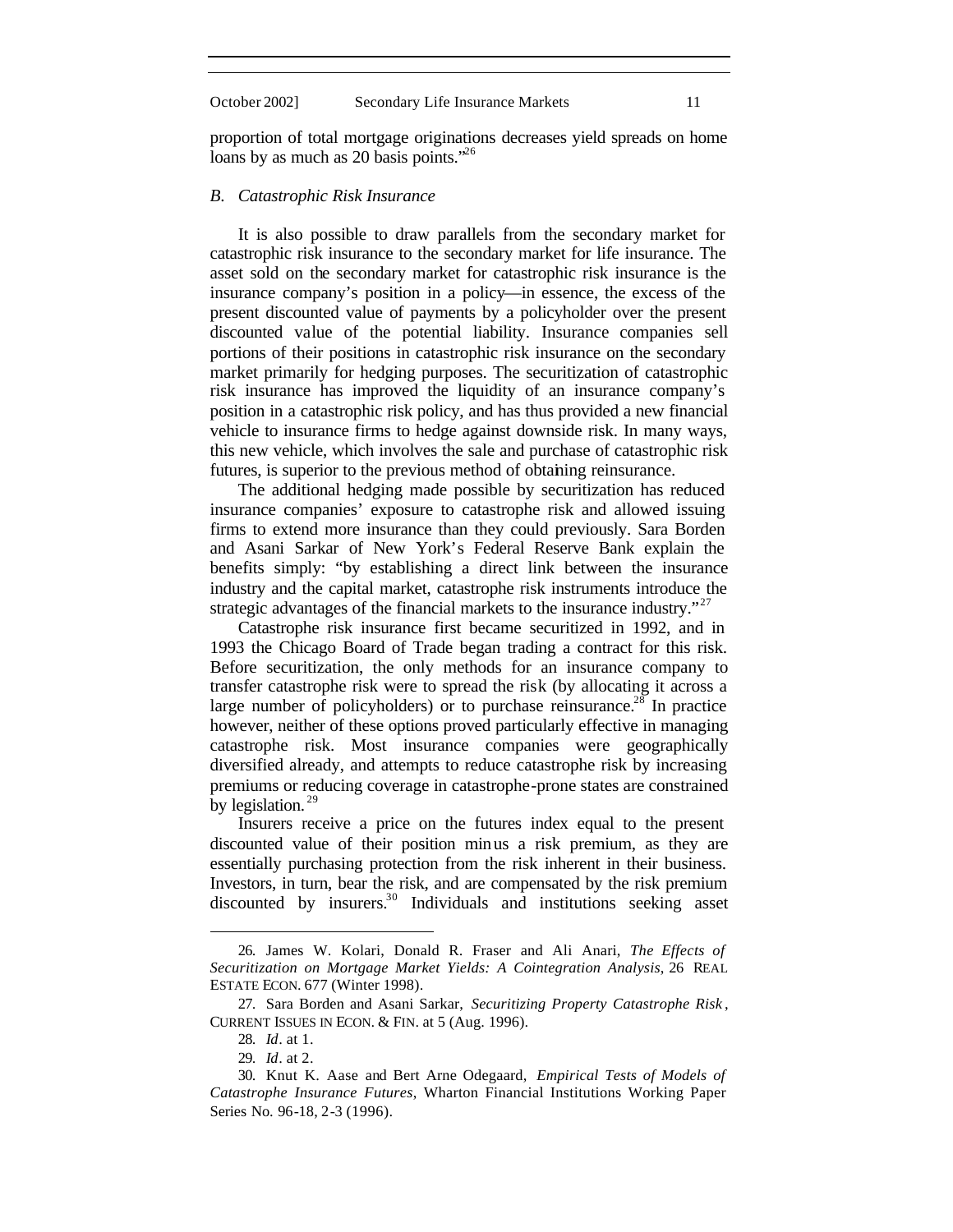diversification receive additional compensation from catastrophe insurance options by virtue of the fact that catastrophe losses are not correlated with either the stock or bond markets.<sup>31</sup>

The securitization of catastrophic risk insurance generated other benefits as well. Professors Knut Aase and Bert Odegaard of the Norwegian School of Economics observe that securitization has provided improved standardization and liquidity, as well as a substantial reduction in credit risk. <sup>32</sup> They point out that "unlike reinsurance, hedging through futures has the advantage of reversibility since any position may be closed before the maturity of the contract." $33$  Before securitization it was difficult and costly to scale back on reinsurance. This illiquidity forced insurance carriers to either purchase a less-than-optimal quantity of reinsurance, or risk paying for reinsurance that was no longer necessary. Securitization eliminated the latter risk, and thus made it possible for firms to purchase optimal levels of hedges. Professors Aase and Odegaard conclude that an insurer may effectively trade off between risk coverage and upside potential by using the efficient secondary market in catastrophic risk insurance.<sup>3</sup>

The securitization of an asset can be thought of as an enhancement of an existent secondary market. Before this enhancement in the secondary market for catastrophic risk, an insurance company was not able to obtain the market value of its positions by purchasing reinsurance, as demand was constrained by the secondary market purchasers' own risk considerations. Securitization has mitigated much of this secondary market risk, which has prompted an increase in secondary demand. This demand, in turn, has improved significantly the liquidity of an insurance company's positions in catastrophic risk policies and increased the valuation that insurance companies place on their positions in these policies. Thus, the enhancement of the secondary market ultimately increased the demand for catastrophic risk in the primary market, and insurers now purchase more risk at a higher price. The producers of this risk—catastrophic risk policyholders—have benefited as well, as the increased demand of insurers has translated into both a greater availability of policies, and lower rates for those policies.

#### *C. Nasdaq-Listed Securities*

 $\overline{\phantom{a}}$ 

The primary market for a security is the market in which a company makes its initial sale of shares, or "initial public offering." Participation in the primary market is usually limited to institutional investors, such as

<sup>31.</sup> Gurdip Bakshi and Dilip Madan, *Average-Rate Claims With Emphasis On Catastrophe Loss Options*, 37 J. FIN. & QUANTITATIVE ANALYSIS (2002).

<sup>32.</sup> Aase and Odegaard, *supra* note 30*.*

<sup>33.</sup> *Id*. at 2-3. The authors note that "a traditional reinsurance contract may be reversed, however in practice reversing a reinsurance transaction exposes the insurer to relatively high transaction costs presumably to protect the reinsurer against adverse selection." *Id*.

<sup>34.</sup> Bakshi and Madan, *supra* note 31.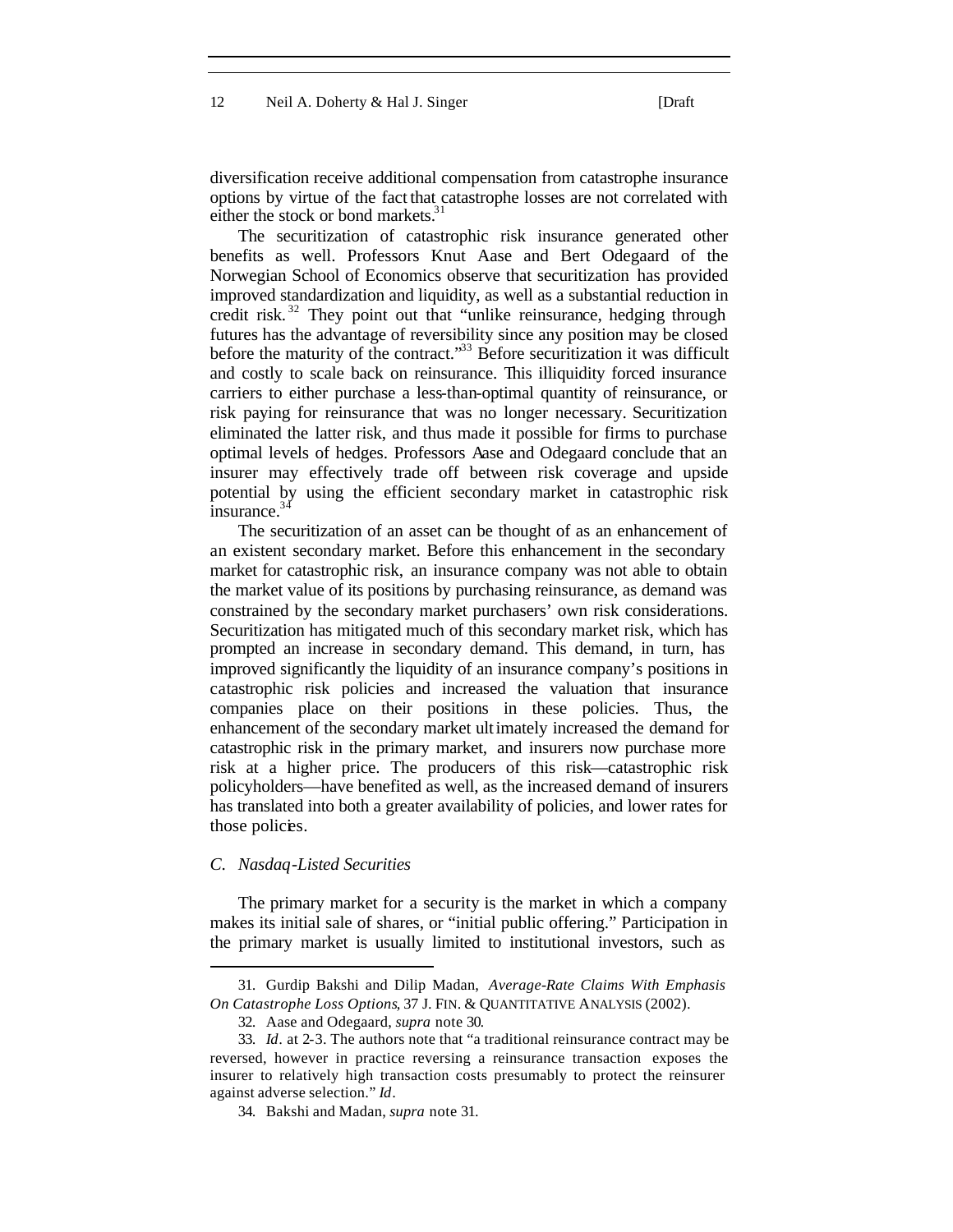mutual funds, endowments, or pension funds. $35$  Institutional investors assist underwriters through their various "expressions of interest," which provide an idea of what the market demand for a particular offering will be. These investors are typically rewarded for this service by receiving allocations of oversubscribed issues.<sup>36</sup> After shares of a company have been sold on the primary market, they become available for purchase and resale almost immediately on a secondary market.<sup>37</sup>

As was the case in our prior example, the advent of a secondary market innovation enhanced the functions of a market that had existed for some time. In this instance, electronic communications networks (ECNs) enhanced the secondary market for Nasdaq securities. Beginning in the mid 1990s, ECNs developed electronic order matching as a means of executing over-the-counter trades more efficiently than by manually searching the screen-based quotations of brokers and market makers.

ECNs use algorithmic innovations to process their customers' transactions quickly and efficiently. <sup>38</sup> ECNs began by providing market makers with the ability to quote prices in increments finer than the minimum quotation increment, and to access one another electronically. Those features were not readily available through Nasdaq's own trading systems.<sup>39</sup> In addition to informational advantages, ECNs offer markedly faster order execution than do traditional exchanges, executing orders an average of seven to ten times faster than traditional exchanges.<sup>40</sup> ECNs also offer pre-trade and post-trade anonymity to traders, a particularly important offering for institutional investors because it helps protect them from the potential front running of traders and "piggyback trading" of uninformed investors. $41$ 

Monopolists are naturally less inclined to innovate than are competitive firms. Not surprisingly, competition amongst ECNs, and between ECNs and Nasdaq, has been credited with much of the innovation in the order matching business over the past decade. In a June 2000 study

<sup>35.</sup> *PBS Frontline: An IPO Primer* (visited Aug. 30, 2002) <http://www.pbs.org/wgbh/pages/frontline/shows/dotcon/thinking/primer.html>.

<sup>36.</sup> *Id*.

<sup>37.</sup> A stock will begin trading on a particular predetermined secondary market after its initial public offering in the primary market. A secondary market is organized either as an exchange, where transactions are made in a physical location (such as the New York Stock Exchange or American Exchange), or an over-the-counter market where buyers and sellers are decentralized and use a mechanism such as a computer network to conduct trades (such as the NASDAQ). *See* MARK GRINBATT & SHERIDAN TITMAN, FINANCIAL MARKETS AND CORPORATE STRATEGY 81 (Irwin-McGraw-Hill 1998).

<sup>38.</sup> For the remainder of this paper, we use the term "order matching" to refer to algorithmic electronic order matching.

<sup>39.</sup> DEPARTMENT OF ECONOMIC RESEARCH, NASD, THE NASDAQ STOCK MARKET: HISTORICAL BACKGROUND & CURRENT OPERATION 31, (NASD Working Paper 98-01, Aug. 24, 1998).

<sup>40.</sup> James McAndrews and Chris Stefanadis, *The Emergence of Electronic Communication Networks in the U.S. Equity Markets*, 6 FED. RESERVE BANK N.Y. 3 (2000).

<sup>41.</sup> *Id.*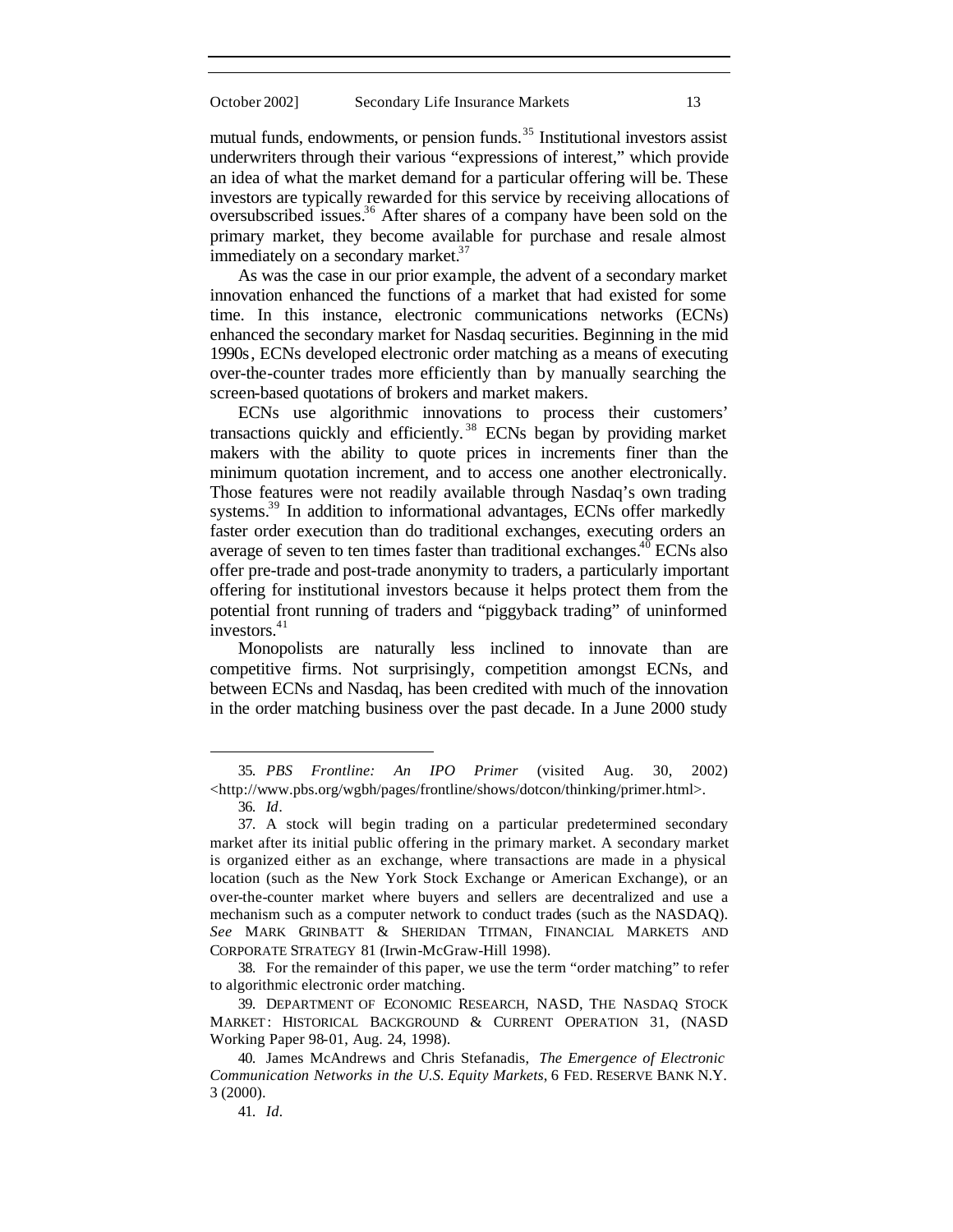14 Neil A. Doherty & Hal J. Singer [Draft]

by the Division of Market Regulation, the Securities and Exchange Commission recognized the competitive importance of ECNs:

Alternative trading systems, known as ECNs, have become integral to the modern securities markets, providing investors with enhanced flexibility and reduced trading costs, as well as competition to the established securities exchanges and the Nasdaq stock market.<sup>4</sup>

ECNs were able to pioneer these innovations because, as outside firms, they stood to profit from their contributions. Whereas a monopolist's profit from innovation may be hampered by cannibalization of its existing offerings, a competitive firm is, for the most part, unencumbered by such considerations. Because they were not already earning revenue from the majority of Nasdaq traders, ECNs stood to earn returns not only from customers' increased willingness to pay, but also from the customers they induced to switch over to their service.

The order matching innovations introduced by ECNs are credited with significantly narrowing bid-ask spreads for Nasdaq-listed securities and spurring investment in automated trading systems. ECNs have significantly lowered fees and transaction costs for institutional investors. According to *Business Week* , "ECNs have revolutionized trading by bringing down [transaction] costs from as much as 7 cents a share to as little as a half-cent and by helping to reduce bid-ask spreads.<sup>343</sup> An October 2000 study by the Federal Reserve Bank of New York found that, in addition to lowering transaction costs, ECNs have contributed to a decline in the bid-ask spread on Nasdaq by more than 40 percent since 1997.<sup>44</sup> Professor James P. Weston of Rice University conducted both regression and matched-sample analyses of the effects of ECN activity on liquidity, and he concluded that ECNs create an overall improvement in the liquidity of Nasdaq.<sup>45</sup> According to Professor Weston, ECNs "lower spreads, increase depth, and decrease market concentration."<sup>46</sup>

The more liquid a given security's secondary market, the more valuable the stock is to investors in the primary market. Thus, the enhancements in the Nasdaq-listed secondary market for securities brought about by ECNs benefit not only customers in the secondary market, but also institutional investors in the primary market of initial public offerings.

<sup>42.</sup> Division of Market Regulation, U.S. Securities and Exchange Commission, *Special Study: Electronic Communications Networks and After-Hours Trading* (released June 2000).

<sup>43.</sup> Pallavi Gogoi, *Behind Nasdaq's Hissy Fit*, BUS. WEEK at 105 (Mar. 5, 2001).

<sup>44.</sup> McAndrews and Stefanadis, *supra* note 40, at 2-3 ("In the absence of direct competition from public limit orders, dealers could potentially post lower bid or higher offer prices for stocks, earning excess profits at the expense of investors.").

<sup>45.</sup> James P. Weston, 22 *Electronics Communications Networks and Liquidity on the Nasdaq*, J. FIN. SERVICES RESEARCH 125 (forthcoming).

<sup>46.</sup> *Id.*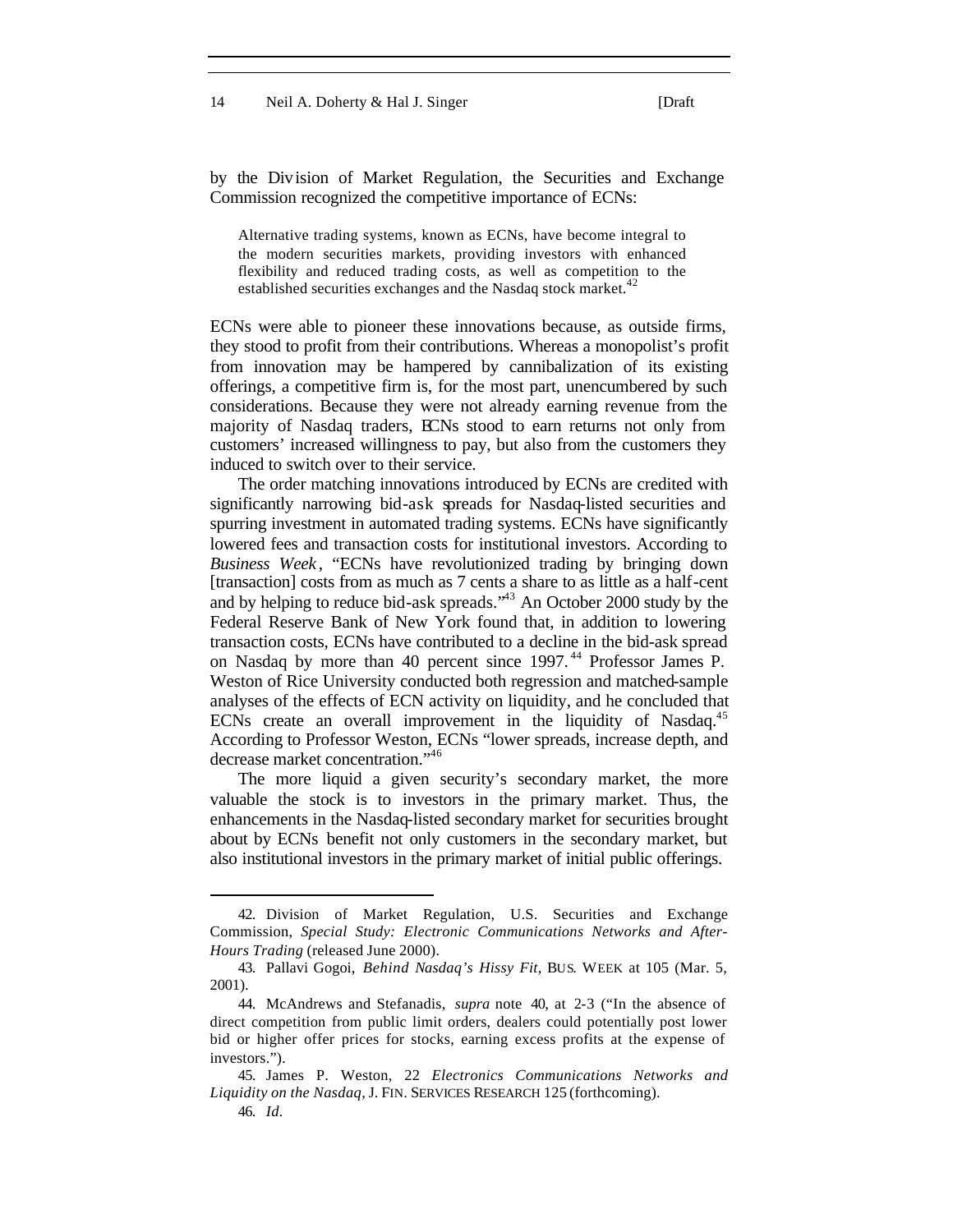#### *D. Analogues to the Life Insurance Industry*

The examples examined above provide useful examples of the benefits of a robust secondary market in the life insurance industry. The emergence of a secondary market for home mortgages, and their subsequent securitization, has increased the liquidity of the underlying asset to mortgage lenders and reduced the credit risk associated with the purchase of the asset in the primary market. The emergence of viatical and life settlement firms, by the same process, has led to an increase in the liquidity of life insurance policies. Furthermore, this liquidity has fostered a decline in a credit risk, of sorts, for consumers in the primary market. A consumer now knows that if he should experience a decline in life expectancy and no longer need (or no longer be able to afford) his life insurance policy, he will be able to sell it for its market value instead of having to surrender it for the low price offered by the insurance carrier. The secondary market for home mortgages caused mortgage lenders to value mortgage payments more highly, and to demand a higher quantity of these payments. By the same process, the modern secondary market for life insurance has caused consumers to value life insurance policies more highly, which has positively affected the demand for life insurance in the primary market.

In the case of catastrophe risk, the enhancement to the secondary market brought about by securitization allowed insurance companies—the purchasers of catastrophe risk liability in the primary market—to more easily retreat from (or hedge) risk liability. Just as the secondary market for catastrophic risk insurance mitigates much of the downside risk from the original acquisition of a risk liability, the secondary market for life insurance mitigates the downside risk from the purchase of a life insurance policy on the primary market. A consumer knows that should he need or desire to sell his policy in the future, he will not have to accept an amount less than the market pric e. This mitigation of downside risk led insurance companies to purchase more catastrophic risk liability in the primary market, and it should likewise be expected to cause consumers in the primary market for life insurance to demand a greater quantity of coverage.

Investors in the secondary market for securities are similar to investors in the secondary market for life insurance policies in that they are pursuing attractive financial returns. The ECNs are similar to the life settlement companies in that their innovation increased the liquidity and market depth of the secondary market. This increased liquidity in the secondary market for securities benefits institutional investors who purchase shares in a company in the primary securities market, just as it benefits purchasers of life insurance policies.

#### III. THE BENEFITS OF THE SECONDARY MARKET FOR LIFE INSURANCE **POLICIES**

With a whole-life policy, earlier premiums are greater than necessary to compensate for the low death risk in the early years. As a result, a whole-life insurance policy builds up a surplus from which future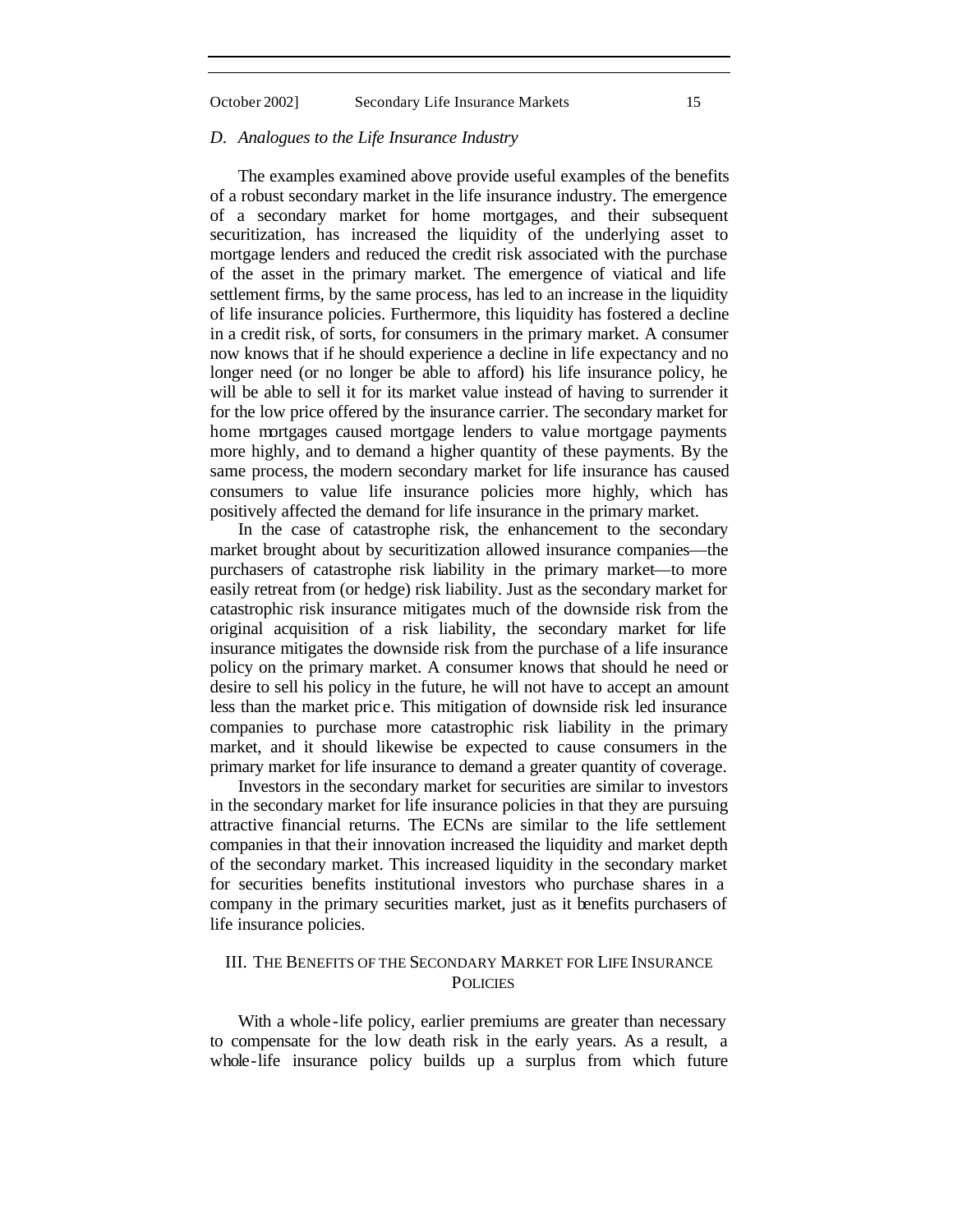premiums can be subsidized.<sup>47</sup> If we assume that policies are priced in an actuarially fair manner, then for any given policyholder, the value of the payment by the insurance company to the policyholder's beneficiaries is projected to precisely equal the total expected value of the premium payments made by the policyholder.<sup>48</sup>

But what if a policyholder's preferences change and he no longer needs the policy he has purchased? The policyholder would naturally wish to receive payment for the value that has built up in the policy by virtue of his surplus payments. Indeed, if it was not possible to cash out of a policy that was no longer needed, uncertainty about future insurance preferences would decrease the value of whole -life insurance to consumers. Life insurance carriers recognize this, so whole -life policies include an option for the policyholder to resell, or "surrender," a policy to the issuing insurer in return for a cash sum.

Surrender values can be thought of as secondary market prices for policies that are set in the primary market for life insurance. Before the entry of viatical and life settlement firms, the life insurance carrier had the potential to exercise monopsony power in the secondary market for its own life insurance policies. Competition in the primary market, however, prevented the incumbent from exercising this power in the repurchase of *normal* policies—that is, policies for which the insured is of normal health. Primary market competition did not eliminate this monopsony power for *impaired* policies, and life insurance carriers have historically earned economic rents on the surrender of those policies.

#### *A. Surrender Values Are Set in the Primary Market under Normal Health Conditions*

Surrender values are set in the primary market for life insurance, which can be characterized as having a relatively high degree of competition.<sup>49</sup> This competition among insurance carriers in the primary market drives both the premiums and terms of life insurance policies to roughly competitive levels, and surrender values are set to roughly correspond to the surplus value that builds up in policies over time. Stated differently, the "price" that a policyholder receives for the surrender of his whole-life policy is roughly the amount by which the payments he has made to the insurance company exceed the actuarially fair cost of his insurance.<sup>50</sup>

<sup>47.</sup> This surplus is also calculated to create an endowment equal to the face value of the policy at a maturity age (typically 100).

<sup>48.</sup> In reality the insurance carrier would earn a margin on the policy according to the competitiveness of the market, and the final payment would include investment returns on the policyholder's premium payments.

<sup>49.</sup> Although it is by no means a perfectly competitive market, incumbent carriers do not exercise significant market power over policyholders in the primary market, as a monopolist or oligopolist might.

<sup>50.</sup> In the case of a term-life policy, a schedule of premiums is set to cover the projected mortality risk associated with a policyholder over the life of the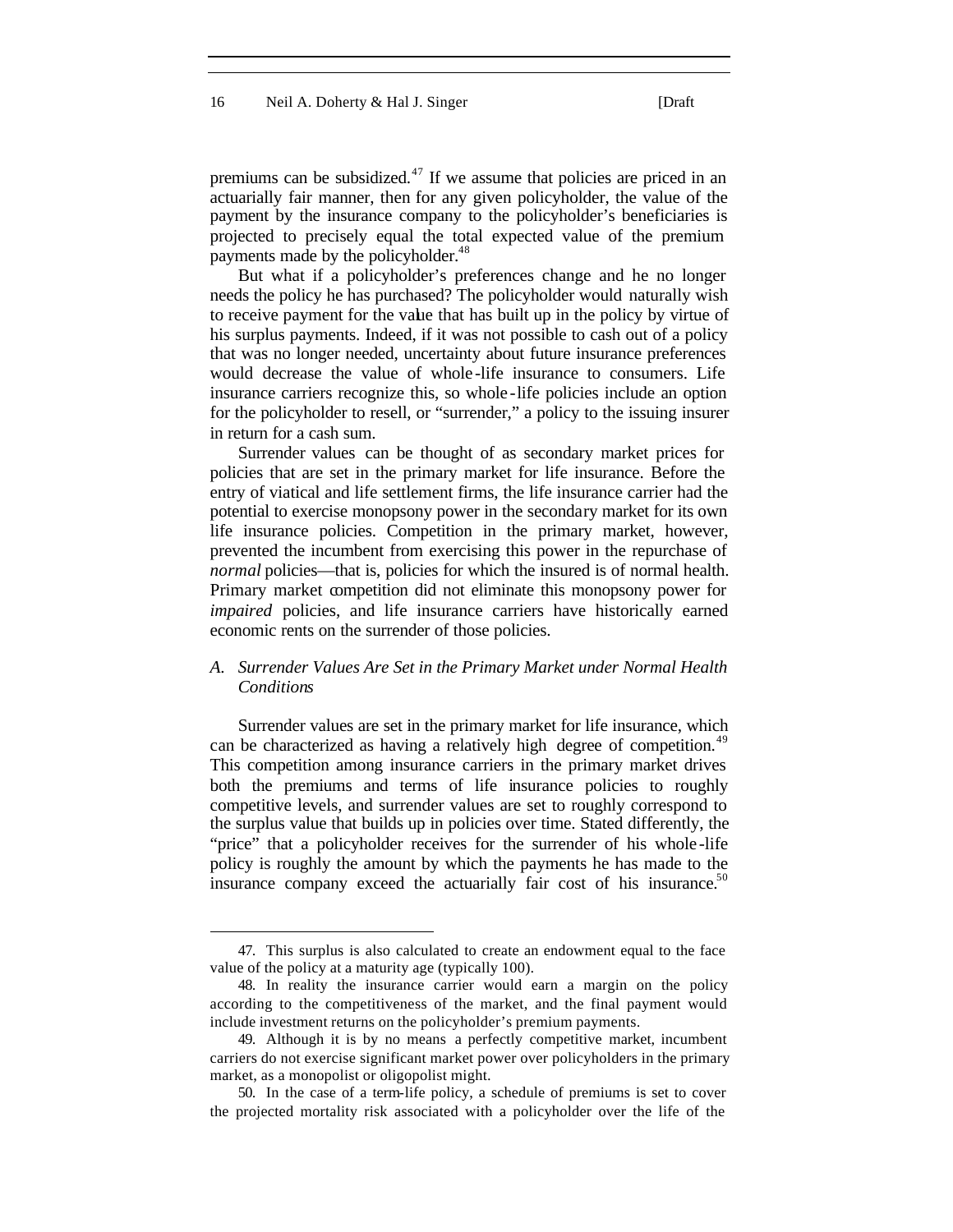Because the actuarially fair rate of insurance is calculated based on the assumption of normal health, the pricing of surrender values will constitute fair rates given normal health.

The existence of a surrender value for a policy does not obligate an individual who wishes to resell his policy to resell to the issuing insurance carrier. Indeed, life insurance policies are typically assignable, which means that a policyholder is free to transfer his ownership of the policy to another person. A policyholder's right to assign his policy to someone other than the insurance carrier has existed for some time, which means that there potentially has been a secondary market for life insurance policies for as long as policies have been assignable. In its early stages, this market consisted of the issuing life insurance carrier and a handful of individual speculators. Although a few policyholders did sell their policies to individual speculators, most were unwilling to make such sales because there were no safeguards against the financial interest of the speculator in the early death of the insured. Thus, for the majority of policyholders, the issuing life insurance company was the only viable buyer in the secondary market.

#### *B. The Monopsony Power of Incumbents over Policyholders Who Experience Declines in Health.*

Before the emergence of viatical and life settlement firms, the only buyer for a policy in the secondary market was the life insurance company that had issued the policy, and in the case of term-life insurance there was no buyer at all. <sup>51</sup> Thus, the life insurance company had monopsony power over the repurchase of its own policies in the secondary market for life insurance. However, because surrender values are set *ex ante* in the primary market, rather than *ex post* in the secondary market, competition in the primary market prevented the exercise of this monopsony power for policyholders with normal health.

Figure 1 shows how the surplus payments of a whole -life policyholder create economic value in the policy over time, and how the surrender value tracks this increased value.<sup>52</sup> In this case, the policyholder buys the policy at age 40. The buildup of policy value is based on the assumption that the policyholder's health follows a normal pattern as he ages, and the vertical distance between the two curves represents the economic margin earned by the life insurance carrier on the surrender of a healthy policy, together with an allowance for transaction costs.

policy. Because there is no buildup of value in a term policy, the surrender value is zero.

<sup>51.</sup> *See, e.g.*, Asinof, *supra* note 11; Jack V. Sinclair, AICPA Planner, 1. Individual speculators in life insurance policies are ignored because most policyholders were not willing to sell to such speculators and because the effect of these speculators was insufficient to affect the market power of incumbent life insurers.

<sup>52.</sup> We have in mind a whole-life policy but the same mechanism can be applied to term life with flat premiums. Also, note that the curve of surrender values lies below the curve of the economic value of a healthy policy because of the limited nature of competition in the primary market.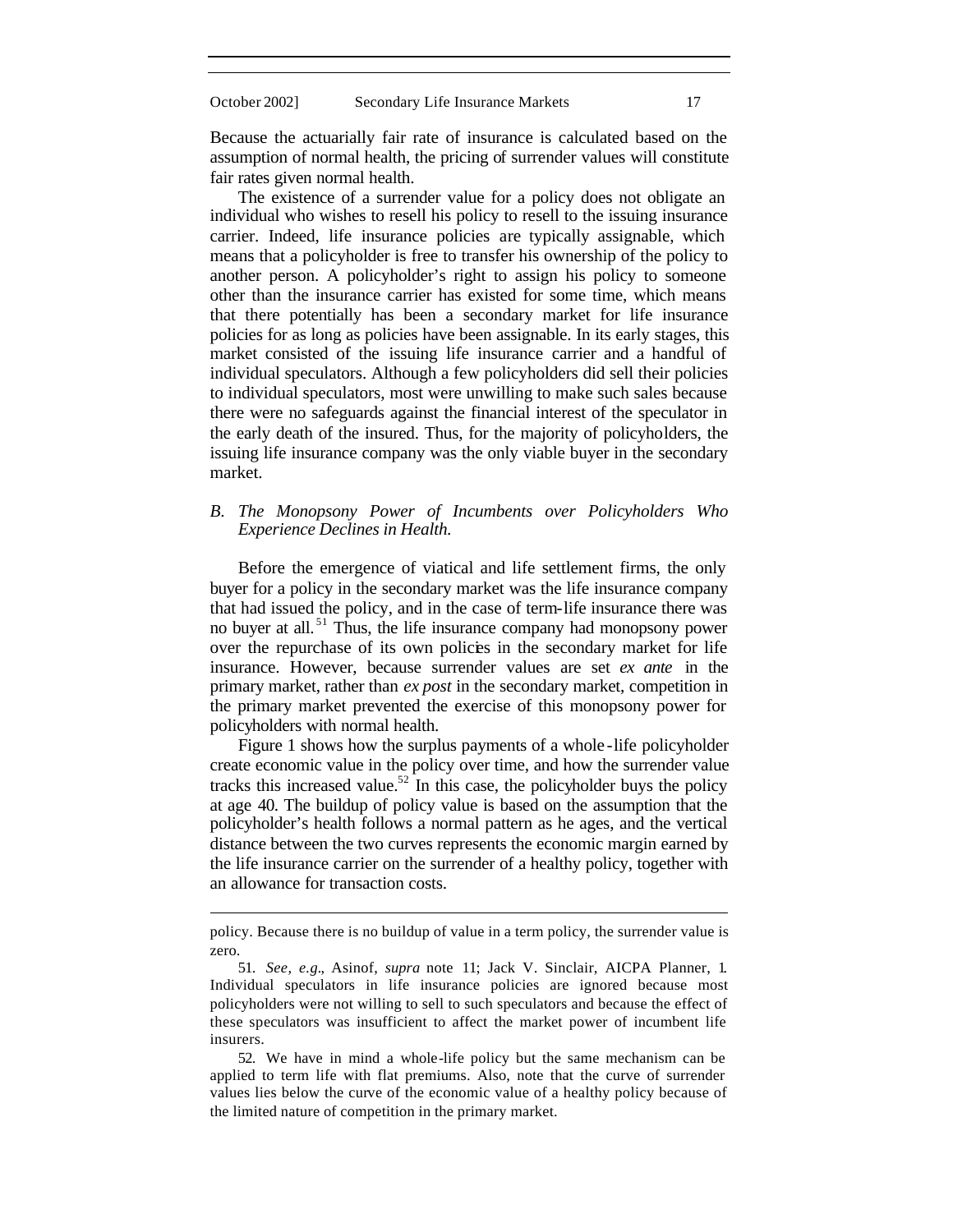

#### FIGURE 1:ECONOMIC VALUES AND SURRENDER VALUE

Now consider a policyholder whose health suddenly deteriorates significantly at age 65. Because the policyholder's life expectancy is curtailed, the present actuarial value of the policy will be much higher than for a 65-year-old in normal health. Stated differently, the marginal revenue that the insurance company receives from the repurchase of an impaired policy is substantially greater than the marginal revenue from the repurchase of a normal policy. As Figure 1 shows, if the issuing insurance company creates a single schedule of surrender values based on a uniform assumption of normal health, its surrender terms will be low relative to the actual policy value for an individual with impaired health.

If the insurer is the only repurchaser of its own policies, the policyholder cannot bargain effectively over the surrender value—there is no other potential buyer for the policy. In these circumstances, the policyholder would be forced to either accept an amount that is substantially less than the true economic value or elect not to surrender the policy.

If competition in the primary market constrains an insurance carrier's monopsony power over the surrender of a normal policy, then why does competition not have the same effect on the surrender of an impaired policy? The answer lies in the regulatory constraints faced by life insurance carriers. If an insurance carrier wished to increase its market share in the primary market for life insurance by offering more competitive surrender values for impaired policies, it would have to offer consumers a set of health-dependent surrender values. Such an offering of explic it healthdependent surrender values by a life insurance carrier, however, would be fraught with regulatory, actuarial, and administrative difficulties. Life insurance carriers do not offer health-adjusted surrender values, which suggests that these difficulties outweigh the benefits that carriers would obtain by offering health-dependent surrender values to consumers.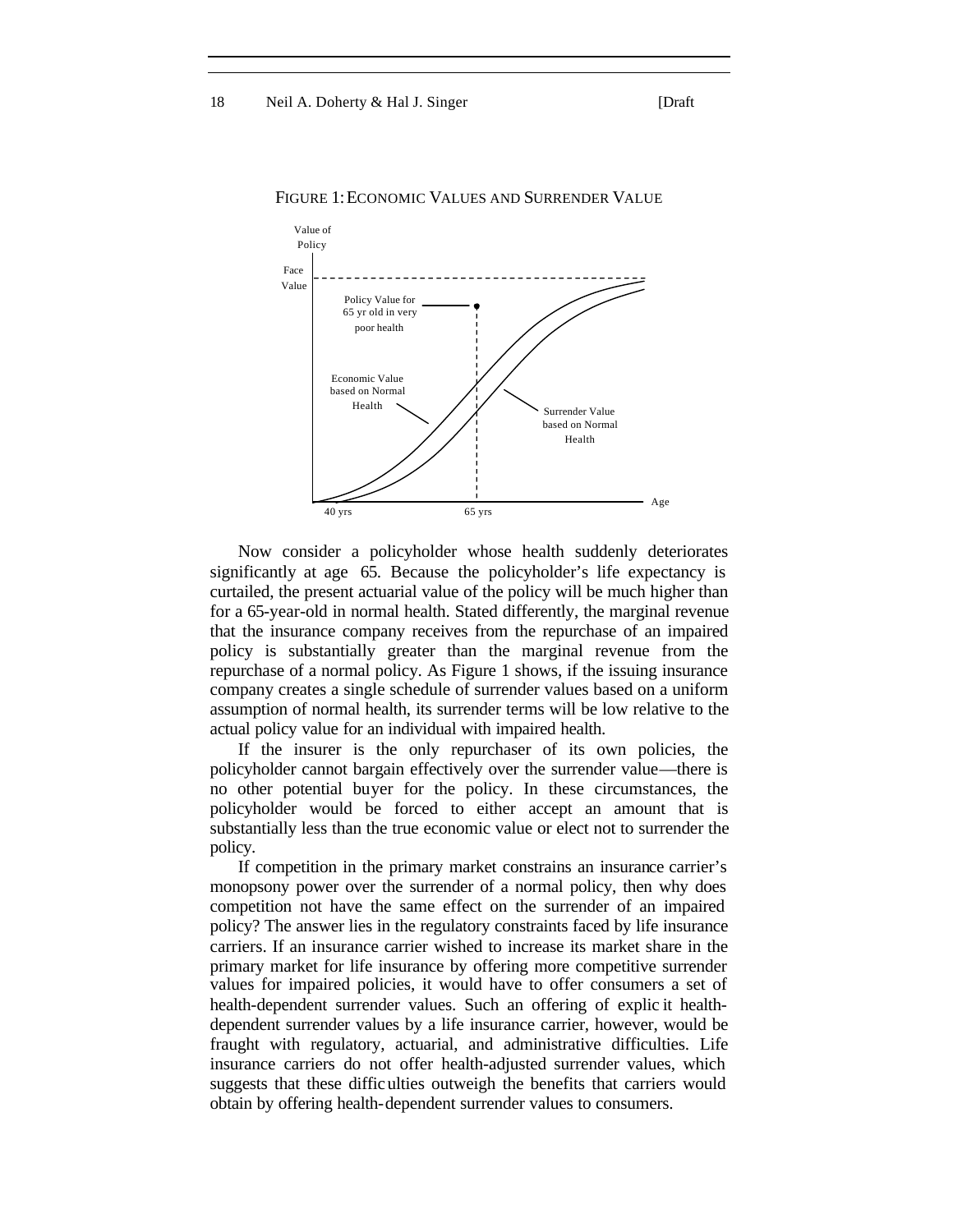The price that an incumbent life insurance carrier pays for the surrender of an impaired policy is significantly lower than the competitive rate for such a policy. The price that a life insurance carrier with monopsony power will pay for an impaired policy is just the market price for the surrender of a healthy policy. Assume that the incumbent carrier has complete freedom in the pricing of impaired policies, *ex post*. Subject only to the constraint that it offers the same surrender value to all similar policies, what level would it choose? To clarify the issue, imagine a block of identical policies with the same face value, covering individuals with the same age and the same level of health impairment. The supply curve in Figure 2 shows how many policies will be surrendered to the insurer at any given surrender value; the higher the surrender value, the more offered by policyholders.<sup>53</sup>



FIGURE 2: SUPPLY CURVE OF THE SURRENDER OF IMPAIRED POLICIES

This supply curve is also the average variable cost to the insurer of repurchasing the impaired policies because, for any given quantity of policies repurchased, it represents the price that the insurance carrier must pay for each policy. The marginal cost to the insurer—that is, the change in total repurchase costs as a result of repurchasing one more policy—will be higher than the average cost as shown by the marginal cost curve.<sup>54</sup> The marginal benefit to the insurer from repurchase is the actuarial value of the policy (the expected present value of the future claims payment, adjusted for future mortality risk) because the insurer benefits by buying out this liability. With our assumptions, the actuarial values of policies in the block are constant and thus the marginal benefit is simply this actuarial value, as depicted by the flat marginal revenue curve.

Assuming it can offer a surrender price *ex post*, the incumbent insurer will maximize its profits by choosing the quantity,  $Q(m)$ , at which

<sup>53.</sup> CARLTON & PERLOFF, *supra* note 3.

<sup>54.</sup> The marginal cost is higher than the average variable cost because, in order to obtain a marginally higher quantity of impaired life insurance, the carrier must offer a higher price to not only the marginal seller, but to *all* sellers.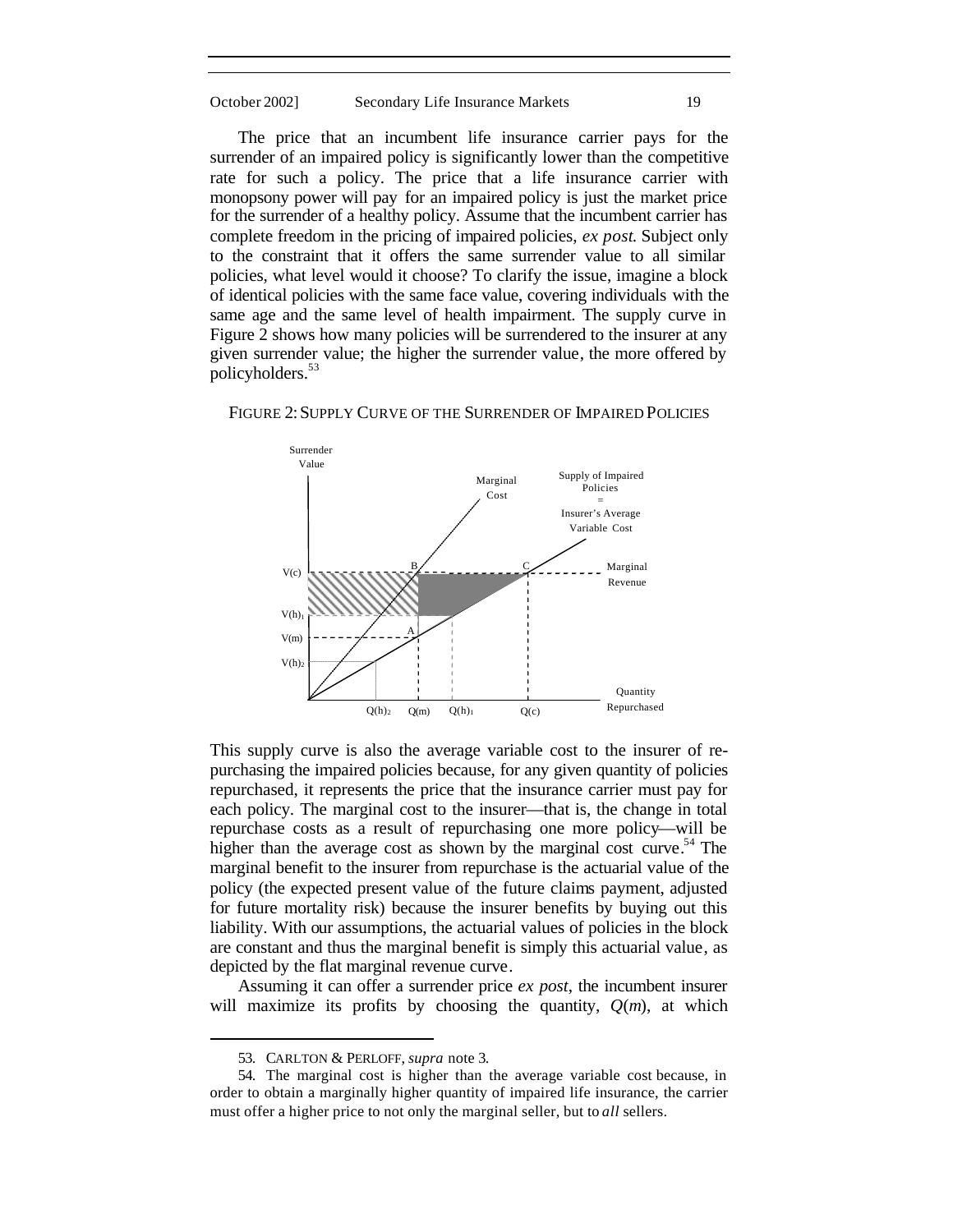20 Neil A. Doherty & Hal J. Singer [Draft]

marginal cost equals marginal revenue for the impaired policy. For this quantity  $Q(m)$ , the supply curve determines the monopsony surrender value to be *V*(*m*), as depicted by A. The deadweight loss from this choice of surrender values is equal to the area of triangle  $ABC$ <sup>55</sup>.

If the competitive surrender value for a normal policy is higher than *V(m)*, as depicted by  $V(h)$ <sup>1</sup>, the incumbent carrier will earn a supracompetitive profit to the extent that  $V(h)$ <sup>*I*</sup> is less than  $V(c)$ —the competitive rate for the surrender of impaired policies. The incumbent insurance carrier will be unable to achieve the monopsony rate for the surrender of the impaired policy, however, because it is contractually obligated to offer the competitive healthy rate. Nevertheless, the insurance carrier earns a supracompetitive rent on the surrender of impaired policies equal to the diagonally-shaded rectangle, and produces a deadweight loss equal to the area shaded in solid.<sup>56</sup>

However, if there were a competitive secondary market on which these policies could be re-sold, the incumbent insurer would lose its ability to set the price in the market. $57$  The surrender value would rise to its competitive level,  $V(c)$ , with a higher number of policies,  $Q(c)$ , being resold. The solidly-shaded triangle shows the efficiency loss from allowing the incumbent insurer to hold monopsony power in the repurchase of its impaired policies. This efficiency loss corresponds to the deadweight loss created by a monopoly seller, and is the loss in real income of policyholders that arises because of the reduction in output caused by monopsony power. If there is no external market for the resale of policies, insurers have no incentive to adjust their surrender values to fair levels because they reap supra-competitive profits from the current system and would have to forgo these profits in a competitive environment.

#### *C. The Effects of Surrenders on Incumbents' Costs*

 $\overline{\phantom{a}}$ 

The surrender of a policy by different policyholders of differing health affects the incumbent carrier's costs differently, and the carrier must account for the costs of these surrenders. The health of a policyholder who surrenders a policy affects the costs of insurance carriers because it determines the discounted net death-benefit liability from which the carrier is relieved.<sup>58</sup> Furthermore, the health of a policyholder affects the

<sup>55.</sup> For a discussion of deadweight loss, see PAUL A. SAMUELSON & WILLIAM D. NORDHAUS, ECONOMICS (Irwin McGraw, 16th ed. 1998).

<sup>56.</sup> If the competitive surrender value for a normal policy is lower than  $V(m)$ , as depicted by  $V(h)$ <sub>2</sub>, there are certain financial mechanisms that the incumbent insurance carrier can use to effectively raise its surrender value for the impaired policy to the monopsony rate.

<sup>57.</sup> This follows from the economic principle that a monopolist loses its price-setting ability with the entry of competition. *See*, *e.g*., WILLIAM J. BAUMOL & ALAN S. BLINDER, ECONOMICS: PRINCIPLES AND POLICY 272 (Dryden Press, 6th ed. 1994).

<sup>58.</sup> This discounted net death benefit liability is the amount by which the net present value of the death benefit liability from which the insurance carrier is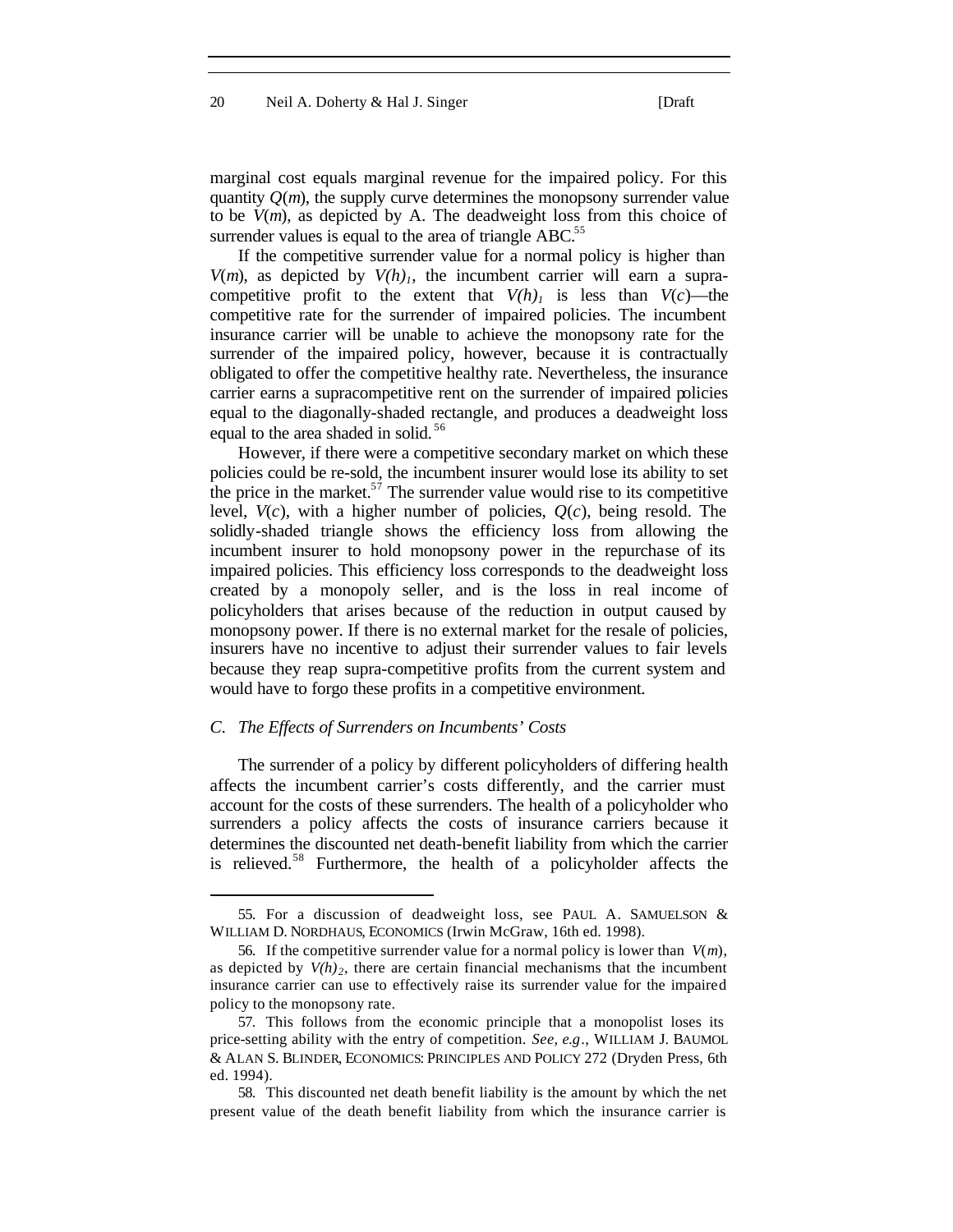likelihood that that policyholder will surrender his policy, which magnifies or mitigates the effects of surrenders by members of a given health profile.

If surrender values set at the time of issue are based on the assumption of normal health at surrender and are actuarially fair (competitive), any surrender of a policy by an individual with normal health will not affect the insurance carrier's costs. The amount that the insurance company pays to the individual for the surrender of his policy will equal the corresponding discounted net death benefit liability from which the carrier is relieved (with an adjustment for the insured's transaction costs). Stated differently, the surrender of a policy by a healthy individual simply causes the insurance carrier to exchange two equal costs.

An individual with *above-average* health is expected to live longer than an individual with normal health, so the ultimate payout by the insurance carrier is further out on the horizon. The carrier's discounted net death benefit liability for an individual with above-average health is thus less than for an individual with normal health. This means that the surrender of a policy by an individual with above-average health reduces the incumbent carrier's discounted net death benefit liability by less than the cost of repurchasing the policy and is thus a losing proposition for the insurance company.

An individual with *impaired* health, on the other hand, is expected to have a shorter life than an individual with normal health, so the carrier's discounted net death benefit liability is greater than for an individual with normal health. Thus, the surrender of an impaired policy decreases the incumbent carrier's discounted net death benefit liability by more than the cost of repurchasing the policy. Surrenders of impaired policies actually decrease the expected costs to incumbent insurance carriers of issuing a policy.

Health status does not merely affect the cost of a given surrender to an insurance carrier. It also plays a large part in a consumer's decision to surrender a policy. If an individual's health is above-average, then that individual's life insurance is no longer a good value because he is paying premiums based on the average level of mortality risk—a figure which is higher than his actual mortality risk. Because such an individual's positive shift in life expectancy decreases the value he attaches to his policy, he will thus be more likely to surrender his policy than an individual with normal health. This propensity of policyholders to surrender their policies when their life expectancy exceeds the average is known as adverse selection, and is costly to incumbent insurers because it means that the average life expectancy for the remaining pool of policyholders is lower than projected at the time the policies were issued.<sup>59</sup>

If an individual's health is below average, then he is less likely to surrender his policy because an impaired policy is worth more than a normal policy. On the other hand, a negative shift in life expectancy changes the consumption preferences of many individuals (in favor of

relieved exceeds the net present value of the exp ected future stream of premium payments from the policyholder.

<sup>59.</sup> For a more thorough examination of the adverse selection phenomenon, *see* G. Akerlof, *The Market for Lemons*, 84 QUARTERLY J. ECON. 488 (1970).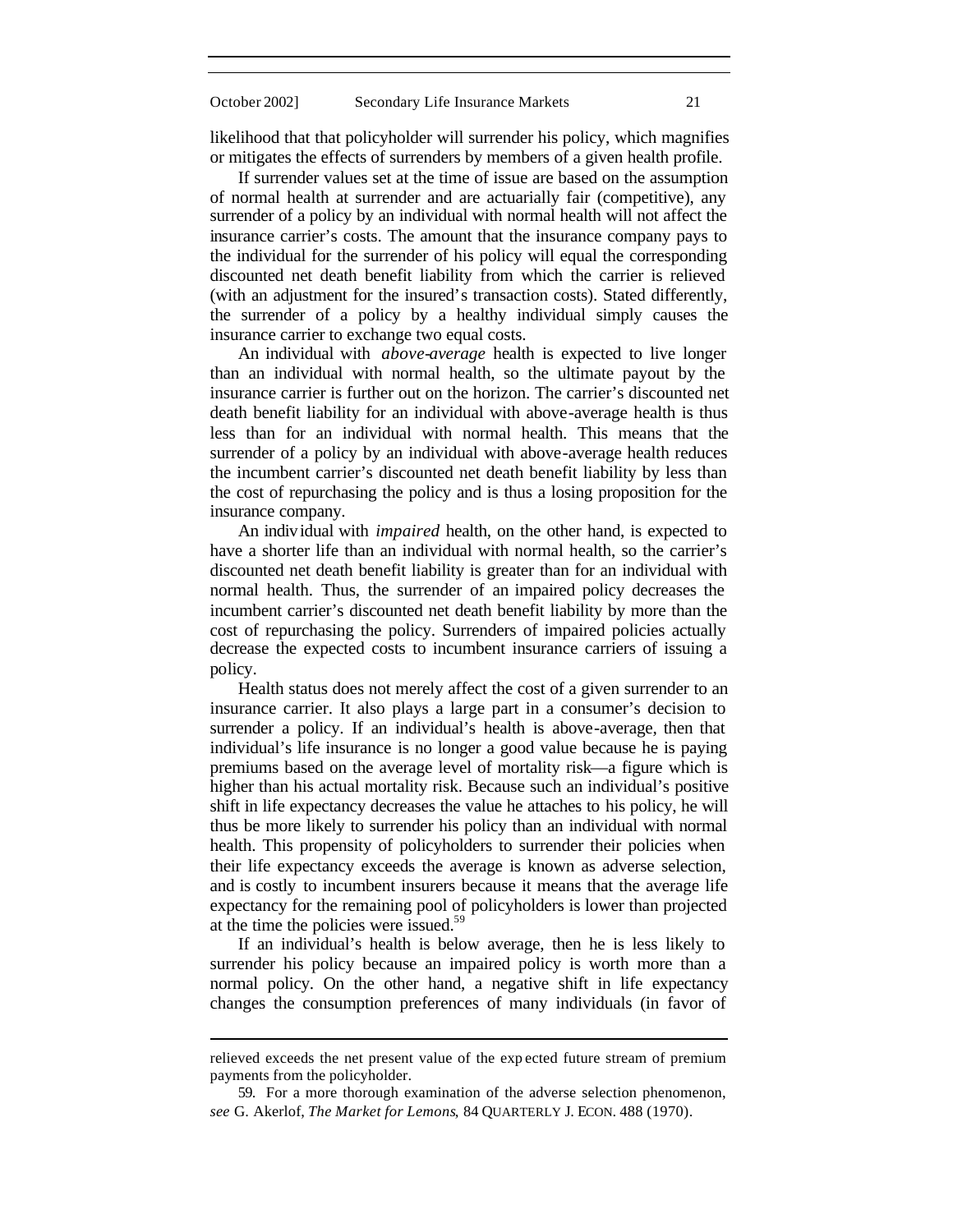current consumption), particularly if the motivating factors for the life insurance policy are no longer relevant.<sup>60</sup> For example, many AIDS victims found it difficult to pay premiums and needed immediate money to pay medical bills to maintain their quality of life in their few remaining years.<sup>61</sup> An individual whose consumption preferences have changed in favor of current consumption values cash more highly at the current time, and thus is willing to accept a lower price for his policy's surrender than he would have when his health was normal. Thus, absent entry by third parties into the secondary market, insurance carriers are able to reap significant gains by underpaying for the surrender of these impaired policies.

Because entrants into the secondary market—both viatical and life settlement firms—are only interested in acquiring policies of individuals with impaired health, entry into the secondary market will systematically reduce the number and value of impaired policies that are surrendered to the incumbent carrier for less than the competitive rate. At the same time, viatical and life settlement firms do not affect the number of individuals with average or above-average health who surrender their policies to the incumbent carrier. It is obvious that, by lowering the number of costreducing surrenders to the incumbent without causing any corresponding reduction in the number of cost-increasing surrenders, entrants into the secondary market for life insurance policies cause net increases in incumbents' costs.

The fact that incumbents' costs have risen because of entry by viatical and life settlement firms, however, is not sufficient to demonstrate that consumers in the primary market are made worse off by such entry, as the incumbent carriers allege. For one thing, the increased costs to insurance carriers cannot be passed on, wholesale, to consumers in the primary market. The degree to which any cost increase is passed on to consumers is dependent on the elasticity of demand for life insurance in the primary market—the more elastic the demand, the less of the cost increase the incumbent insurers will be able to impose on consumers.<sup>62</sup> Indeed, our analysis in the following section demonstrates that consumers in the primary market for life insurance are made better off, on net, from the development of a robust secondary market for life insurance policies.

<sup>60.</sup> The concept of health-state dependent preferences has been explored in numerous economic articles, including one written by one of this paper's authors. *See* Neil Doherty and Harris Schlesinger, *Viaticals: A Matter of Life and Death*, Working Paper for Presentation to the European Group of Risk and Insurance Economists 10 (Sept. 2000).

<sup>61.</sup> As noted earlier in this paper, the need of these policyholders was instrumental in the development of the viatical market. More recently, this market for settlement has grown to include other health- and age-related lapses and surrenders. Although not as dramatic as the AIDS case, these other health impairments also create shifts in the consumption preferences of policyholders.

<sup>62.</sup> This is the same principle that applies to tax burden analysis. *See*, *e.g*., BAUMOL & BLINDER, *supra* note 57, at 241-42, *see generally*, EDGAR K. BROWNING & WILLIAM R. JOHNSON, THE DISTRIBUTION OF THE TAX BURDEN (American Enterprise Institute, 1979).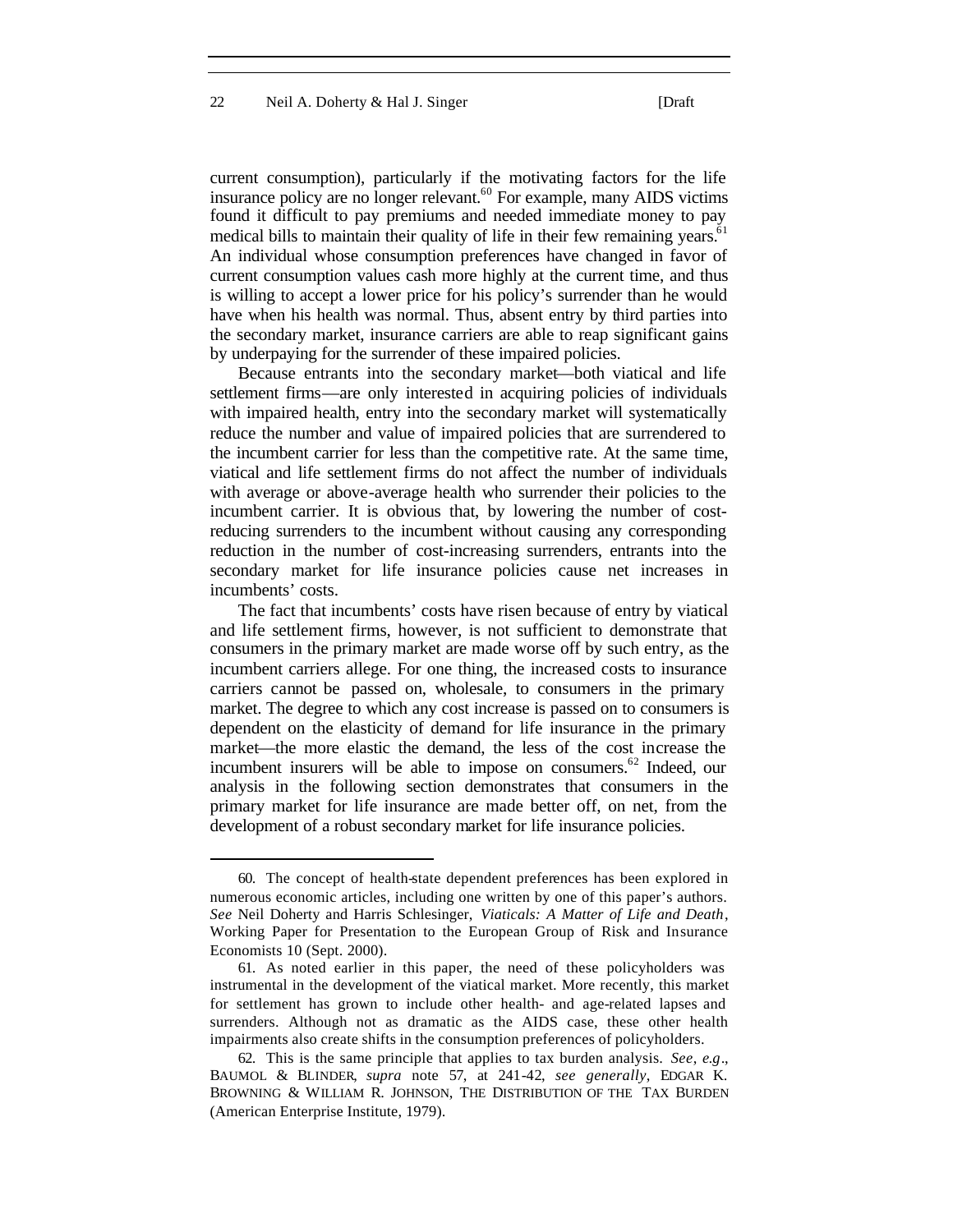Insurance companies claim that as a result of this change in the marketplace, they would be forced to increase the insurance premiums that they charge policyholders. Furthermore, the insurance industry contends that, in the case of term life insurance, there is so much competition that some firms would become insolvent if they were forced to absorb the additional costs imposed on them by a secondary market.

The only "costs" imposed on an incumbent carrier by firms in the secondary market for life insurance policies, however, are the costs associated with the incumbent's continued honoring of the terms of its original policy—that is, the costs that the incumbent should reasonably have expected to pay in the absence of profitable lapses. If the incumbent carrier accurately accounts for these costs in the pricing of a given policy, secondary sales of policies will not cause the carrier to lose money on the policies. Secondary market transactions, by themselves, can only cause a carrier to lose money on its policies if that carrier under-priced the policies in anticipation of high rate of profitable lapses—a practice known as "lapse-supported pricing." Although incumbents are no longer supposed to use lapse-supported pricing,<sup>63</sup> many insurers still have such policies outstanding from when the practice was allowable. Some even maintain that certain carriers continue to engage in the practice. $64$ 

In a perfectly competitive market, an increase in cost could lead to insolvency among certain firms in the industry. <sup>65</sup> The doomsday projection of the incumbents, however, ignores two important points: first, the life insurance industry is not perfectly competitive, and second, a robust secondary market will increase customers' *valuation* of life insurance policies. Economic theory holds that an active and efficient secondary market for a good improves the liquidity of the good as an asset, and thus increases the value of the good to consumers. Indeed, this very phenomenon was observed in all three financial service industries considered in this paper. Such an increase in the valuation of life insurance policies would—other things equal—shift the demand for life insurance outward and to the right, which would lead to an increase in premiums for life insurance.

<sup>63.</sup> It has been shown that lapse-supported pricing can foster a perverse relationship between the insurance company and policyholder by creating a situation in which the insurance company would benefit if all policyholders dropped their policies. Because the insurance company can adjust its pricing after the fact in such a situation, it is the *policyholder* that bears the lapse risk for a lapse-supported policy—a clear reversal of roles. *See* Glenn S. Daily, *Lapse-Supported Pricing: Is It Worth the Risks?*, GLENNDAILY.COM INFO. SERV. (Sept. 19, 2002).

<sup>64.</sup> *See* Holman W. Jenkins Jr., *Business World: Back to the Future When Life Insurance Was Fun*, WALL. ST. J. at A23 (Mar. 14, 2001).

<sup>65.</sup> Indeed, as William J. Baumol of NYU and Alan S. Blinder of Princeton University explain about the analogous situation of why a perfectly competitive industry objects to a tax increase: "[b]ecause, with a negatively sloped demand curve, a tax will cut into sales, cause short-term losses, and force some firms out of the industry. That is not a pleasant prospect for incumbent firms." BAUMOL & BLINDER, *supra* note 57, at 242.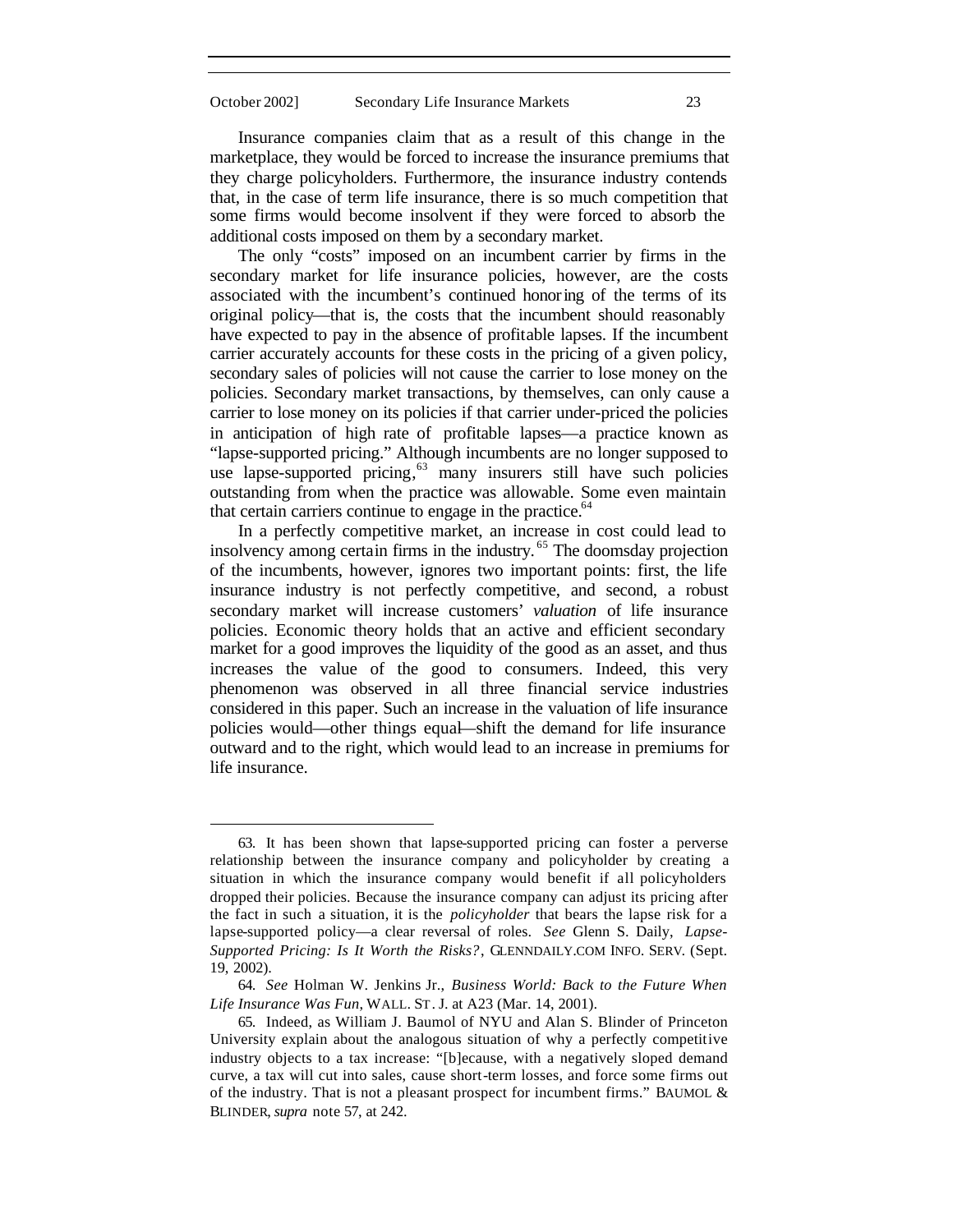#### 24 Neil A. Doherty & Hal J. Singer [Draft]

#### *D. Benefits to Policyholders from an Active Secondary Market*

A secondary market for life insurance policies erodes the ability of insurance companies to extract monopsony rent from policy terminations policyholders who have experienced a decline in health. An insurance company is forced to either compensate a policyholder for the surrender of his policy according to the market value of that policy, or face the prospect of the policyholder selling his policy to a third party (such as life settlement firm), in which case the insurance company's liability deriving from the policy would remain intact.

Viatical and life settlement firms allow policyholders who have experienced a negative shift in life expectancy to obtain the fair market value for the ir life insurance assets. Although it does not make sense for most policyholders to surrender their policies at the market value,<sup>66</sup> the flexibility offered by the secondary market for life insurance policies gives a policyholder the ability to respond to changes in his life situation.

There are a variety of situations in which the sale of a policy by an eligible individual to a viatical or life settlement firm is welfare improving:

- The premiums on the policy are no longer affordable.
- The beneficiary for whom the policy was original purchased is now deceased or no longer has a need for the policy.
- A key-man policy, designed to protect a company from the financial loss of a key executive, is no longer necessary, either because the business has folded or the individual is no longer integral to the business's success.
- The policyholder owns multiple life insurance policies and wishes to eliminate one.
- The policyholder wishes to replace an individual policy with a survivorship policy, a long term care insurance policy, or funds for long term care.
- The policyholder requires funds to pay for medical expenses or for new and experimental treatments for himself or someone close to him.
- The sale of the policy would allow the policyholder to maintain a desired standard of living and live out his final years with dignity.
- The policyholder wishes to remove the policy from a trust or estate.
- A reduction in the value of the policyholder's estate reduces the tax liability which the life insurance policy was designed to provide for
- An increase in the liquidity of the policyholder's estate eliminates the need for the policy.

<sup>66.</sup> Alan Buerger, co-founder and CEO of Coventry First LLC, a leading life settlement firm cautions that most people "shouldn't be selling their policy if they have the means to keep it." However, as Mr. Buerger explains, "the reality is that people drop insurance every day." Asinof, *supra* note 11.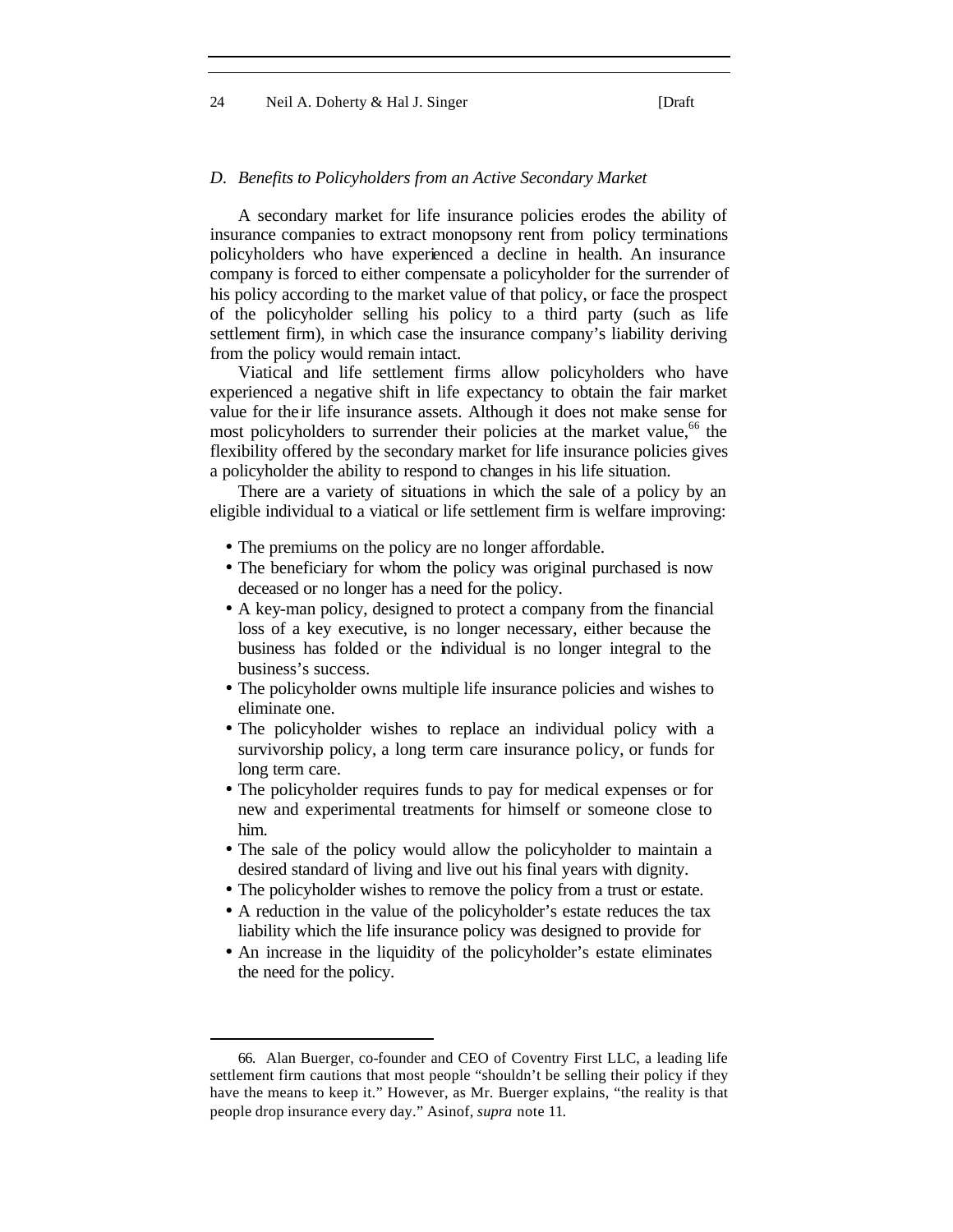l

• The policyholder wishes to donate highly appreciated assets to charity, but would be faced with liquidity constraints as the result of such a donation.<sup>67</sup>

The many examples listed above detail situations in which a policyholder might wish to sell his life insurance policy. Although it has always been possible for a policyholder to sell his policy to the incumbent life insurance company, in cases where the policyholder had experienced a decline in health, the underpayment by the insurance company restricted the policyholder's ability to meet the above goals. The secondary market for life insurance policies gives the policyholder the economic freedom to choose between a number of buyers and, in so doing, to receive the fair market price of his policy.<sup>68</sup>

*1. Theoretical Analysis*

As in any market, the quantity of insurance sold in the primary market is determined by the price. Higher prices induce more supply and less demand and lower prices enhance demand but depress supply. The market reaches equilibrium at the price that equates supply with demand. For insurance, the "price" is a little subtle and needs some explanation.

The premiums paid by a policyholder for a life insurance policy with a particular face value might intuitively appear to be the appropriate measure of price. Premiums, however, prove deficient as a price measure because in insurance markets, most of the premiums are returned to the policyholder in the form of claims payments or surrenders. Economists and industry analysts thus uniformly view the price of insurance as the spread between the premium paid and the amount that insured expects to have returned on average in claims and surrenders.<sup>69</sup>

The spread is the amount paid to the insurer for the service of transferring risk. Almost all empirical studies of insurance markets use the spread as the appropriate price that equates supply and demand.<sup>70</sup> The

<sup>67.</sup> Sinclair, *supra* note 51, at 2-3; Kaja Whitehouse, *Getting Personal: Viaticals Mature, But Risks Remain*, DOW JONES NEWS SERVICE (Jan. 14, 2002) (citing Martin Nissenbaum, national director of retirement planning at Ernst & Young, LLP).

<sup>68.</sup> As Erich W. Sippel of Erich Sippel & Co. and Alan H. Buerger of Coventry First LLC point out, "[a]t bottom, the case for the secondary market in life insurance policies is pro-freedom and pro-consumer. The existence of a secondary market eliminates the situation in which policyholders have traditionally found themselves in disposing of an unneeded life policy: being able to sell to only one buyer (the company that issued the policy) at a price set by the buyer. That restriction on freedom doesn't apply to the sale of any other asset." Erich W. Sippel and Alan H. Buerger, *Viatical Response*, CONTINGENCIES at 6-8 (Aug. 2002).

<sup>69.</sup> See, e.g., Erich W. Sippel, *The Heart at War With the Pocketbook: Life Insurance Distribution and Financial Intermediation*, 10-12 TOWERS PERRIN.

<sup>70.</sup> *See, e.g.*, David F. Babbel, *The Price Elasticity of Demand for Whole Life Insurance*, 40 J. FINANCE 225 (1985).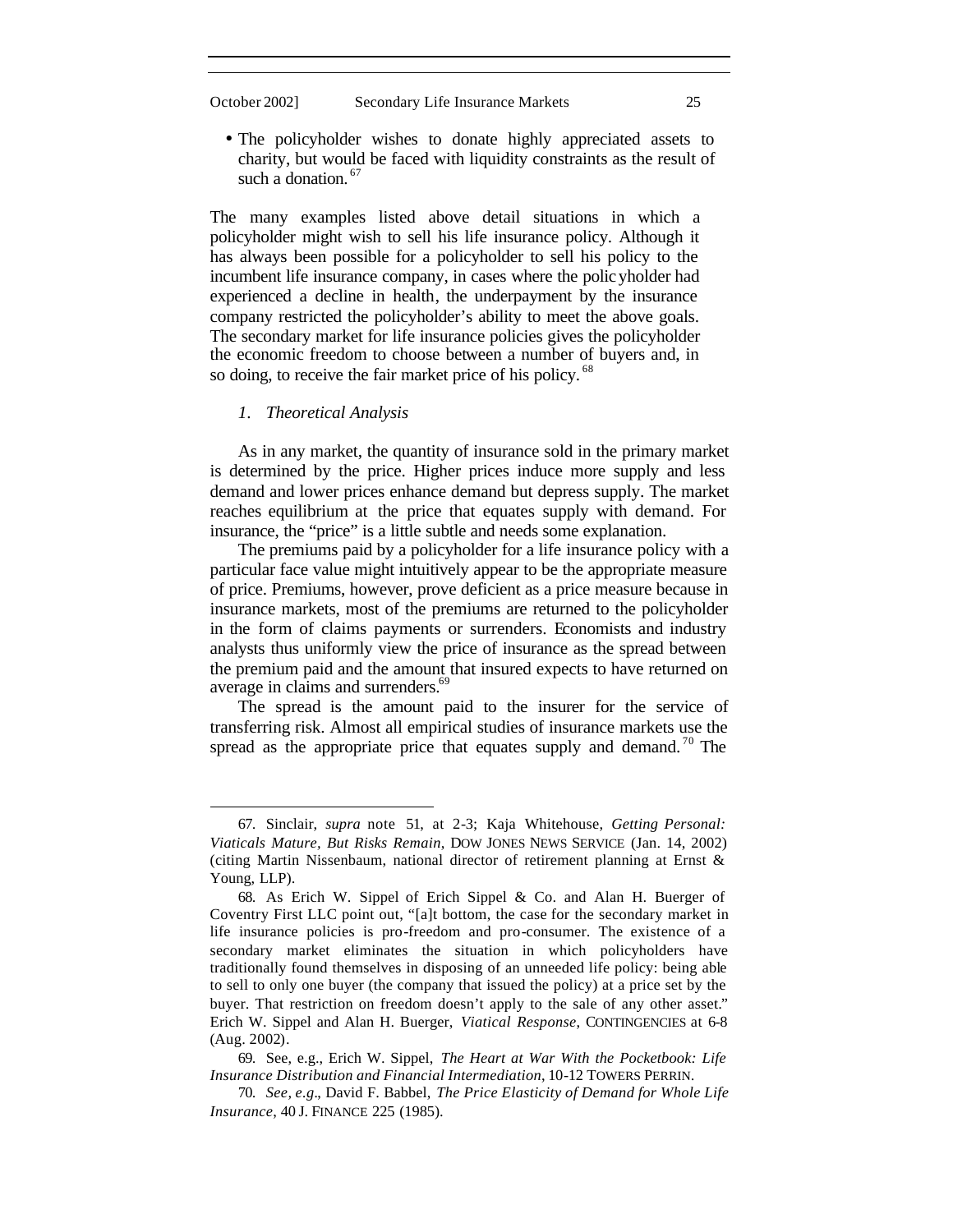following ratio represents the typical method of measuring this spread for a particular life insurance product:

*Spread* =  $(P - C - S)$  /  $(C + S)$ 

where *P* represents the total expected premium payments made for the product, *C* is the expected claims payouts, and *S* is the expected payments made for surrenders (net of surrender charges). $71$ 

An insurer will increase its supply of insurance in the primary market if by doing so it can generate returns that, when adjusted for risk, exceed its cost of capital. These returns do not depend on the dollar value of the premiums but on the markup over costs accruing to the insurer when selling its policies; the higher this markup or spread, the higher the return on capital. Thus, other things being equal, the supply of insurance will increase as the spread increases.

Similarly, the dollar value of premiums is not the main determinant of insurance demand; it is the markup or loading to the insurer that determines whether consumers will transfer their risk to the insurer. But this does not mean that the price spread is the only factor to affect the demand for insurance. The quality of the product is also an important determinant of demand. Following the arguments made earlier in this paper, the enhanced liquidity of insurance provided by viatical and life settlement firms gives rise to a more flexible policy. This flexibility permits the policyholders to manage not only the risk of death, but also the financial consequences of impaired health.

With these concepts of supply, demand, and economic price in mind, we can now compare the incumbent insurer's anti-competitive hypothesis concerning the entry of viaticals and life settlement firms with the procompetitive model. If we assume that the creation of the secondary market has reduced monopsony rent, and if insurers engaged in "lapse supported pricing," then the dollar premium for primary insurance would increase as the insurers contend. However, secondary-market entry would not decrease competition in the primary market—that is, entry would not increase the spread between the premiums and the insurers' payouts from claims and surrenders. If the premiums, claims, and surrenders before entry were  $P_1$ ,  $C_1$  and  $S_1$ , and the comparable values after entry were  $P_2$ ,  $C_2$  and  $S_2$ , then the spreads before and after would be:

$$
(P_1 - C_1 - S_1) / (C_1 + S_1) = (P_2 - C_2 - S_2) / (C_2 + S_2)^{72}
$$

<sup>71.</sup> All variables in the above formula represent net present values. The formula represents a simplification to focus on the issues at hand. A few of the subtleties affecting life insurance pricing, such as investment income earned by the insurer, are ignored. These omissions do not materially affect the analysis of life insurance spread undertaken in this paper.

<sup>72.</sup> One can see this simply by increasing the values  $P_1$ ,  $C_1$  and  $S_1$  each by the same constant percentage.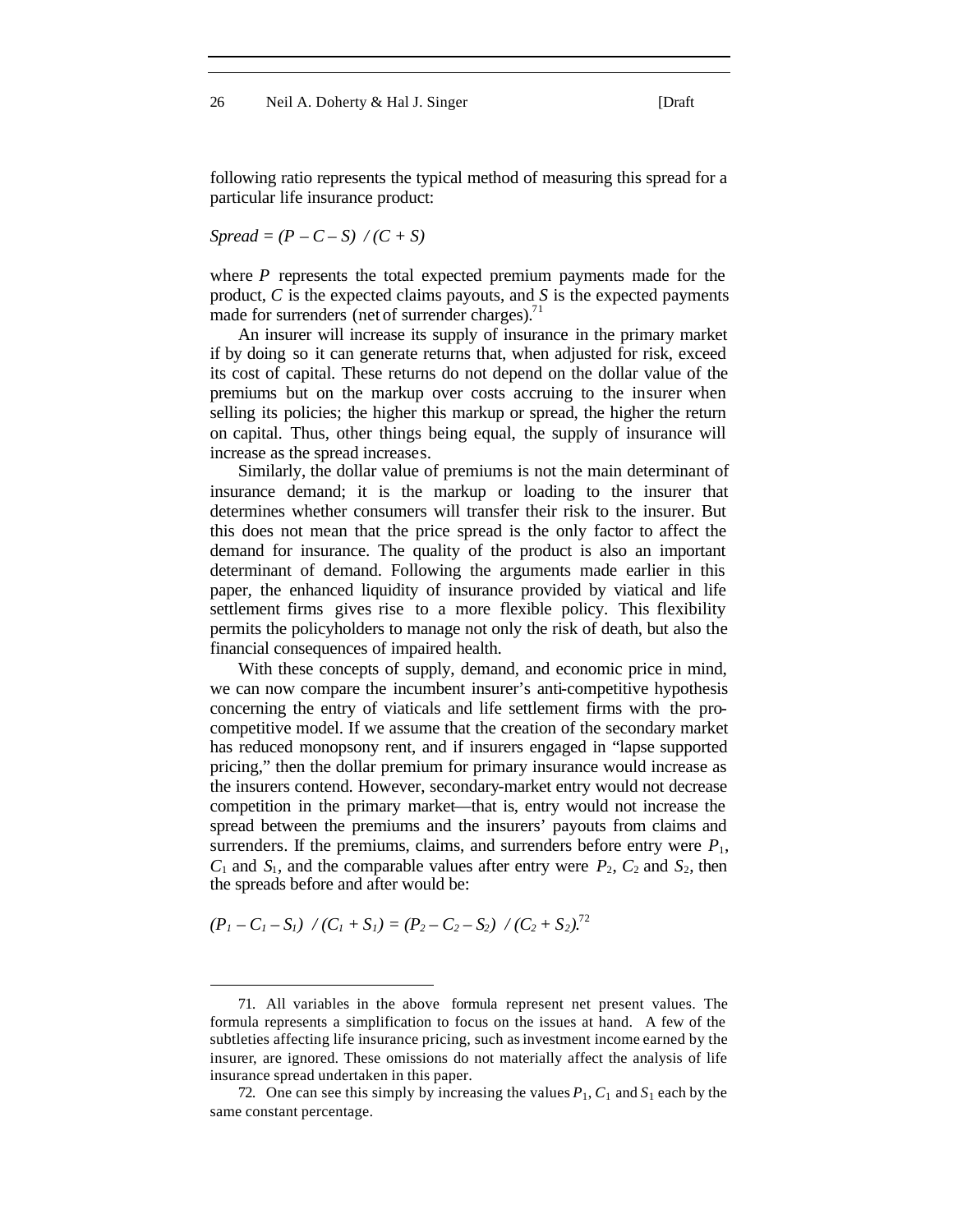Thus, we should not expect entry to have a material effect on either supply or demand in the primary market. The volume of primary insurance would change little and any increase in dollar premiums would be matched by an increase in surrender or settlements to policyholders. If we consider *only* the spread, the overall effect on consumers is neutral. The economic spread is unchanged because consumers were buying an inferior product at a lower premium, and are now buying a more liquid—and hence, superior product at a corresponding higher premium.

Considering only the spread, however, ignores the effect of the reduced riskiness of the product on insurance demand. Enhanced liquidity brought about by the secondary market makes life insurance a superior risk management product that enables the policyholder to more effectively protect himself from the financial effects of death or health impairment. Stated differently, entry into the secondary market eliminates the downside risk of receiving less than the market value for the policy if the policyholder experiences a decline in health.

At any price spread consumers will demand more of a product whose payouts are less risky. Thus the demand curve will shift outward, as shown in Figure  $3.^{73}$  The demand before entry is represented by the curve "Demand 1" and the supply is denoted by the curve "Supply 1." The market price or spread is therefore "Spread 1" and the quantity is  $Q_1$ . The entry of viaticals and life settlement firms does not affect the spread. The market price "Spread 2" will be the same as "Spread 1" and the quantity will also remain unchanged at *Q*2. However, the improvement in product quality will increase demand to "Demand 2". In the short run, entry will cause excess demand and increase the price to "Spread 3" with a higher quantity, *Q*3. In the long run, the higher margin will attract new capital into the primary insurance industry and thereby increase supply to "Supply 2". This higher margin will restore the spread to its previous level "Spread 2" and the volume of insurance will increase further to  $Q<sub>4</sub>$ . Thus, the cumulative effect of entry into the secondary market for life insurance is a larger but equally competitive primary industry.

<sup>73.</sup> By this, we do not mean to imply that the total demand for life insurance will necessarily increase. Indeed, the demand for life insurance has been declining for the last decade because of lifestyle, cultural, and demographic conditions, and because individuals have been increasingly willing to use mutual funds to accomplish goals which had previously been met primarily through the purchase of life insurance. *See* ERICH W. SIPPEL, LIFE INSURANCE 1990-2010: FINANCIAL INDUSTRIES TO INFORMATION SERVICES AND E-BUSINESS 9-10 (Erich Sippel & Co., 2000). Rather, we demonstrate that demand will increase relative to what it *would have been* absent a secondary market. Thus, although it is entirely possible that the total demand for life insurance will continue to decline, the total demand will still be higher than it would have been without a secondary market for life insurance policies.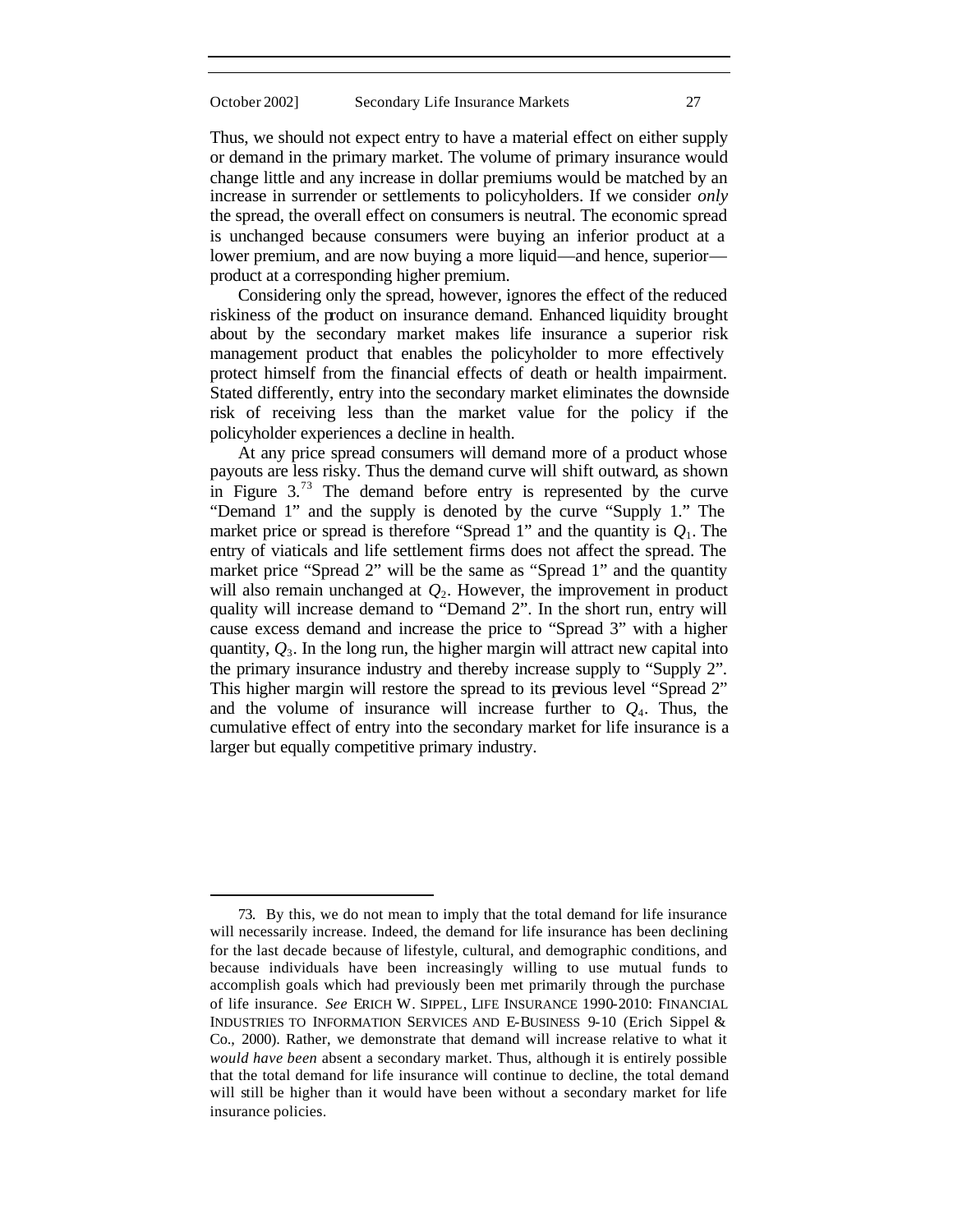28 Neil A. Doherty & Hal J. Singer [Draft]

Spread  $Q<sub>4</sub>$ Quantity Supply 1 Spread 3  $Q_1 = Q_2$   $Q_3$ Supply 2 emand 2 Demand 1 Spread 1  $=$  Spread 2 A B  $F \qquad \qquad \bigwedge$  G E  $C \diagup H$ 

FIGURE 3:CONSUMER WELFARE ANALYSIS

The consumer benefit from entry into the secondary market can be measured by comparing the "consumer surplus" before and after entry occurs—that is, the area under the demand curve bounded at the bottom by the spread. Before entry, the consumer surplus is the triangle *ABC*. In the short run, entry increases demand, thereby increasing consumer surplus to *EFG*. Even at the temporary higher spreads, consumers are better off with entry in the secondary market because the product is much improved. In the long run, as the higher spreads induce additional insurance capacity, the spread decreases and consumer surplus rises even more to the triangle *EBH*. The improvement in product quality, together with competitive pricing, provides a clear benefit to consumers.

#### *2. Empirical Analysis*

As explained above, entry by viatical and life settlement firms should improve the welfare of policyholders. One measure of this improvement in welfare is the difference between a policy's surrender value and the amount by which the policyholder was compensated by a life settlement firm, summed across all policyholders who exercised their option to sell their policies in the secondary market. Table 2 estimates the welfare gains earned by policyholders in 2002 from the exercise of life settlement options.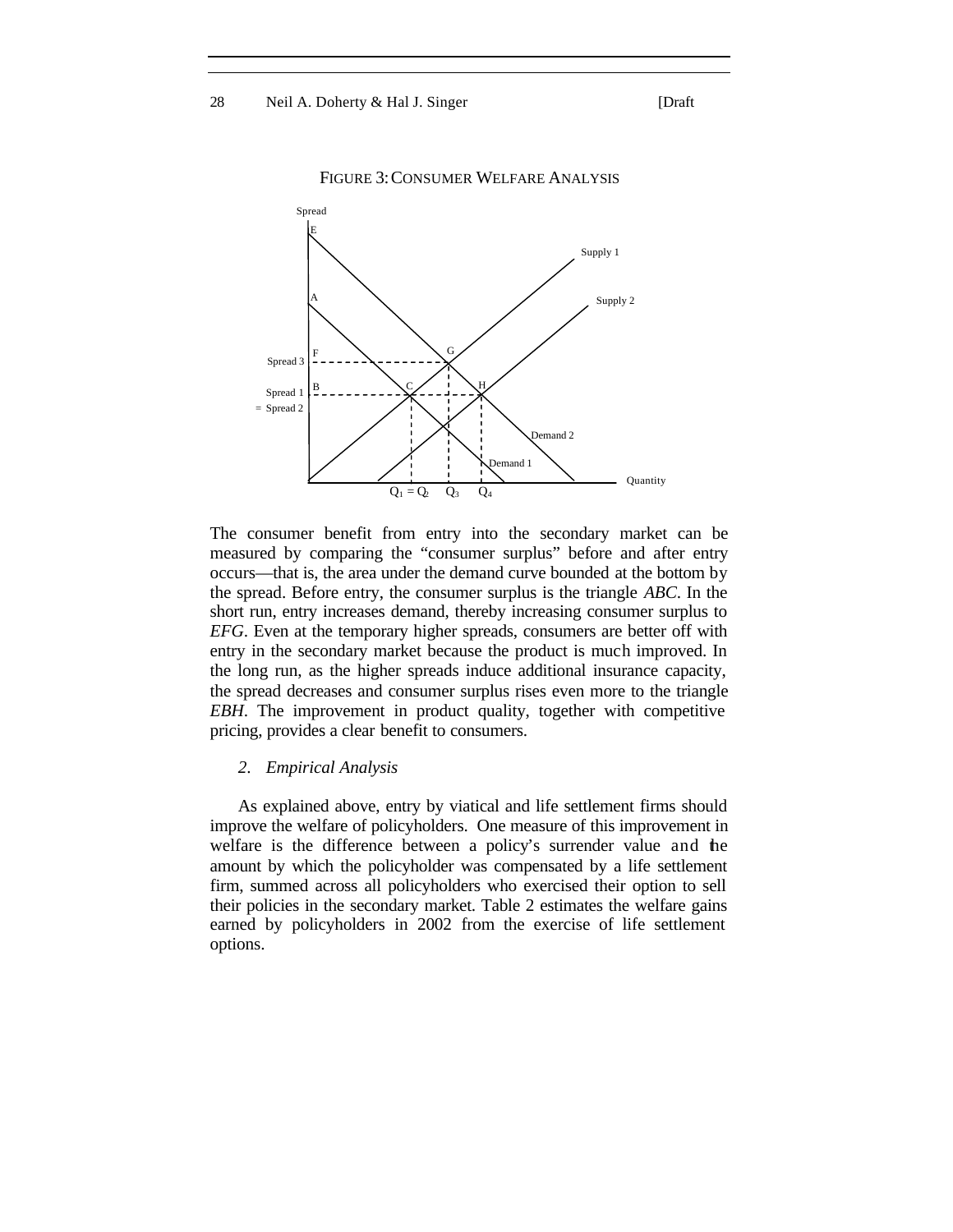|                              | Coventry First   |                      | All Life Settlement  |
|------------------------------|------------------|----------------------|----------------------|
|                              |                  |                      | Firms                |
|                              | Jan. - Aug. 2002 | 2002 Projected Total | 2002 Projected Total |
| Policies                     | 352              | 528                  | 1,584*               |
| <b>Total Surrender Value</b> | \$20.8           | \$31.1               | \$93.4               |
| Total Offer to               | \$79.1           | \$118.6              | $$336.3**$           |
| Policyholders                |                  |                      |                      |
| <b>Total Policyholder</b>    | \$58.3           | \$87.4               | \$242.9              |
| Surplus                      |                  |                      |                      |

| TABLE 2: ANNUAL CONSUMER WELFARE GAINS                    |
|-----------------------------------------------------------|
| FROM THE USE OF LIFE SETTLEMENTS (IN MILLIONS OF DOLLARS) |

*Note*: \* Coventry First estimates that its transactions represent roughly one-third of total life settlements. \*\* This number represents a lower average offer for the industry relative to Coventry First (3.6 times the surrender value as opposed to 3.8 times the surrender value). This adjustment was made for purposes of conservatism because the offers made by Coventry First tend to be a few percentage points higher than those of its competitors. *Source*: Coventry First internal customer data (on file with authors).

As Table 2 demonstrates, life settlement firms improved policyholder welfare by over \$240 million in 2002. This number vastly understates the true positive effect of the secondary market on policyholders, however, because it does not account for the welfare gains generated by viatical firms. Second, our estimate does not incorporate the welfare gains of policyholders from the unexercised option to sell their policies in the future. Unfortunately, this valuable option is difficult to measure.<sup>74</sup>

#### *E. Other Beneficiaries from an Active Secondary Market*

An active secondary market for life insurance policies creates positive externalities for groups other than consumers. Although these externalities do not shift the proper focus of the secondary market from the consumer, they are worthy of consideration.

#### *1. Benefits to Insurance Agents*

l

Consumers do not typically deal directly with life insurance companies. Rather, they purchase life insurance from agents, who are often affiliated with particular life insurance companies. The economic wellbeing of insurance agents is directly tied to their ability to provide their clients with the insurance advice and policies that best fit their clients' needs. By facilitating the sale of his client's policy to the life settlement firm, the agent can earn additional income.

There are several ways in which an insurance agent could potentially earn income from a life settlement. An agent could earn a commission for facilitating the life settlement transaction and from additional life insurance sales that were made possible by funds from the sale of the original policy. Additionally, an agent could continue to receive the renewal commissions

<sup>74.</sup> Finally, we do not account from the welfare gains of policyholders who have exercised Accelerated Death Benefit (ADB) options. Gains from ADBs should be counted in a calculation of the total policyholder benefits from secondary market entry because ADBs were issued as a response to entry by viatical and life settlement firms.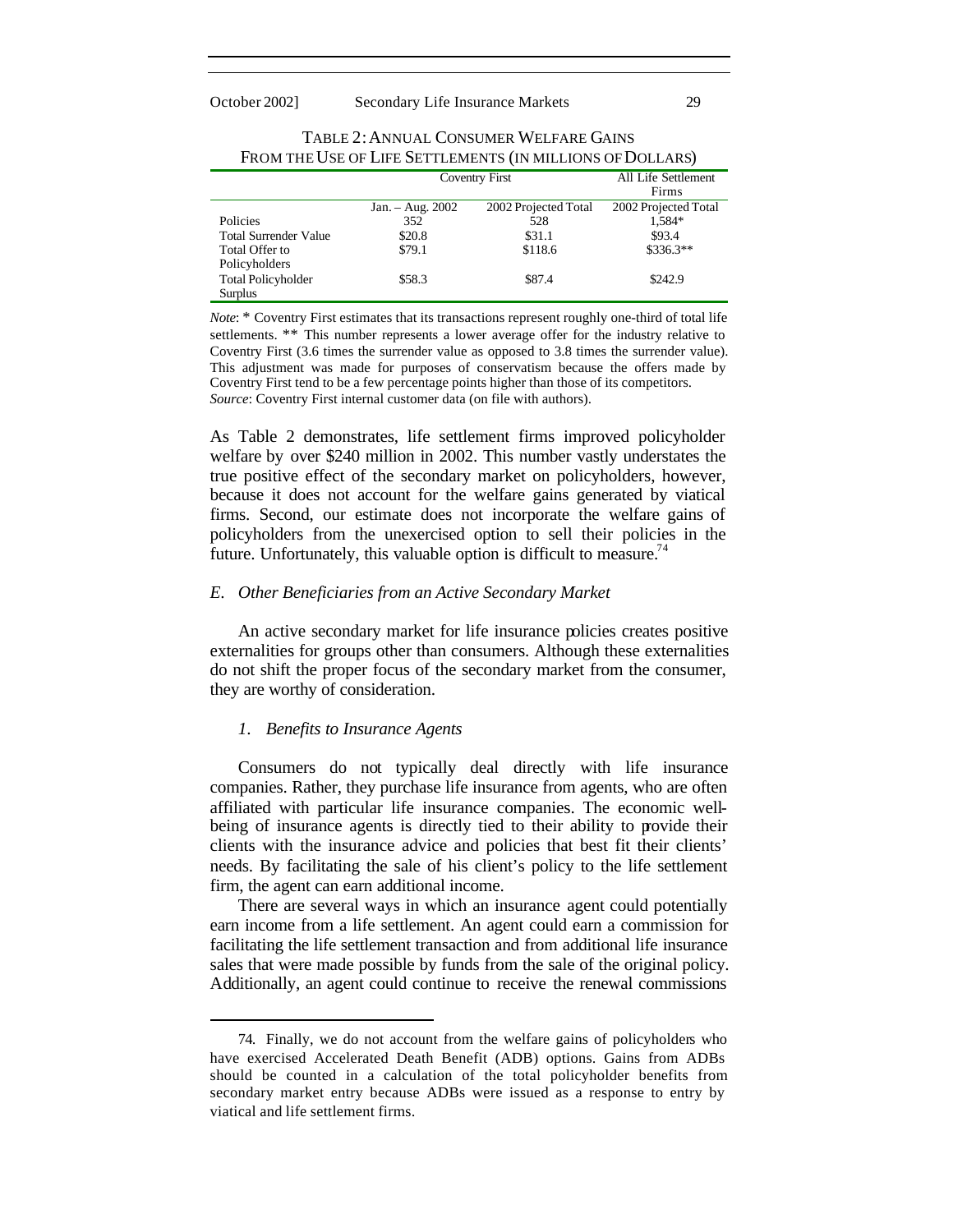on a policy which would otherwise have been terminated (if the policy was sold by that agent).<sup>75</sup> Finally, because an active secondary market indirectly raises the demand for insurance in the primary market, insurance agents as a group benefit from entry into the secondary market.

#### *2. Benefits to Incumbent Insurance Carriers*

Although life insurers will lose monopsony power and therefore lose economic rent from the termination of policies, the life insurance industry would benefit in the long term from the stronger demand created by the secondary market. Furthermore, by standing as ready purchasers of policies, firms in the secondary market could discourage the repeal of nonforfeiture laws and keep incumbent insurers from the unfair, and ultimately unworkable, practice of using high lapse expectations to underprice certain policies.<sup>76</sup>

By analogy, it is useful to consider the case of the motion picture industry. Movie producers vehemently opposed the advent of VCRs because they felt that the devices created a cheaper secondary market for their films and would hurt their theater receipts. Ultimately, however, theater receipts did not decline, and the motion picture industry profited handsomely from the new source of demand created by the secondary market.

Securitization of life settlement portfolios would create financial instruments whose payoffs are correlated to mortality risk. By taking positions in such instruments, an incumbent insurer could hedge its preexisting mortality risk. Whereas some reinsurers resisted the introduction of these instruments in the catastrophe insurance market, others have initiated securitizations as a way of hedging their risk and thereby expanding their capacity to offer more reinsurance.<sup>77</sup>

#### IV. THE RENT-SEEKING BEHAVIOR OF INCUMBENT LIFE INSURANCE **COMPANIES**

An incumbent life insurance carrier earns a substantial portion of its margins from surrenders by policyholders with diminished life expectancies, and is thus interested in protecting those margins. The carriers' purported anti-competitive justifications for curtailing the secondary market for life insurance are contradicted by economic theory, evidence about the benefits of secondary markets from other industries, and empirical evidence from the life insurance industry, itself. The

<sup>75.</sup> Coventry First, *How to Turn a Lapse or Surrender into Five Sources of Income* <<http://www.coventryfirst.com/resource/files/fivesources.pdf>>.

<sup>76.</sup> William C. Koenig and Stephen H. Frankel, *Don't Forfeit Nonforfeiture*, BEST'S REVIEW (June 2002).

<sup>77.</sup> We do of course recognize that the degree of risk imposed on property liability insurers by catastrophes might differ from the degree to which mortality risk affects the solvency of life insurers.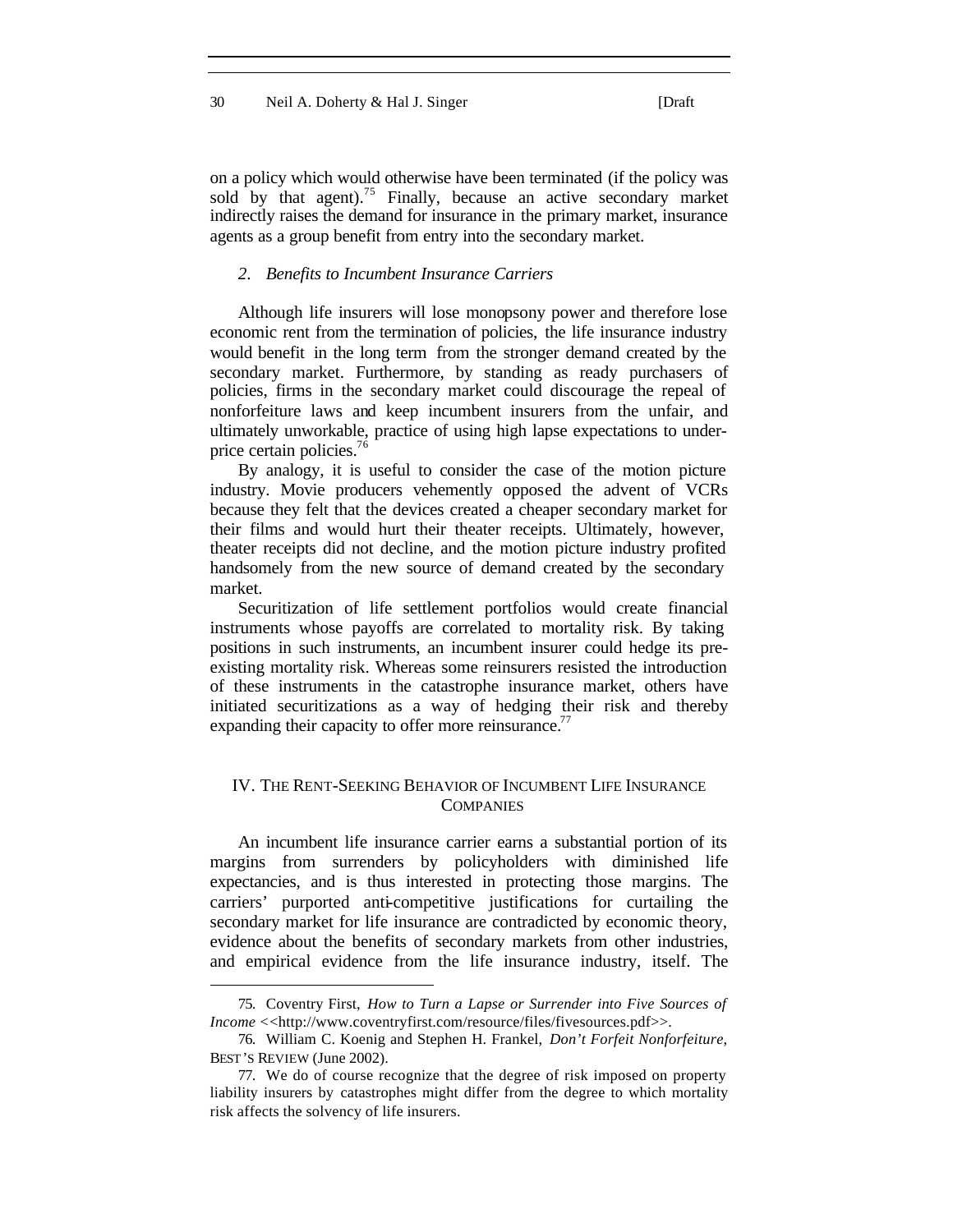incumbent carriers' actions are more likely motivated by what economists describe as rent-seeking behavior.<sup>78</sup> The incumbent life insurance carriers are attempting to protect the profits derived from their monopsony position in the secondary market.

#### *A. Life Insurance Companies Compete with Viatical and Life Settlement Firms in the Secondary Market for Impaired Life Insurance Policies*

Before the entry by viatical and life settlement firms, the only buyer in the secondary market for a given life insurance policy was the insurance company that had issued the policy. In the early 1990s, after entry by competitors, life insurance companies developed accelerated death benefits (ADBs), which give policyholders the option of receiving between 25 percent to nearly 100 percent of their death benefit while they are still living.<sup>79</sup> To qualify for an ADB, a policyholder must have a death benefit rider on his policy (although in many cases it is not difficult to add such a rider once it is needed) and, depending on the policy, must either have a dramatically reduced life expectancy, suffer from one of a number of specified medical conditions—often called "dread diseases"—or require long-term care.<sup>80</sup> Early on, a large percentage of ADBs were triggered by either dread diseases or long-term care, but by 1994 terminal illness was the overwhelming condition necessary for the exercise of an ADB.<sup>81</sup> Although the life expectancy required for the exercise of an ADB varie s by company, product, and state, twelve months is the most common maximum allowed life expectancy: only between two and five percent of the ADBs on the market triggered by terminal illness allow a policyholder with a life expectancy of greater than one year to accelerate his death benefit.<sup>82</sup>

80. LIMRA INTERNATIONAL & AMERICAN COUNCIL OF LIFE INSURANCE, ACCELERATED DEATH BENEFITS: 1998, 4 (1999); *see also Accelerated Death Benefit Provisos on the Rise*, INSURANCE ACCOUNTING (Apr. 19, 1999).

81. *Id*., at 3.

<sup>78.</sup> *See generally* TOWARD A THEORY OF THE RENT-SEEKING SOCIETY (J. Buchanan, R. Tollison, and G. Tullock eds., Texas A & M University Press 1980).

<sup>79</sup> FTC Facts for Consumers, *Viatical Settlements: A Guide for People with Terminal Illnesses*, at 2 (May 1998) (visited on Aug. 12, 2002) <www.ftc.gov>. ADBs can even be offered in the secondary market because it is possible for a whole life policy to be converted to add such features. Thus, ADBs represent one of the mechanisms that an incumbent insurance carrier could have used to raise the surrender values of impaired policies if this value was lower than the monopsony rate, as discussed in footnote 74. *See* Whitehouse, *supra* note 67, citing American Express certified financial planner, Thomas A. Endersbe. For example, on its website, New York Life states: "[i]f your policy does not contain the LBR (living benefits rider) option, you can add it to your policy now or when you may need it." New York Life, Viatical Marketing, downloaded on Sept. 23, 2002 at <http://www.newyorklife.com/NYL2/DisplayOne/0,1237,9247-22-76,00.html>.

<sup>82.</sup> *Id*., at 7. A full 73 percent of the ADBs examined in the LIMRA study required a life expectancy of one year or less, and another 21 percent required a life expectancy of 6 months or less. *Id*. *See also*, AFLAC.com: "How to Read Your Policy," downloaded on Sept. 16, 2002 at <http://www.aflac.com/policy\_services/understand\_policy\_read.asp>.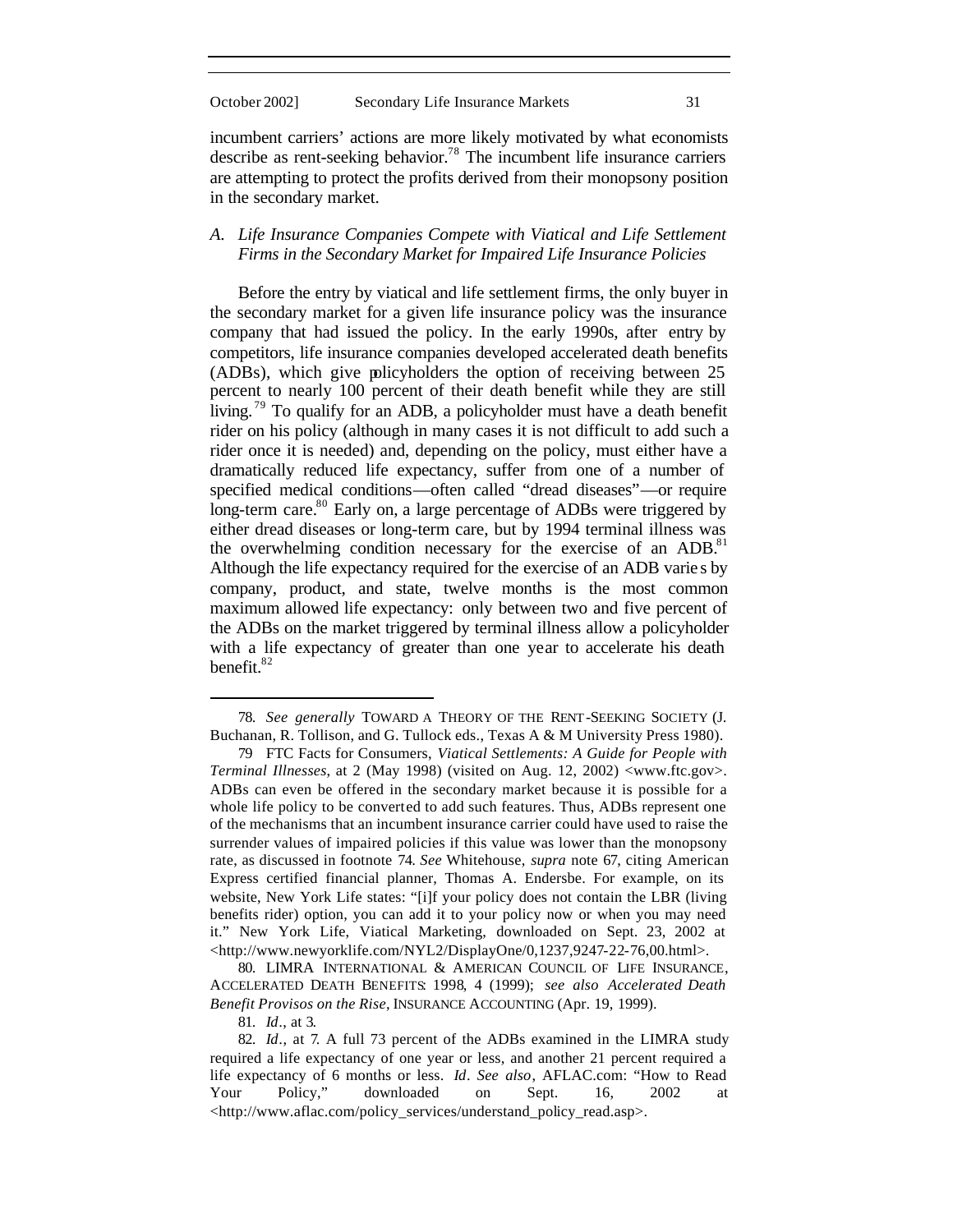32 Neil A. Doherty & Hal J. Singer [Draft

ADBs were developed as a competitive reaction to the emergence of viatical firms.<sup>83</sup> The number of policies with ADB riders has grown in line with the growth of the viatical and life settlement industry, as life insurance carriers added them to policies with increasing regularity during the mid and late 1990s. According to LIMRA International, approximately 39.9 million life insurance policies contained ADB provisions in 1998, which was more than double the number of ADB policies in 1994, and more than 35 times the number of ADB policies in 1991.<sup>84</sup>

ADBs have also become cheaper and more easily available over the last decade. In 1990, nearly 90 percent of ADBs required additional premium payments or cost of insurance.<sup>85</sup> By 1998, however, only thirteen percent of policies with a death benefit rider involved a higher premium or an otherwise increased cost of insurance, $86$  and over half of ADB features available on individual policies were automatically offered to eligible policyholders by insurance companies.<sup>87</sup>

Analyses of the life insurance industry indicate that viatical settlements and ADBs are close substitutes. The Federal Trade Commission (FTC) characterized ADBs as a substitute for viatical settlements in its 1998 release on the viatical industry:

Many options exist for people with terminal illnesses when financial needs are critical. For example, you may consider a loan from someone such as the original beneficiary of your life insurance policy. Or, if you've already ruled out less expensive alternatives to raise cash, you might sell your life insurance policy through a viatical settlement. Many life insurance policies in force nationwide now include an accelerated benefits provision.<sup>88</sup>

85. LIMRA INTERNATIONAL, *supra* note 80, at 11.

l

87. LIMRA INTERNATIONAL, *supra* note 80, at 8.

88. FTC Facts for Consumers, *Viatical Settlements: A Guide for People with Terminal Illnesses* at 2 (May 1998) (visited on Aug. 12, 2002) <www.ftc.gov>.

<sup>83.</sup> *Living Benefits More Popular Add-On*, ADVISOR TODAY 36 (Aug. 1, 2000). As this article states, the accelerated death benefit "was conceived more than a decade ago largely in response to the creation of viatical settlements." *Id*. *See also*, *Accelerated Death Benefit Provisos on the Rise*, INS. ACCT. (Apr. 19, 1999) (stating that "[t]he increased trend toward more ADB policies follows the growing popularity of the viaticals option for terminally ill policyholders seeking funds before death.")

<sup>84.</sup> LIMRA INTERNATIONAL, *supra* note 80, at 19. At least 245 life companies, which held 78 percent of the life insurance in force in the United States, offered policies with some form of ADBs in 1998. *Accelerated Death Benefit Provisos on the Rise*, *supra* note 83, at 1 (Apr. 19, 1999).

<sup>86.</sup> *Id*. at 10-11. Of policies with a death benefit rider, 36 percent charge nothing—except, in some cases, an administrative fee—and 46 percent charge policyholders only if the rider is exercised. *Id*. For example, New York Life offers a "Living Benefits Rider" at no additional cost. The rider can be exercised if the insured is terminally ill and has a life expectancy of one year or less, and provides roughly 85 percent of the face value of the policy. New York Life, "Viatical Marketing," downloaded from company website (Sept. 23, 2002) at <http://www.newyorklife.com/NYL2/DisplayOne/0,1237,9247-22-76,00.html>.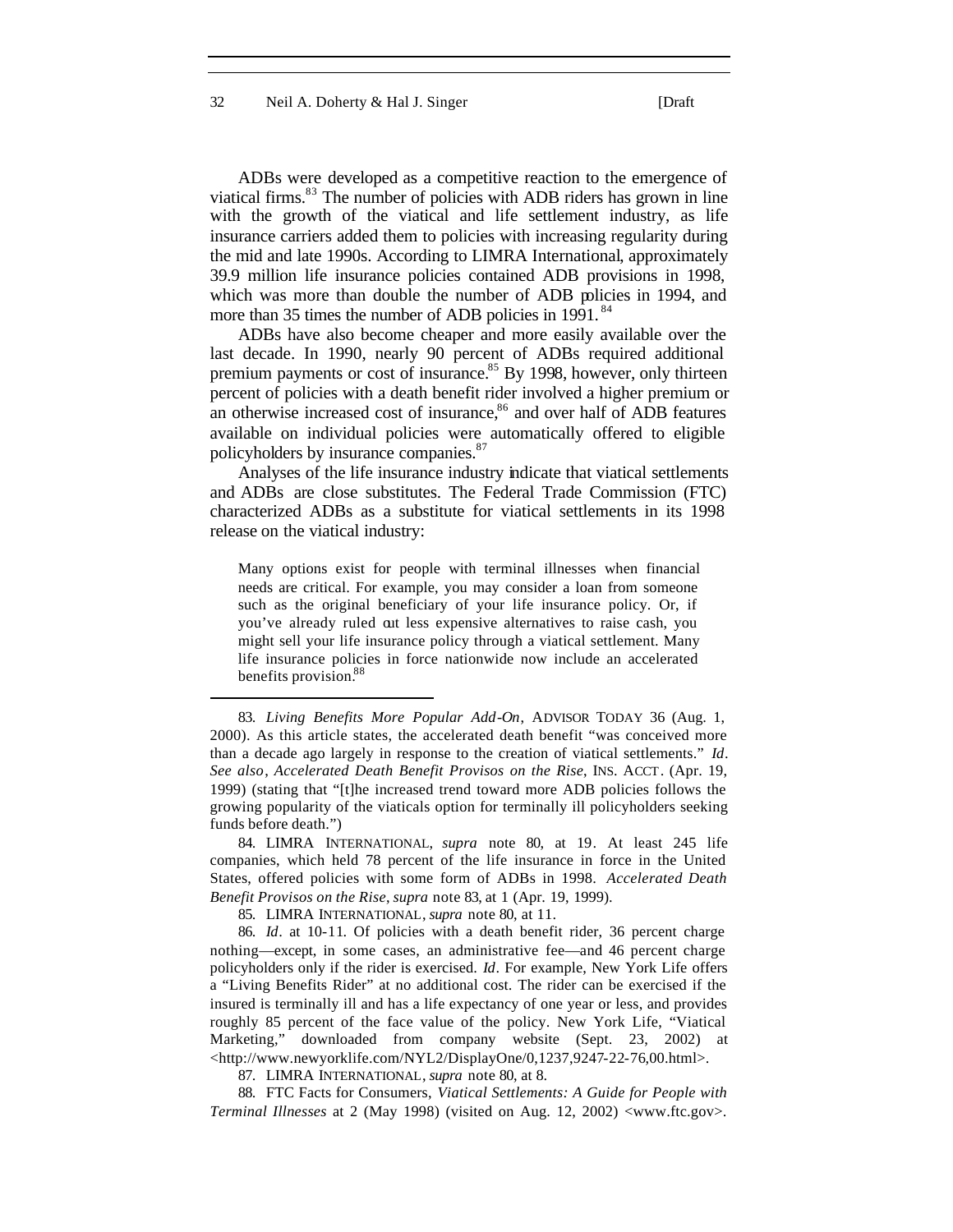Viatical settlements and ADBs also have been considered substitutes by financial analysts and industry experts.<sup>89</sup>

ADBs are not close substitutes for life settlements, however, because the eligible life expectancies for the two products do not overlap. Yet incumbent life insurance carriers do compete with life settlement firms by offering surrender values based on normal health. Although such offers are not particularly attractive, the fact that one product competes poorly with another does not mean that the two products are not substitutes. Surrender values are substitutes for life settlements to a health-impaired individual seeking to sell his policy—they are just inferior substitutes.

By 2001, incumbent carriers began to compete more effectively with life settlement firms by lobbying for expanded definitions of "qualifying events" that trigger ADBs. If an incumbent carrier is permitted to offer an ADB for chronic illness, in addition to terminal illness, that carrier can provide a closer substitute to life settlement firms. In September 2002, the New Jersey Department of Banking and Insurance proposed an amendment to expand the circumstances under which an ADB could be exercised to include chronic illness. The Department determined that such an expansion should "positively affect consumers," and further predicted that "[i]nsurers should benefit since policyholders now have more flexibility in accelerating a portion of their life insurance rather than exercising other life settlement options."<sup>90</sup> This explicit reference to life settlement firms by the New Jersey Department of Banking and Insurance demonstrates that the Department views insurance carriers and life settlement firms as competitors in the secondary market for life insurance.

#### *B. The Regulatory Environment Confronting Viatical and Life Settlements*

As of September 2002, viatical and life settlements were governed by a patchwork of state and federal regulations. In 1996, the SEC's bid to regulate viaticals under federal securities law was rejected by the D.C. Court of Appeals. $91$  But even though they were not considered to be

The FTC's release also mentions that Congress amended the tax code in 1997 to carve out exemptions for the receipt of both accelerated death benefits and viatical settlements, provided the individual insured by the original policy has a life expectancy of less than two years. *Id*. at 3. This tax action suggests that the United States Congress also views accelerated death benefits and viatical settlements as existing in the same product market.

<sup>89.</sup> *See, e.g*. Carolyn T. Geer, *1996 Money Guide: Cashing in Your Chips*, FORBES at 208 (June 17, 1996).

<sup>90.</sup> Proposed Amendment: N.J.A.C. 11:4-30.3 (Sept. 16, 2002).

<sup>91.</sup> Securities and Exchange Commission *v.* Life Partners Inc., 87 F.3d 536 (D.C. Cir 1996). In February 2002, however, the SEC won a preliminary injunction against a brokerage firm for fraudulently selling fractional interests in life insurance policies. The SEC was able to win this injunction, its first court victory since the Life Partners case, because the firm had offered guaranteed repurchase terms, which classified the investment as a security. Todd Mason, *SEC Bars Fort Worth, Texas, Brokerage Firm's Sale of Policy Shares*, FORT WORTH STAR-TELEGRAM (Feb. 27, 2002).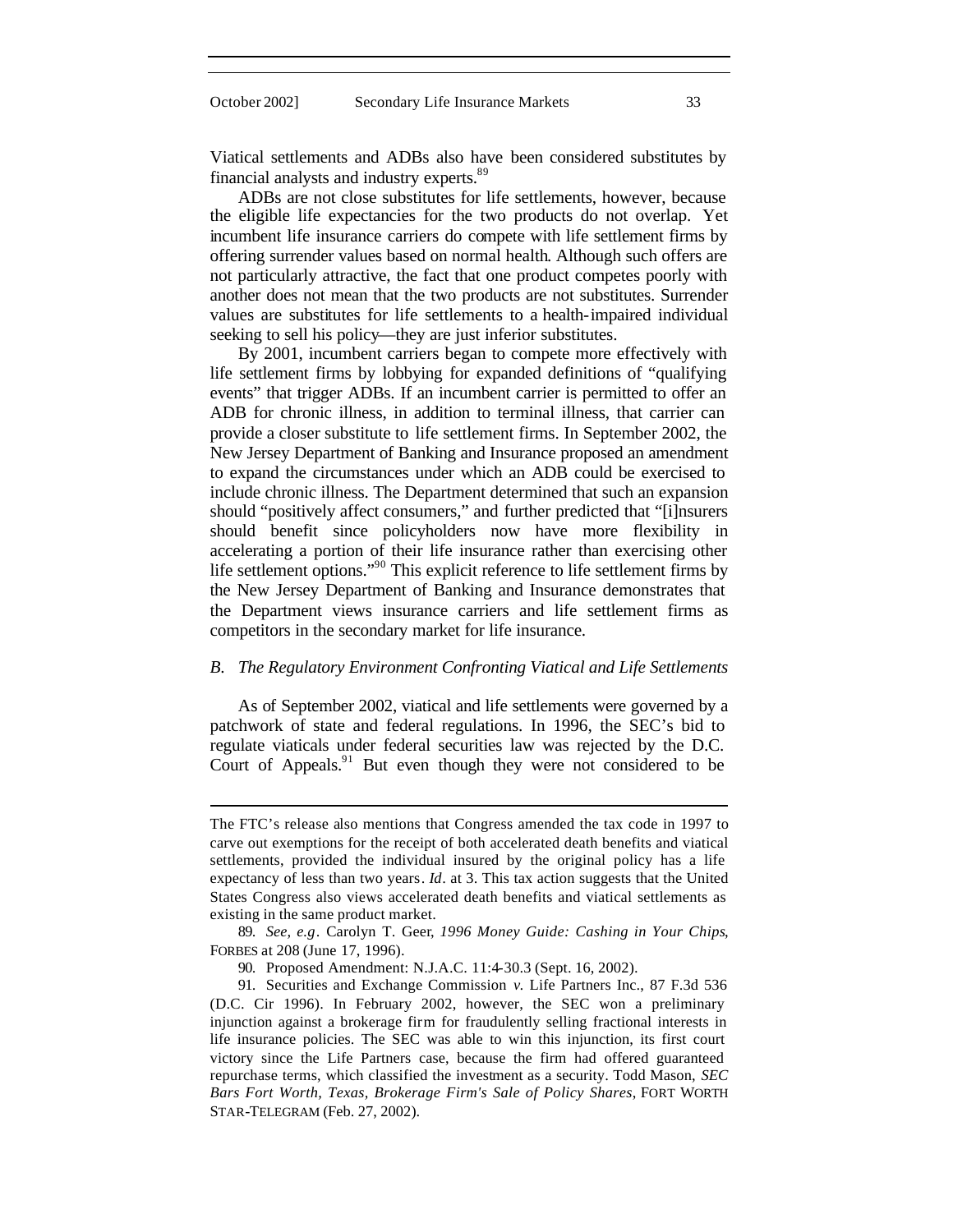#### 34 Neil A. Doherty & Hal J. Singer [Draft

securities under federal law, many states classified viatical settlements as securities and regulated their sale to investors as such.<sup>92</sup> In February 2002, 35 states regulated viatical transactions through their insurance regulatory departments, but only 13 of these regulated life settlements.<sup>93</sup> Roughly half the states did not have licensing requirements for viatical selling.<sup>94</sup>

The regulatory environment has allowed certain abuses by unscrupulous companies. These abuses, however, have tended overwhelmingly to involve the fraudulent sale of interests in viaticated policies to *individual investors*, or the fraudulent acquisition of new policies for resale to unscrupulous or unsophisticated firms in the secondary market. $95$  In contrast, there have been relatively few instances in which *policyholders* have been the target of fraudulent practices. Indeed, in a March 2002 letter to the House Subcommittee on Oversight and Investigations, NAIC president Terri Vaughan explained that "[i]n reality, most settlement frauds now involve the investor side of the transaction, not the insurance policyholder side."<sup>96</sup>

Previous articles have attested to the need for sensible regulation of the secondary market, $97$  and the top firms in the life settlement and viatical industries have been supportive of antifraud laws on the grounds that such laws would help to curtail abuses by disreputable firms and inspire public confidence in (and demand for) the services of the industry as a whole.

One example of self-regulation is the Life Settlement Institute, which is a non-profit trade group consisting of six of the major institutionally-

l

96. Letter from Terri Vaughan, president, NAIC, to Sue Kelly and Luis V. Gutierrez, chair and ranking member (respectively), House Subcommittee on Oversight and Investigations 2 (Mar. 27, 2002). In the letter, Vaughan criticized the Committee's staff report for its misuse of NAIC data to wrongfully imply that policyholders are the chief target of fraud in the secondary market for life insurance policies. *Id*.

<sup>92.</sup> Carol M. Ostrom, *A Warning About Fraud in Death-Benefit Sales ; \$1.8 Million Lost in State, Securities Chief Testifies*, SEATTLE TIMES at B1 (Feb. 27, 2002).

<sup>93.</sup> Written Statement of David M. Lewis, *supra* note 10, at 66.

<sup>94.</sup> Coolidge, *supra* note 7.

<sup>95.</sup> The extent of the first—and most common—type of fraud, can be perceived from the following excerpt from the *Washington Post*: "Securities regulators from 21 states have reported that thousands of investors, many of them elderly, have been defrauded of more than \$400 million over the past three years, according to the North American Securities Administrators Association (NASAA). In one case in Texas, a viatical settlement company sold investors shares in nonexistent insurance policies." Michelle Singletary, *The Color of Money: A Foolish (And Ghoulish) Investment*, WASH. POST at H1 (Mar. 10, 2002). Although there are not reliable estimates of the extent of the second type of fraud, allegations that some viatical brokers were encouraging individuals with terminal illnesses to fraudulently obtain insurance policies led to a federal investigation in 2000. Joseph Gerth, *Kentucky Pulls Viatical Company's License*, THE COURIER JOURNAL at 6C (Sept. 25, 2002).

<sup>97.</sup> *See, e*.*g*., Sippel and Buerger, *A Free Market for Life Insurance, supra* note 6, at 20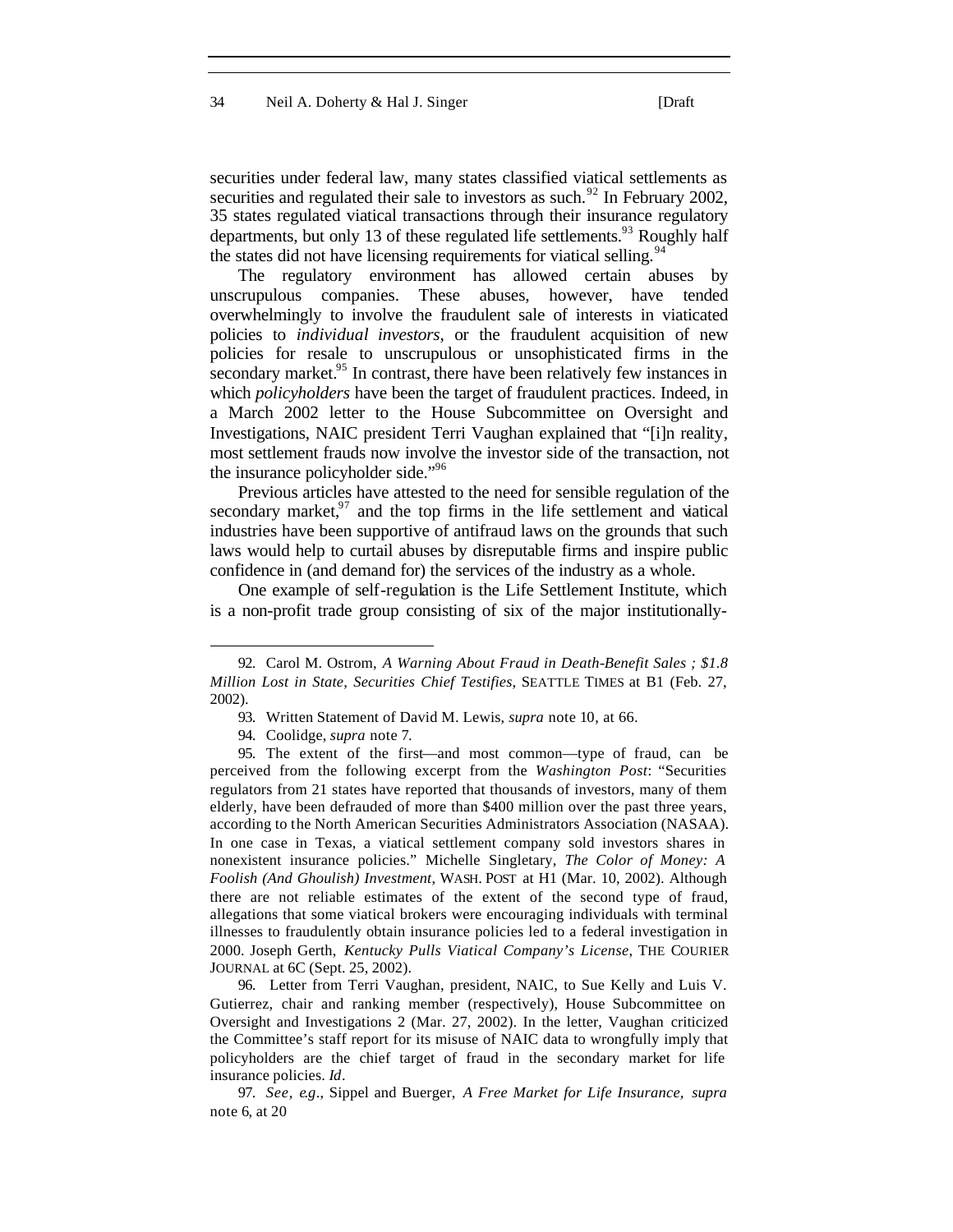funded life settlement providers and financers.<sup>98</sup> In 2002, the Life Settlement Institute began building an anti-fraud database for companies to share information of suspicious or fraudulent activity by policy sellers, brokers, doctors, financial advisors, or the insured, themselves.<sup>99</sup> In addition to such self-regulation, the Life Settlement Institute has publicly advocated a stricter and improved regulatory environment. David M. Lewis, president of the Life Settlement Institute, stated in written testimony to the U.S. House Committee on Financial Services, that the Life Settlement Institute strongly supported strict regulation by state insurance and securities regulators of the viatical and life settlement marketplace, $100$ and supported amending the Federal Securities Act of 1933 so that interests in pooled life insurance policies sold to individual investors would constitute "securities" under the Act.<sup>101</sup>

Several states have moved to regulate the secondary market for life insurance. In January 2001, Ohio enacted a law for the regulation of viatical firms modeled after the National Association of Insurance Commissioner's (NAIC's) Model Viatical Settlement Act. The *Journal of Insurance Accounting* explains the benefits of the law:

The new law expands the definition of viator to include life or senior settlements, and requires disclosures at a time no later than the time of the application by the provider or broker. In addition, the law provides a 15 day window for the viator to rescind the contract and protects their identity. To combat fraud, the law provides a clear definition of what constitutes viatical fraud and requires licensed brokers and providers to show a plan to identify and combat fraud.<sup>102</sup>

As of February 2002, only 20 states regulated the sale of interests in viatical or life settlements to individual investors.<sup>103</sup>

There is a strong trend in the industry towards more sophisticated (and larger) investors, which should diminish the opportunities for investor fraud. As Terri Vaughan explains, "[v]iatical settlements today are typically pooled together for sale in larger amounts to more sophisticated investors." <sup>104</sup> As just one such example, in October 2001 Warren Buffet's Berkshire Hathaway arranged to invest up to \$400 million in Living Benefits Financial Services LLC.<sup>105</sup> The due-diligence performed by such

<sup>98.</sup> Written statement of David M. Lewis, *supra* note 10, at 65.

<sup>99.</sup> *Institute to Track Viatical, Life Settlement Fraud*, BEST'S INSURANCE NEWS at 1 (Sept. 12, 2002).

<sup>100.</sup> Written statement of David M. Lewis, *supra* note 10, at 68.

<sup>101.</sup> *Id*. at 66. Mr. Lewis further stated that "on the state level, [the Life Settlement Institute and its members] urge the passage in every state of legislation patterned after the NAIC Model Act." *Id*.

<sup>102.</sup> *Ohio Governor Signs Viaticals Law*, INSURANCE ACCOUNTING (Jan. 22, 2001).

<sup>103.</sup> Written statement of David M. Lewis, *supra* note 10, at 67.

<sup>104.</sup> Letter from Terri Vaughan, *supra* note 96.

<sup>105.</sup> John Hoogesteger, *Berkshire Unit Lends \$400M to Startup; Firm Buys Out Life Policies*, MINNEAPOLIS, ST. PAUL BUSINESS JOURNAL ONLINE (Feb. 1, 2002), downloaded on Sept. 26, 2002 at <http://twincities.bizjournals.com/twincities/stories/2002/02/04/story1.html>.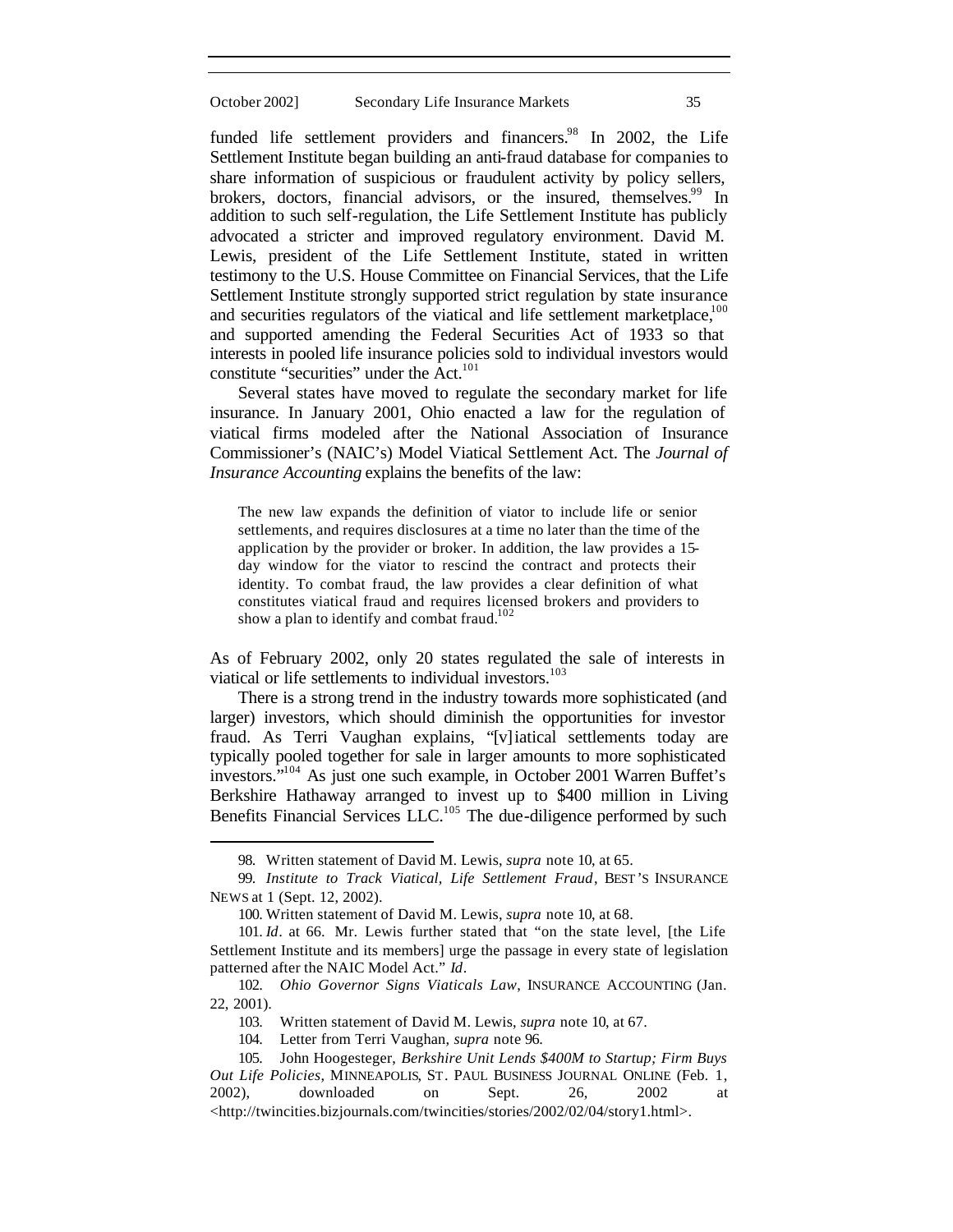#### 36 Neil A. Doherty & Hal J. Singer [Draft

investors will have a policing effect on the industry, as firms must either meet the necessary investment criteria of institutional investors, or fail to acquire such capital.

#### *C. Strategies of Incumbent Life Insurance Carriers to Maintain Monopsony Power*

Incumbent insurance carriers have a clear economic motive to eliminate viatical and life settlement firms from the secondary market for life insurance policies.<sup>106</sup> This motivation explains why life insurance carriers have lobbied for regulations on viatical and life settlements that are unfavorable to *any* secondary market transactions. The incumbents' strategies can be best understood in light of their economic interest in reestablishing monopsony positions in the secondary market.

In recent years, many incumbent carriers have begun to take steps to curtail the entry of viatical and life settlement firms into the secondary market. For example, in Kentucky, new regulations, which were introduced by incumbent insurance carriers, mandate that a life insurance agent must complete an approved 40 hour viatical "prelicensing classroom course of study," apply for and obtain a separate license from the state, and pay a fee of \$250 before he is allowed to broker a life settlement with a client for whom such a settlement might be the best option.  $107$  Although sensible licensing requirements help to eliminate fraudulent viatical and life settlement transactions, licensing requirements such as those passed in Kentucky eliminate nearly all viatical and life settlement transactions, and their associated benefits.

In addition to lobbying for regulation, incumbent carriers have pressured their agents to shun the viatical industry. For example, in a November 2000 letter to its financial advisors, AXA explained that its financial professionals were "expressly prohibited from participating in any viatical settlement or life settlement activity."<sup>108</sup> Other large insurers have also prohibited their career agents from dealing with viatical or life settlement companies or providing such services to policyholders.<sup>109</sup> In particular, agents of these companies were prohibited from providing viatical or life settlement firms with information about any of the carriers' clients for the purpose of having a client enter into an arrangement with the

<sup>106.</sup> *See, e.g.*, Jenkins, *supra* note 64 (explaining that "by selectively keeping in force only the industry's losing policies, investors can't help but screw up the industry's returns.").

<sup>107.</sup> Viatical Settlement Broker License Code, 806 KAR 9:310 (Ky. 2001), available at <http://www.lrc.state.ky.us/kar/806/009/310.htm>.

<sup>108.</sup> Letter from John Lefferts, President of Retail Distribution, AXA Advisors, to all Regional Presidents, Regional Executive Vice Presidents, Regional Vice Presidents, and Financial Professionals, AXA Advisors 1 (Nov. 14, 2001) (on file with authors).

<sup>109.</sup> Career agents are the most common distribution system of insurance companies. See, e.g., Robert Chamerda, *Conserving Annuity Assets*, I/R Code 19.00, at 3 (LIMRA 2000).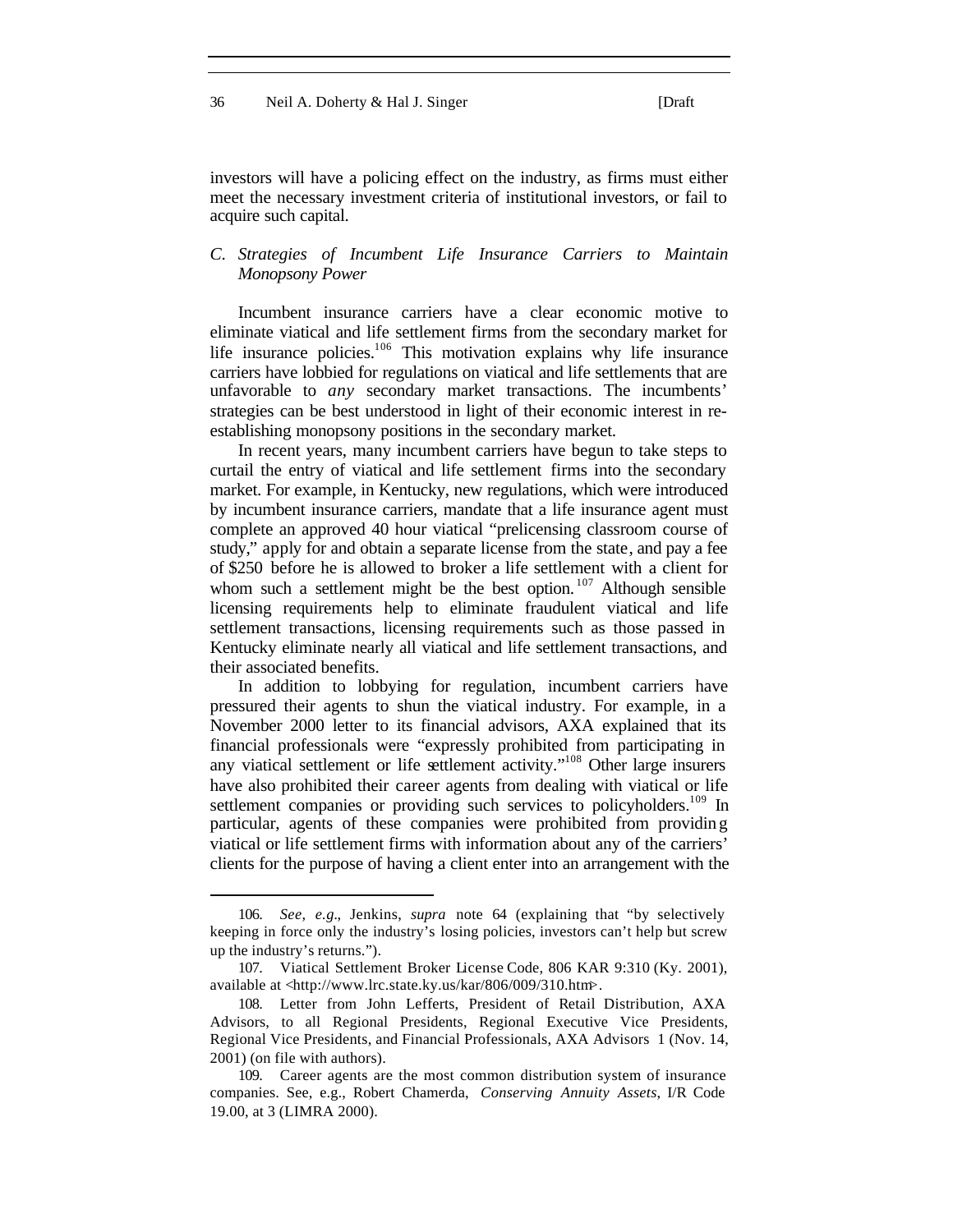viatical or life settlement firm. In a compliance alert letter sent in February 2002, GenAmerica directed it agents to encourage policyholders interested in viatical or life settlements to use "product alternatives" such as ADBs.<sup>110</sup> Agents were further instructed to refer a policyholder to the state insurance department if he insists on talking with a viatical or life settlement firm.<sup>111</sup> Finally, agents of GenAmerica Financial (GAF), NEF, and MetLife have been expressly prohibited from providing any assistance (beyond that which is legally required) to a client who wishes to assign his company contractual death benefits to a life or viatical company.<sup>112</sup>

Principal Life prohibits all career agents (as well as their employees, field management, and administrative staff) from participating in *any* viatical or life settlements transaction—even if the policy being transacted is not a Principal Life policy.<sup>113</sup> Principal Life prohibits any broker from participating in a viatical or life settlement transaction involving a Principal Life policy if either a) the policyholder intends to transfer only a portion of the policy to the purchaser, b) the purchaser sells interests in policies to investors, or c) if the insured is eligible for accelerated death benefits from Principal Life.<sup>114</sup>

These prohibitions by incumbent life insurance carriers are anticompetitive: they seek to erect a barrier to entry against viatical and life settlement firms for all policies that the incumbents could potentially repurchase. In addition, by forcing agents to restrict their client advice to an incomplete array of options (even when the agent knows that a viatical or life settlement might best meet the client's needs), these prohibitions risk undermining the credibility of carriers' life insurance agents and exposing them to legal liability.  $115$  Finally, these prohibitions are overreaching in scope: restrictions on the ability of agents or brokers to assist clients in the sale of life insurance policies issued by other carriers strongly suggests an industry-wide boycott of viatical and life settlement firms.

<sup>110.</sup> *Compliance and Marketing Practice: Alert!!*, e-mail from GenAmerica Financial Ethics and Compliance Officer to All GenAmerica Financial Agents (Feb. 2002) (on file with authors).

<sup>111.</sup> *Id.*

<sup>112.</sup> *Id.*

<sup>113.</sup> Principal Financial Group, "Your Business Practices." (on file with authors). Furthermore, if the broker is a registered representative of Princor, in addition to the above restrictions, the broker must obtain prior written approval to participate in any viatical or life settlement transaction—even if the policy being transacted is not a Principal Life policy and the broker is not being compensated for the transaction. *Id*.

<sup>114.</sup> *Id*. Furthermo re, if the broker is a registered representative of Princor, in addition to the above restrictions, the broker must obtain prior written approval to participate in any viatical or life settlement transaction—even if the policy being transacted is not a Principal Life policy and the broker is not being compensated for the transaction. *Id*.

<sup>115.</sup> Erich W. Sippel, *Do Beliefs Get in the Way? The Uneasy Relationship Between Life Insurance Companies and Life Settlements*, CAL. BROKER, Sept. 2002, at 65.